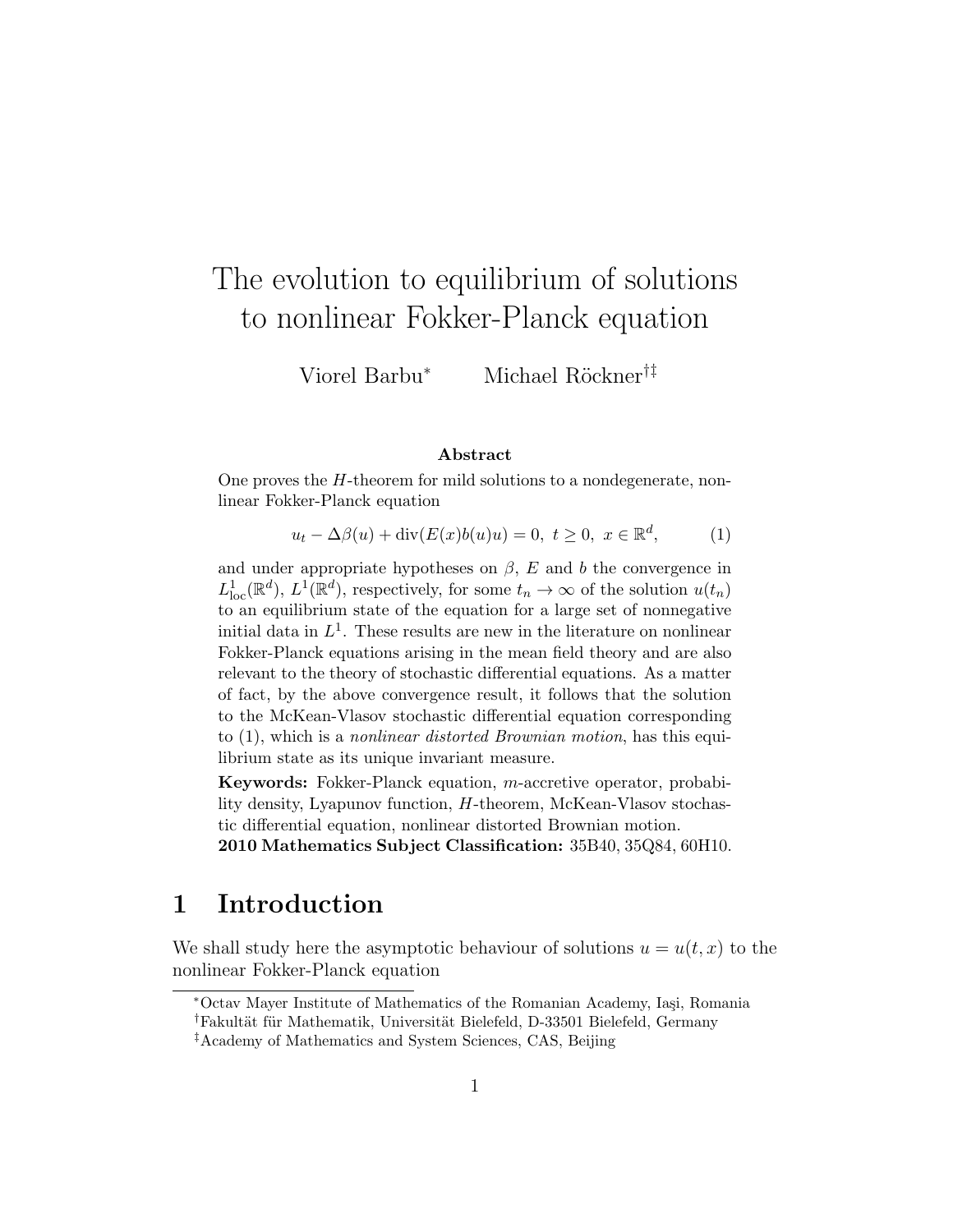$$
u_t - \Delta\beta(u) + \text{div}(Eb(u)u) = 0 \text{ in } (0, \infty) \times \mathbb{R}^d,
$$
  

$$
u(0, x) = u_0(x), \ x \in \mathbb{R}^d,
$$
 (1.1)

under the following hypotheses on the functions  $\beta : \mathbb{R} \to \mathbb{R}, E : \mathbb{R}^d \to \mathbb{R}^d$ and  $b : \mathbb{R} \to \mathbb{R}$ , where  $1 \leq d < \infty$ .

- (i)  $\beta \in C^1(\mathbb{R}), \ \beta(0) = 0, \ \gamma \leq \beta'(r) \leq \gamma_1, \ \forall r \in \mathbb{R}, \text{ for } 0 < \gamma < \gamma_1 < \infty.$
- (ii)  $b \in C_b(\mathbb{R}) \cap C^1(\mathbb{R})$ .
- (iii)  $E \in L^{\infty}(\mathbb{R}^d; \mathbb{R}^d) \cap W^{1,1}_{loc}(\mathbb{R}^d; \mathbb{R}^d)$  and div  $E \in (L^2(\mathbb{R}^d) + L^{\infty}(\mathbb{R}^d))$ .
- (iv)  $E = -\nabla \Phi$ , where  $\Phi \in C(\mathbb{R}^d) \cap W^{2,1}_{loc}(\mathbb{R}^d)$ ,  $\Phi \geq 1$ ,  $\lim_{|x| \to \infty} \Phi(x) = +\infty$ and there exists  $m \in [2, \infty)$  such that  $\Phi^{-m} \in L^1(\mathbb{R}^d)$ .

Hypothesis (iv) means that system (1.1) is conservative.

A typical example is  $\Phi(x) = C(1+|x|^2)^\alpha$ ,  $x \in \mathbb{R}^d$ , with  $\alpha \in (0, \frac{1}{2})$  $\frac{1}{2}$ , for which we even have that div  $E \in L^{\infty}$ .

If (i)-(iv) hold, we prove the existence of solutions given by a nonlinear semigroup  $S(t)$ ,  $t > 0$ , of contractions in  $L^1(\mathbb{R}^d)$  (Theorem 4.1), which is positivity and mass preserving. If,  $(i)$ - $(iv)$  and also  $(v)$  hold, where

(v) 
$$
b(r) \ge b_0 > 0
$$
 for  $r \ge 0$ ,

we prove the convergence of the solutions to equilibrium in  $L^1_{loc}(\mathbb{R}^d)$ , while (see Theorem 6.1) the convergence in  $L^1(\mathbb{R}^d)$  is proved if, in addition to  $(i)-(v)$ , the following condition holds

(vi) 
$$
\gamma_1 \Delta \Phi(x) - b_0 |\nabla \Phi(x)|^2 \le 0
$$
, for a.e.  $x \in \mathbb{R}^d$ . (1.2)

An example of such a function  $\Phi$  for  $d \geq 2$  is

$$
\Phi(x) = \begin{cases} |x|^2 \log |x| + \mu & \text{for } |x| \le \delta, \\ \varphi(|x|) + \eta |x| + \mu & \text{for } |x| > \delta, \end{cases}
$$
(1.3)

 $\delta = \exp \left(-\frac{d+2}{2d}\right)$  $\frac{d+2}{2d}$ , and

$$
\varphi(r) = \delta^2 \log \delta - \eta \delta + \int_{\delta}^{r} h(s) ds,
$$
\n(1.4)

for  $r \geq \delta$ , where  $\mu, \eta > 0$  are sufficiently large and h is given by formula (A.8) in the Appendix to which we refer for more details.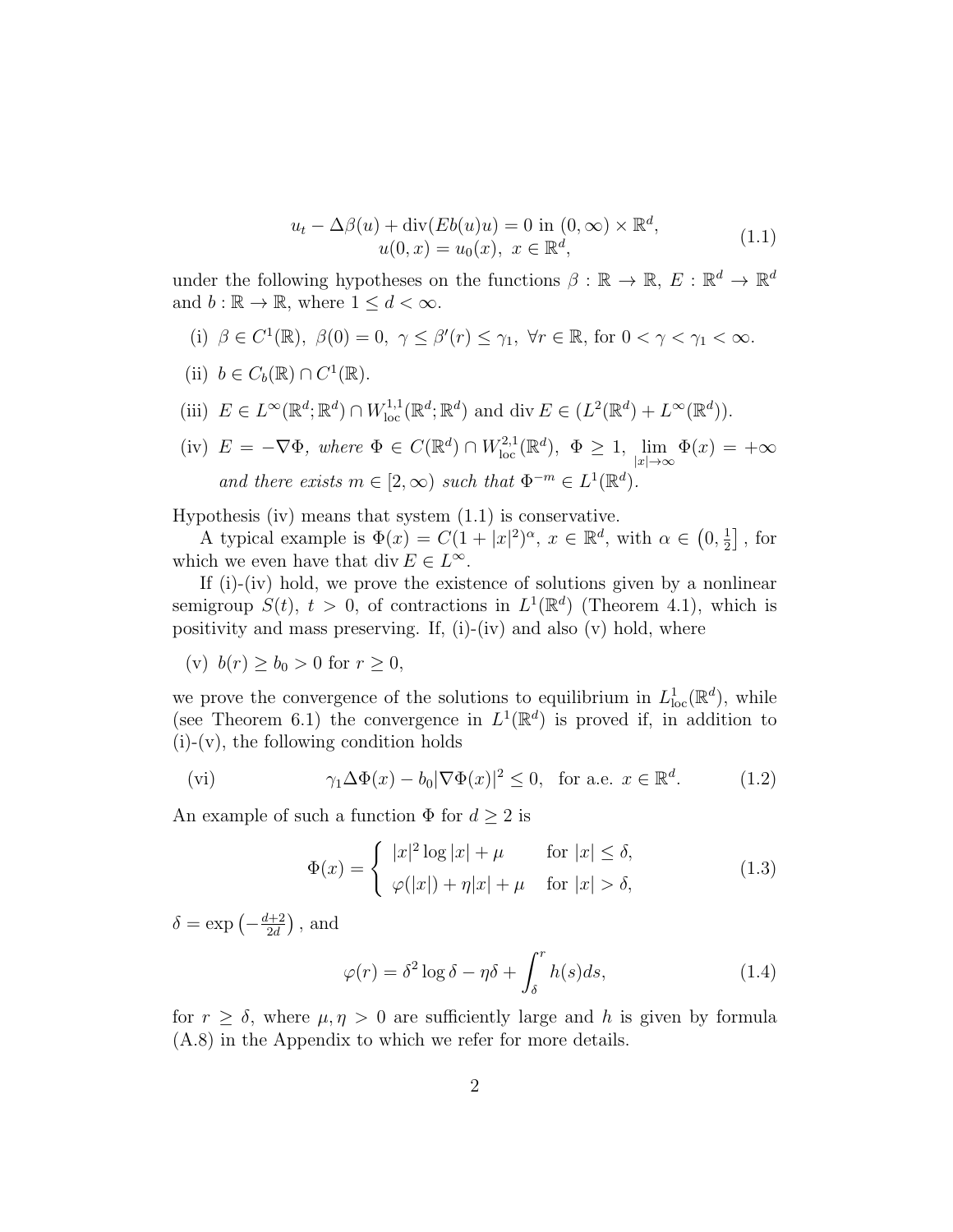Equation (1.1), where u is a probability density, is known in the literature as the nonlinear Fokker-Planck equation (NFPE) and it is relevant in the kinetic theory of statistical mechanics as a generalized mean field Smoluchowski equation for the case where the diffusion and transport coefficients depend on the density u. (See [17], [22]-[23] [31].) The case of the classical Smoluchowski equation is recovered for  $b \equiv 1$  and  $\beta(r) \equiv r$ . In the case where the first order part in  $(1.1)$  is given by a vector field independent of the spatial variable  $x$ , the existence and uniqueness of a kinetic, respectively generalized entropic, solution to (1.1) in  $L^1(\mathbb{R}^d)$  was proved in [18]. In this paper, we give an existence and uniqueness result for (1.1) in the sense of mild solutions in  $L^1(\mathbb{R}^d)$ , i.e., given as a nonlinear semigroup  $S(t)$ ,  $t > 0$ , in  $L^1(\mathbb{R}^d)$  (see Proposition 2.2). Its proof is different from that in [18] and, though it has an intrinsic interest in itself, it is used subsequently to prove our main result about convergence to equilibrium and existence of a unique stationary solution to  $(1.1)$ . In [6] (see, also, [4], [5]), a more general NFPE of the form

$$
u_t - \sum_{i,j=1}^d D_{ij}^2(a_{ij}(x, u)u) + \text{div}(b(x, u)u) = 0
$$
\n(1.5)

was studied under appropriate assumptions on  $a_{ij}$ :  $\mathbb{R}^d \times \mathbb{R} \to \mathbb{R}$  and  $b: \mathbb{R}^d \times \mathbb{R} \to \mathbb{R}^d$ . In the latter case, it is shown that, if  $u_0$  is a probability density, the distributional mild solution  $u$  to  $(1.5)$  is the probability density of the law  $\mathcal{L}_{X(t)}$  of the (probabilistically) weak solution to the McKean-Vlasov stochastic differential equation (SDE)

$$
dX(t) = b(X(t), u(t, X(t)))dt + \sqrt{2}\,\sigma(X(t), u(t, X(t)))dW(t), \qquad (1.6)
$$

where  $\sigma\sigma^{\perp}=\frac{1}{2}$  $\frac{1}{2} (a_{ij})_{i,j=1}^d$  and  $X(0)$  has law  $u_0 dx$ , where  $dx =$  the Lebesgue measure on  $\mathbb{R}^d$ .

In the special case  $(1.1)$ , SDE  $(1.6)$  reduces to

$$
dX(t) = E(X(t))b(u(t, X(t)))dt + \frac{1}{\sqrt{2}} \left( \frac{\beta(u(t, X(t)))}{u(t, X(t))} \right)^{\frac{1}{2}} dW(t), \quad (1.7)
$$

which, since  $E = -\nabla \Phi$ , is a nonlinear analogue of the SDE for the classical distorted Brownian motion, where  $\beta = id$  and  $b \equiv const$ . Hence, its solution  $X(t)$ ,  $t > 0$ , can be considered as a nonlinear distorted Brownian motion.

One of our motivations is to apply our asymptotic results to find an invariant (probability) measure for the nonlinear distorted Brownian motion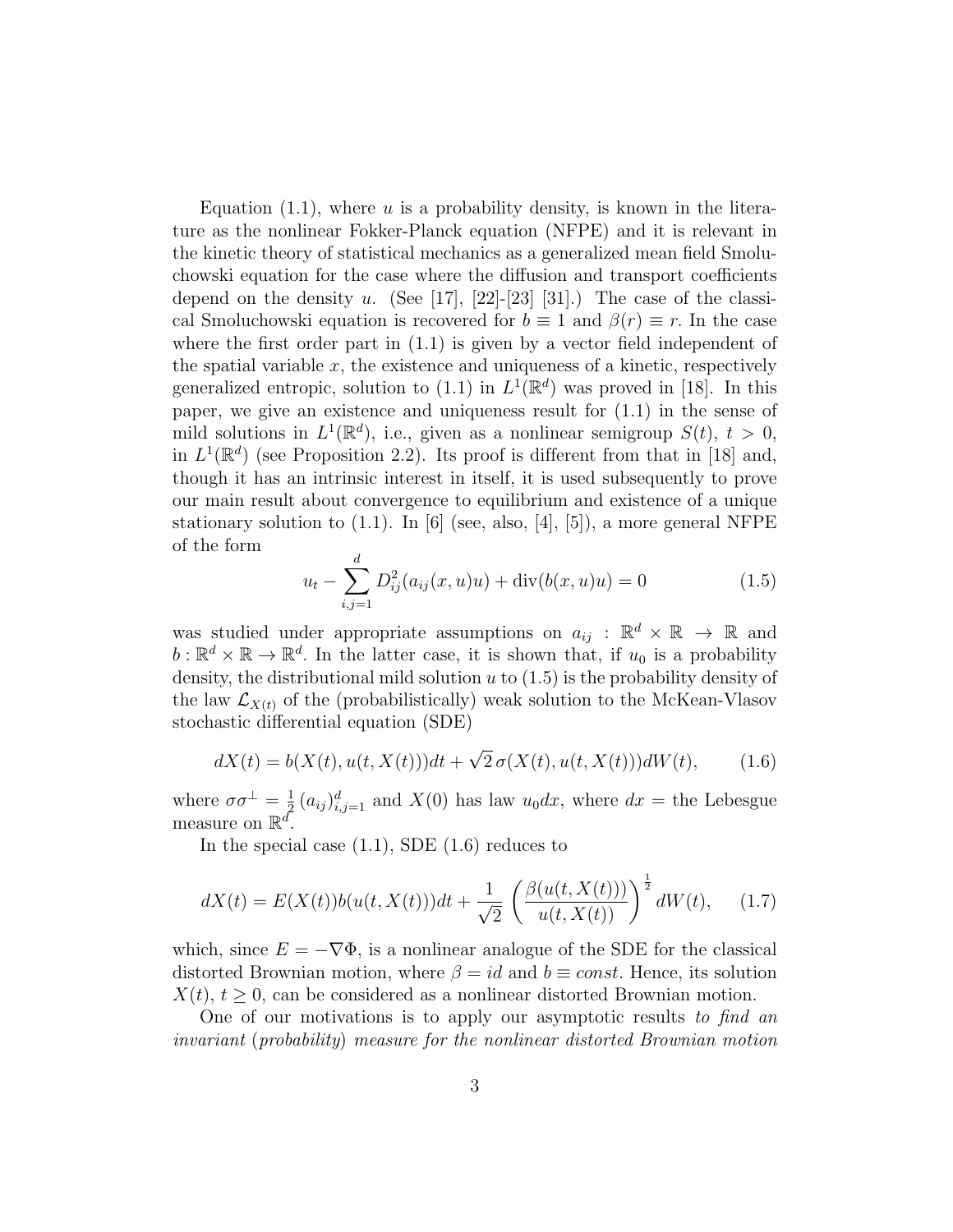on  $\mathbb{R}^d$ . So, Theorems 6.1 and 6.4 solve this problem and this is one of the main contributions of this work. Condition (vi) requires a certain balance between the strength of the (in general nonlinear) diffusion coefficient  $\beta'$  and the strength of the nonlinear drift coefficient b in terms of the potential  $\Phi$ . Without the additional condition (vi), there is in general no equilibrium on  $L^1(\mathbb{R}^d)$  for equation (1.1). Just consider the linear case  $\beta = id$  and  $E \equiv 0$ , so the case where  $(1.1)$  is the heat equation. Hence, as in the linear case, we need a big enough *negative* drift. Condition (vi) is, however, not optimal, because for the Fokker-Planck equation associated to the classical Ornstein-Uhlenbeck process on  $\mathbb{R}^d$ , it does not hold, though the standard Gaussian measure is its equilibrium measure.

We would like to mention here another special case of  $(1.1)$ , namely with  $\beta(u) = u^m$ ,  $m > 1$ ,  $b \equiv const.$  and  $E(x) = x$ , which is not covered by our results, but was deeply analyzed in [16]. In this case, the equilibrium is given through an explicit formula and the decay rate in  $L^1$ -distance is calculated in [16]. So, the approach is completely different from ours which is to prove the so-called H-theorem (see below) to show convergence of solutions to a unique equilibrium of (1.1) in  $L^1(\mathbb{R}^d)$  as  $t \to \infty$ . A general result combining [16], the linear case and ours including convergence rates is still to be proved and will be subject to our future study. As explained in detail in [6, Section 2], the nonlinear Fokker-Planck equation (1.1) is a (very singular) special case (called Nemytskii type) of a general nonlinear Fokker-Planck-Kolmogorov equation in the sense of Section 6.7(iii) in [11] and of [26], [27], where the solutions are measure-valued and the coefficients depend on these solutions. There is a number of papers where existence of and convergence to equilibria are studied (see, e.g.,  $[12]$  and  $[21]$  and the references therein). However, in these papers the dependence of the coefficients on the measures is assumed to be linear or Lipschitz continuous in weighted variation norm, which is never fulfilled in our Nemytskii-type case. So, these results do not apply here.

The main objective of this work is to study the asymptotic behaviour of a solution  $t \to u(t)$  for  $t \to \infty$  and prove the so called H-theorem for the NFPE (1.1), that is, prove the existence of a Lyapunov function  $V: D(V) \subset L^1_{loc}(\mathbb{R}^d) \to \mathbb{R}$  for (1.1) and prove, for a certain class of  $u_0 \in L^1$ ,  $u_0 \geq 0$ , the  $\omega$ -limit set

$$
\omega(u_0) = \left\{ w = \lim_{n \to \infty} u(t_n) \text{ in } L^1_{\text{loc}}(\mathbb{R}^d), \ \{t_n\} \to \infty \right\}
$$
 (1.8)

is nonempty. This is proved in Sections 4 and 5 under assumptions  $(i)-(v)$ .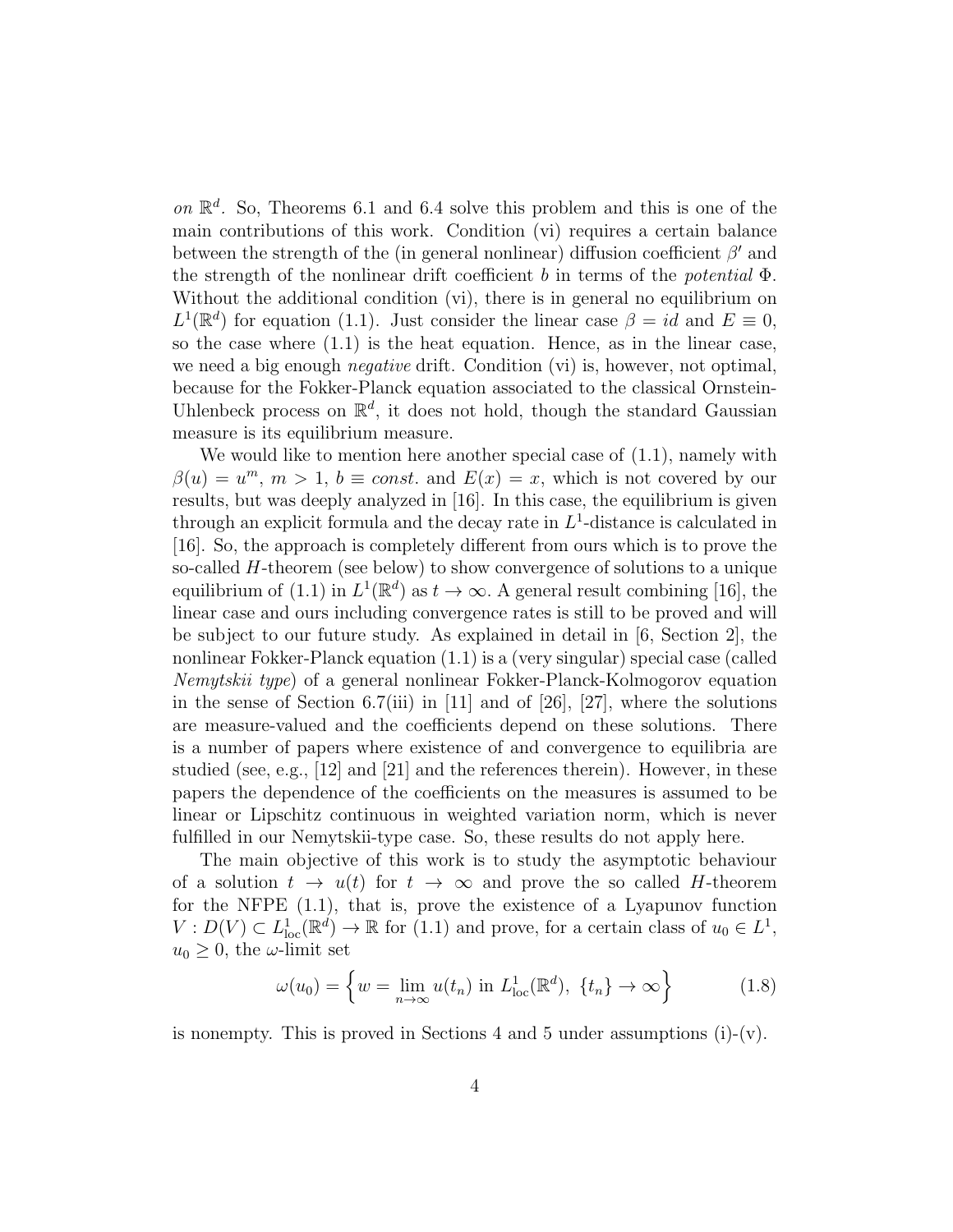Moreover, if (vi) also holds, we shall prove in Section 6 that, for  $u_0 \in$  $\mathcal{M} \cap \mathcal{P}$  (see (2.2), (2.28)), the orbit  $\{u(t); t \geq 0\}$  is compact in  $L^1$  and so the corresponding  $\omega$ -limit set  $\widetilde{\omega}(u_0) = \left\{ w = \lim_{n \to \infty} u(t_n) \text{ in } L^1, \{u_n\} \to \infty \right\}$  is nonempty and reduces to a single element  $u_{\infty}$ , which is a stationary solution to (1.1). Furthermore,  $u_{\infty}$  is a probability density, if so is  $u_0$ . As a consequence,  $u_{\infty}dx$  is an invariant measure for SDE (1.7), i.e., if  $u_0 = u_{\infty}$ , then the nonlinear distorted Brownian motion  $X(t)$ ,  $t \geq 0$ , has the law  $u_{\infty}dx$ ,  $\forall t \geq 0$ .

The H-theorem amounts to saying that the function

$$
V(u) = -\widetilde{S}[u] + F[u], \ u \in L^{1}(\mathbb{R}^{d}), \qquad (1.9)
$$

where  $\widetilde{S}$  is the entropy of the system and F is the mean field energy, is a Lyapunov function for (1.1), that is, monotonically decreasing in time on the solutions to (1.1). In our case,

$$
\widetilde{S}[u] = \int_{\mathbb{R}^d} \eta(u(x))dx, \ F(u) = \int_{\mathbb{R}^d} \Phi(x)u(x)dx,\tag{1.10}
$$

where  $\eta(r) = -\int_0^r d\tau \int_{\tau}^1$  $\beta'(s)$  $\frac{\beta'(s)}{sb(s)} ds, r \geq 0.$ 

This form of the Lyapunov theorem comes from the classical  $H$ -theorem and is consistent with the Boltzmann thermodynamics (see, e.g., [17], [22], [31]), in which case  $\beta' \equiv b \equiv const.$ , so  $\tilde{S}$  in (1.10) reduces to the classical Boltzmann-Gibbs entropy. In the literature on NFPE arising in the mean field theory, the H-theorem is often invoked, but in most cases its proof is formal because, in general, the NFPE (1.1) has not a classical solution and so the computation is not rigorous. By our knowledge, this paper contains the first rigorous mathematical result on the H-theorem for NFPE.

In fact, here the basic functional space for the well-posedness is  $L^1(\mathbb{R}^d)$ and, in general, the space of the maximal spatial regularity for  $u$  is the Sobolev space  $W^{1,q}(\mathbb{R}^d)$ ,  $1 < q \leq \frac{d}{d-1}$  $\frac{d}{d-2}$ , (which happens in the special case of the porous media equation  $b \equiv 0$ ,  $a_{ij}(u)u \equiv \delta_{ij}\beta(u)$ . This low regularity precludes the classical argument involving regular Lyapunov functions. However, the situation is different for linear FPE where, in the last decades, many convergence results to equilibrium were obtained. We refer to the monographs  $[2]$ ,  $[34]$  and, e.g., to  $[1]$ ,  $[16]$ ,  $[28]$ ,  $[29]$ , as well as the references therein.

Here, the convergence of  $S(t)u_0$  for  $t \to \infty$  to an equilibrium state is proved under nondegenerancy assumption (i) for  $\beta$ . In the degerate case,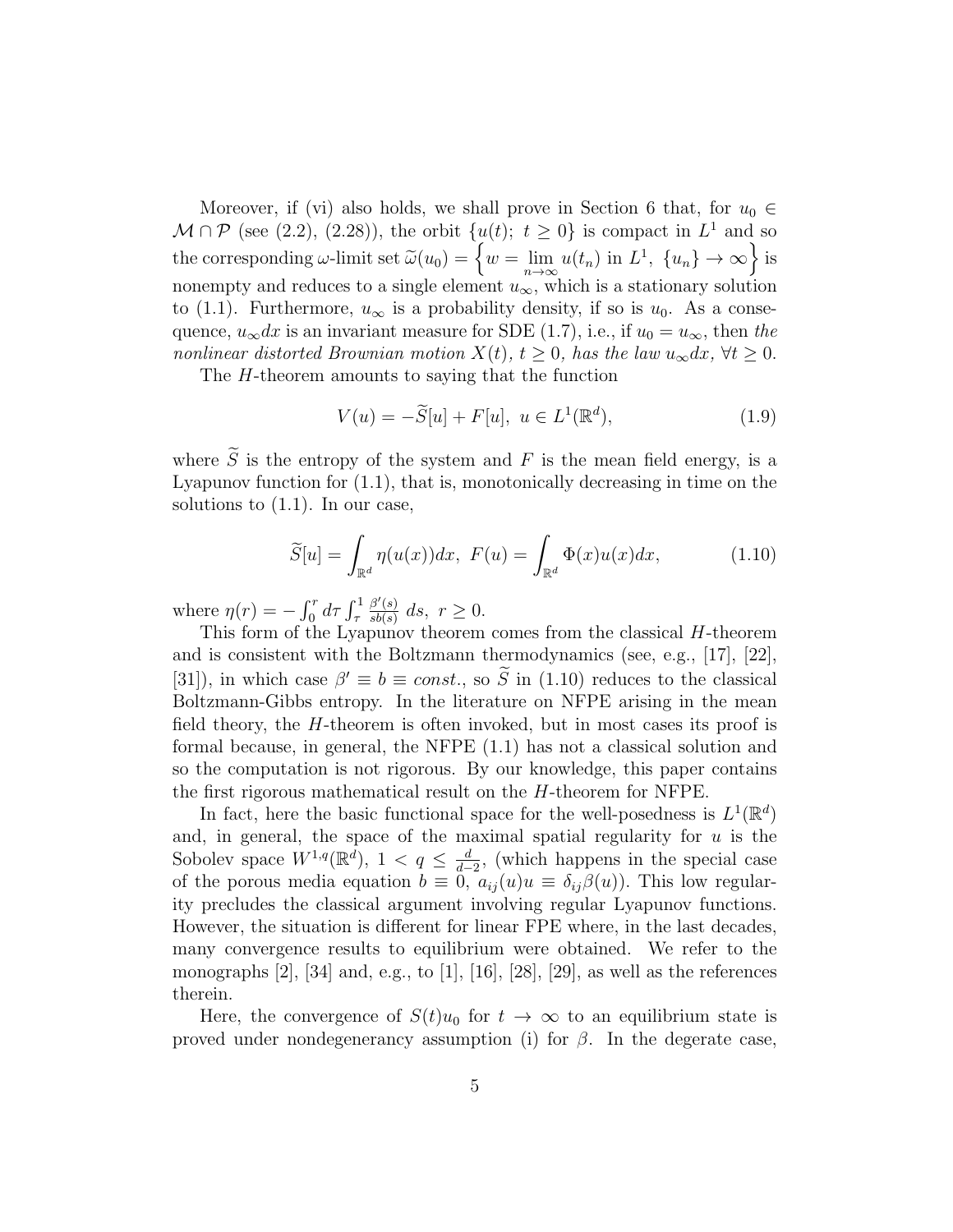$\beta' > 0$  on  $[0, \infty)$ , one expect, however, that the omega limit set  $\tilde{\omega}(u_0)$  is<br>poperative and is a compact attractor for  $S(t)$ . (We refer to [32] for a theory nonempty and is a compact attractor for  $S(t)$ . (We refer to [32] for a theory of infinite dimensional attractor.)

Let us now explain the structure of the paper. The first part is concerned with the well-posedness of NFPE  $(1.1)$  in  $L^1(\mathbb{R}^d)$  via the theory of nonlinear semigroups of contractions in  $L^1(\mathbb{R}^d)$ , i.e., the construction of such a semigroup  $S(t)$ ,  $t > 0$ , so that  $t \mapsto S(t)u_0$  a continuous function  $u: [0, \infty) \to L^1(\mathbb{R}^d)$  given as the limit of the finite difference scheme associated with  $(1.1)$  (the so called *mild* solution). Moreover, u is obtained as the limit in  $L^1(\mathbb{R}^d)$  of the smooth solutions  $\{u_{\varepsilon}\}_{{\varepsilon}>0}$  to an approximating equation associated with (1.1). The corresponding result given in Proposition 2.1 is not essentially new since, as mentioned earlier, a similar existence result was previously established in [4]-[7], [18]. However, we have developed here a semigroup approach to NFPE  $(1.1)$  necessary for the treatment of the asymptotic behaviour of solutions. In fact, in the second part of the work we shall prove under assumptions (i)-(v) the *H*-theorem for  $(1.1)$  (Theorem 4.1). The  $\omega$ -limit set is a singleton  $\{u_{\infty}\}\$ and the invariant measure of the solution  $X(t)$ ,  $t \geq 0$ , of SDE (1.7) if, additionally, the balance condition (vi) holds (Theorem 6.1). A main point to prove the latter is to show that  $S(t)$ is also a contraction on the weighted  $L^1$  space with the potential  $\Phi$  from condition (iv) as its weight (see Lemma 6.2).

Finally, we prove that the equilibrium  $u_{\infty}$  from Theorem 6.1 is indeed the unique solution of the stationary version of  $(1.1)$  in the sense of distributions (Theorem 6.4) and, as a consequence, that the stationary nonlinear distorted Brownian motion is unique in law (Theorem 6.5).

**Notation.** For  $p \in [1, \infty)$ ,  $L^p(\mathbb{R}^d)$  - simply denoted  $L^p$ , is the space of all Lebesgue *p*-summable functions on  $\mathbb{R}^d$ . The norm in  $L^p$  is denoted by  $|\cdot|_p$ . Similarly, if O is a Lebesgue measurable set,  $L^p(\mathcal{O})$  is the space of all psummable functions on  $\mathcal{O}$ . By  $L^p_{loc}(\mathbb{R}^d)$  we denote the space of Lebesgue measurable functions  $u : \mathbb{R}^d \to \mathbb{R}$  which are in  $L^p(\mathcal{O})$  for every bounded measurable subset  $\mathcal{O} \subset \mathbb{R}^d$ . ( $L^p_{\text{loc}}$  is endowed with a standard locally convex metrizable topology.) The scalar product of  $L^2$  is denoted by  $\langle \cdot, \cdot \rangle_2$ . If  $\mathcal O$  is an open subset of  $\mathbb{R}^d$ , we denote by  $\mathcal{D}'(\mathcal{O})$  the space of Schwartz distributions on O and by  $W^{1,p}(\mathcal{O})$  the Sobolev space  $\{u \in L^p(\mathcal{O}), D_i u \in L^p(\mathcal{O})\}$  for  $i = 1, ...d$ , where  $D_i = \frac{\partial}{\partial x_i}$  $\frac{\partial}{\partial x_i}$  is taken in the sense of Schwartz distributions. We set also  $H^k(\mathcal{O}) = W^{k,2}(\mathcal{O}), k \in \mathbb{N}$ . We denote the Euclidean norm of  $\mathbb{R}^d$ by  $|\cdot|$ , if there is no possible confusion, and by  $C_b(\mathbb{R})$  and  $C_b(\mathbb{R}^d, \mathbb{R}^d)$  the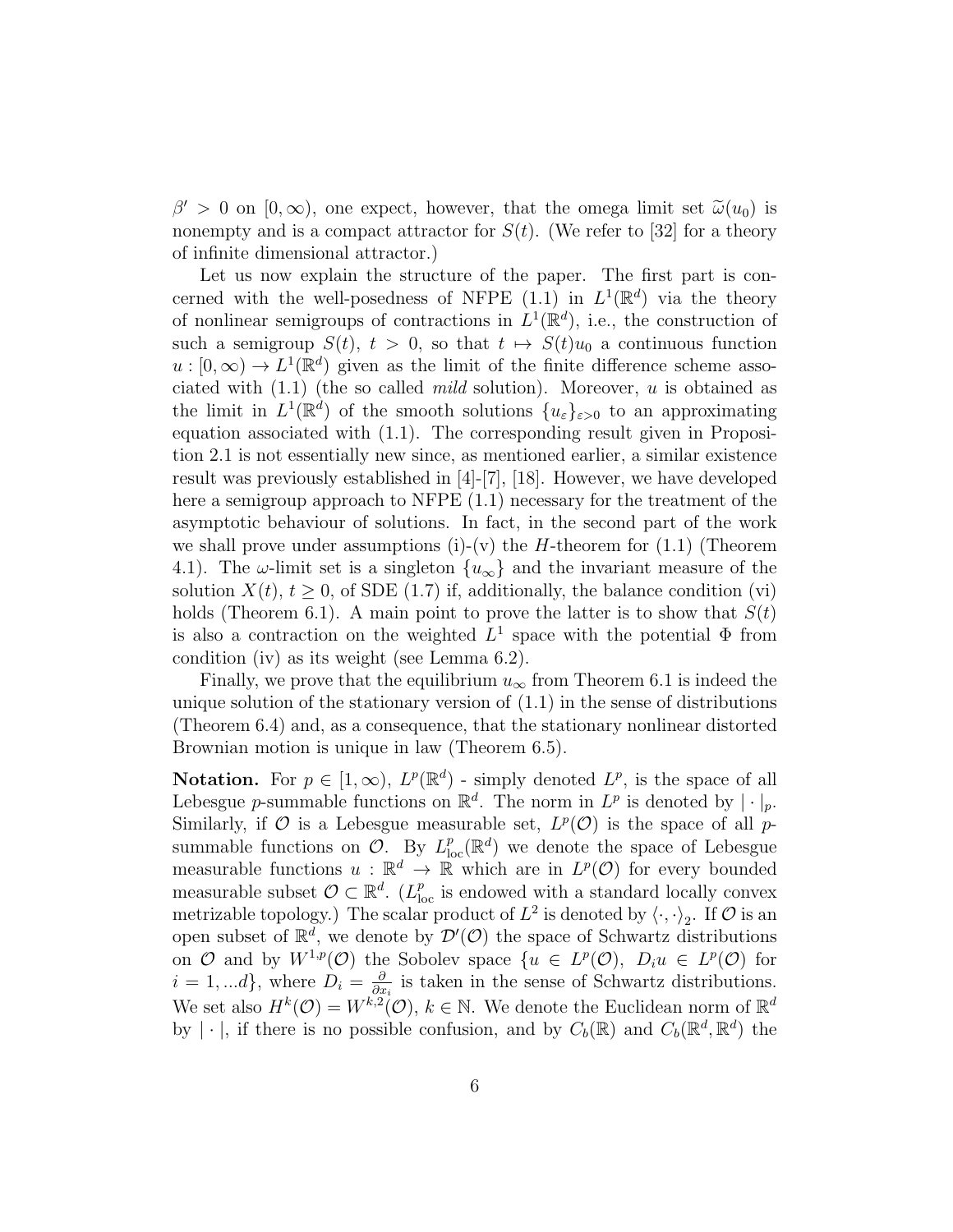spaces of continuous and bounded functions from  $\mathbb R$  to itself and, respectively, from  $\mathbb{R}^d$  to  $\mathbb{R}^d$ . By  $C^1(\mathbb{R})$  we denote the space of continuously differentiable real valued functions.

#### 2 Existence of mild solutions for NFPE (1.1)

Consider in the space  $L^1 = L^1(\mathbb{R}^d)$  the operator  $A_0 : D(A_0) \subset L^1 \to L^1$ , defined by

$$
A_0 u = -\Delta \beta(u) + \text{div}(Eb(u)u), \ \forall u \in D(A_0), D(A_0) = \{u \in L^1; -\Delta \beta(u) + \text{div}(Eb(u)u) \in L^1\}.
$$
 (2.1)

Here, the differential operators  $\Delta$  and div are taken in the sense of Schwartz distributions, i.e., in  $\mathcal{D}'(\mathbb{R}^d)$ . Obviously, the operator  $(A_0, D(A_0))$  is closed on  $L^1$ .

By Hypotheses (i)-(iii), we see that  $\beta(u)$ ,  $Eub(u) \in L^1$ ,  $\forall u \in L^1$ , and so  $-\Delta\beta(u), \text{div}(Eub(u)) \in \mathcal{D}'(\mathbb{R}^d)$  for all  $u \in L^1$ .

Proposition 2.1 Assume that Hypotheses (i)-(iv) hold. Then,

$$
R(I + \lambda A_0) = L^1, \ \forall \lambda > 0,
$$
\n
$$
(2.2)
$$

and there is an operator  $J_{\lambda}: L^{1} \to L^{1}$  such that  $J_{\lambda}(0) = 0, \lambda > 0$ , and

$$
J_{\lambda_2}(f) = J_{\lambda_1} \left(\frac{\lambda_1}{\lambda_2} f + \left(1 - \frac{\lambda_1}{\lambda_2}\right) J_{\lambda_2}(f)\right), \ \forall \lambda_1, \lambda_2 > 0,
$$
 (2.3)

$$
(I + \lambda A_0)J_{\lambda}(f) = f, \quad \forall f \in L^1, \ \lambda > 0,
$$
\n
$$
(2.4)
$$

$$
|J_{\lambda}(f_1) - J_{\lambda}(f_2)|_1 \le |f_1 - f_2|_1, \ \forall \lambda > 0, \ f_1, f_2 \in L^1.
$$
 (2.5)

Furthermore,

$$
\overline{D(A)} = L^1,\tag{2.6}
$$

where  $\equiv$  denotes the closure in  $L^1$  and A is the operator defined by formula (2.9) below. Moreover,

$$
\int_{\mathbb{R}^d} J_\lambda(f) dx = \int_{\mathbb{R}^d} f(x) dx, \ \forall f \in L^1,
$$
\n(2.7)

$$
J_{\lambda}(f) \ge 0, \quad a.e. \in \mathbb{R}^d \text{ if } f \ge 0, \text{ a.e. in } \mathbb{R}^d. \tag{2.8}
$$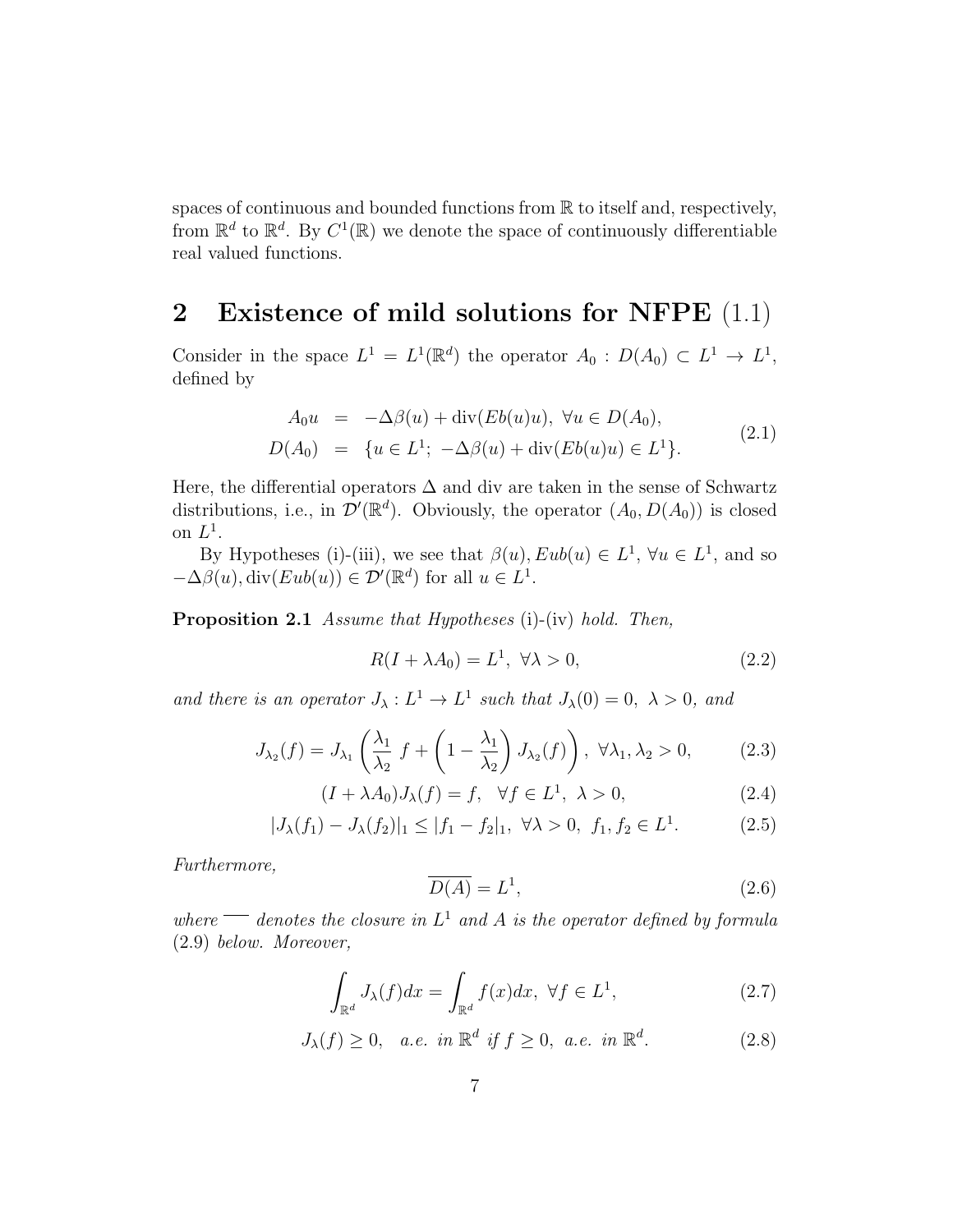The proof of Proposition 2.1 will be given in Section 3.

We note that  $J_{\lambda_1}(L^1) = J_{\lambda_2}(L^1), \forall \lambda_1, \lambda_2 > 0$ . We are led to introduce the operator  $A: D(A) \subset L^1 \to L^1$ ,

$$
Au = A_0 u, \ \forall u \in D(A) = J_{\lambda_0}(L^1), \ \forall \lambda > 0,
$$
\n
$$
(2.9)
$$

where  $\lambda_0 > 0$  is arbitrary. Hence,  $D(A) \subset D(A_0)$  and taking into account  $(2.3)$ , it follows that  $D(A)$  is independent of  $\lambda_0$ .

By  $(2.2)-(2.6)$ , it follows that A is m-accretive in  $L<sup>1</sup>$ . This means (see, e.g. [1], p. 97) that  $|u - v + \lambda(Au - Av)|_1 \geq |u - v|_1$ ,  $\forall u, v \in D(A), \lambda > 0$ , and  $R(I + \lambda A) = L^1$ ,  $\forall \lambda > 0$  (equivalently, for some  $\lambda > 0$ ). We have

$$
(I + \lambda A)^{-1}u = J_{\lambda}(u), \ \forall u \in L^{1}, \ \lambda > 0. \tag{2.10}
$$

We note that A is an accretive section of  $A_0$  and if  $(I + \lambda A_0)^{-1}$  is single valued, then  $A = A_0$ . As shown in [10] (Proposition 2.4), this happens for instance if, besides  $(i)$ – $(iii)$ , the following conditions hold

$$
\operatorname{div} E \in L_{\text{loc}}^m, \ m > \frac{d}{2}, \ |rb'(r) + b(r)| \le \alpha \beta'(r), \ \ \forall \, r \in \mathbb{R}; \ \alpha > 0. \tag{2.11}
$$

Consider now the Cauchy problem associated with A, that is,

$$
\frac{du}{dt} + Au = 0, \ t \ge 0,u(0) = u_0.
$$
\n(2.12)

A continuous function  $u : [0, \infty) \to L^1$  is said to be a *mild solution to equation* (2.12) if

$$
u(t) = \lim_{h \to 0} u_h(t) \text{ in } L^1,
$$
\n(2.13)

uniformly on compacts of  $[0, \infty)$ , where  $u_h^1 = u_0$ , and

$$
u_h(t) = u_h^i, \ t \in [ih, (i+1)h), \ i = 0, 1, ..., \tag{2.14}
$$

$$
u_h^i + hAu_h^i = u_h^{i-1}, \ i = 0, \dots \tag{2.15}
$$

Since A is m-accretive, we have by the Crandall & Liggett theorem (see, e.g., [3], p. 141) the following existence result for problem (2.12).

**Proposition 2.2** Under Hypotheses (i)-(iv), for every  $u_0 \in L^1(\mathbb{R}^d)$  there is a unique mild solution  $u = S(t)u_0$  to (2.12). Moreover, one has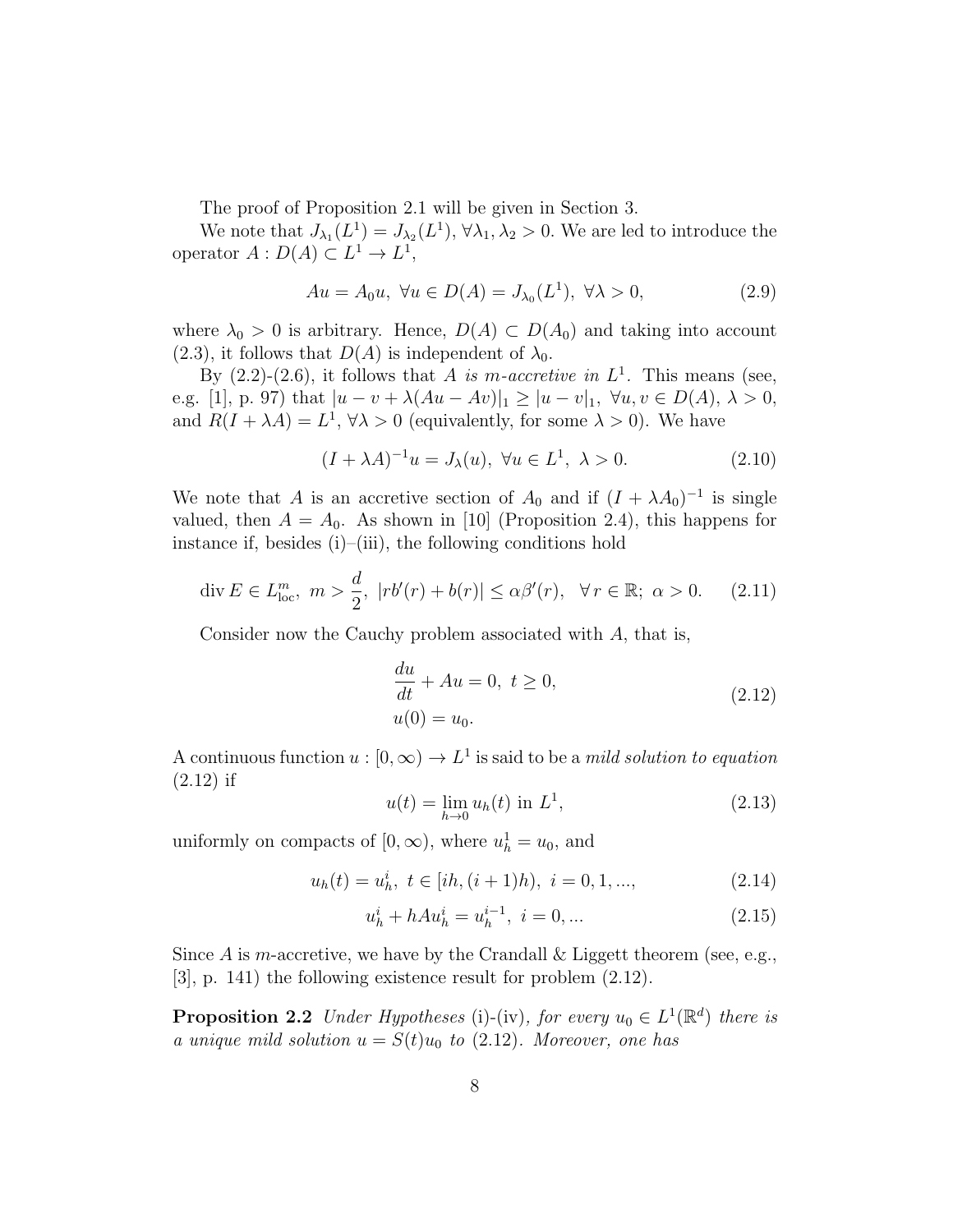$$
u(t) = \lim_{n \to \infty} \left( I + \frac{t}{n} A \right)^{-n} u_0, \quad \forall t \ge 0,
$$
\n(2.16)

uniformly on bounded intervals of  $[0, \infty)$  in the strong topology in  $L^1$ . One also has that

$$
\int_{\mathbb{R}^d} u(t, x) dx = \int_{\mathbb{R}^d} u_0(x) dx, \ \forall t \ge 0,
$$
\n(2.17)

$$
u(t, x) \ge 0
$$
, *a.e.* on  $(0, \infty) \times \mathbb{R}^d$  if  $u_0 \ge 0$ , *a.e.* in  $\mathbb{R}^d$ . (2.18)

Taking into account that by  $(2.9)$ – $(2.10)$ , equation  $(2.14)$  can be written as

$$
u_h^i - h\Delta\beta(u_h^i) + h \operatorname{div}(Eb(u_h^i)u_h^i) = u_h^{i-1} \text{ in } \mathcal{D}'(\mathbb{R}^d),\tag{2.19}
$$

the function  $u$  will be called *mild solution* to NFPE  $(1.1)$ .

In particular, it follows by (2.17), (2.18) that, for each  $t \geq 0$ ,  $u(t, \cdot)$  is a probability density if so is  $u_0$ .

We note that  $(2.17)-(2.18)$  follow by  $(2.7)-(2.8)$  and  $(2.16)$ .

The map  $t \to S(t)u_0$  is a continuous semigroup of contractions on  $L^1$ , that is,

$$
S(t)u_0 = u(t) = \lim_{n \to \infty} \left( I + \frac{t}{n} A \right)^{-n} u_0, \ \forall t \ge 0,
$$
 (2.20)

$$
S(t+s)u_0 = S(t)S(s)u_0, \ \forall t, s \ge 0, \ u_0 \in L^1,
$$
\n(2.21)

$$
\lim_{t \to 0} S(t)u_0 = u_0 \text{ in } L^1,
$$
\n(2.22)

$$
|S(t)u_0 - S(t)\bar{u}_0|_1 \le |u_0 - \bar{u}_0|_1, \ \forall t \ge 0, \ u_0, \bar{u}_0 \in L^1.
$$
 (2.23)

If

$$
\mathcal{P} = \left\{ u \in L^1; \ u \ge 0, \ \text{a.e. in } \mathbb{R}^d, \int_{\mathbb{R}^d} u(x) dx = 1 \right\},\tag{2.24}
$$

we see by  $(2.17)-(2.20)$  that

$$
S(t)(\mathcal{P}) \subset \mathcal{P}, \ \forall t \ge 0,
$$
\n
$$
(2.25)
$$

and, since  $J_{\lambda}(0) = 0$ , that

$$
S(t)(0) = 0, \ t \ge 0. \tag{2.26}
$$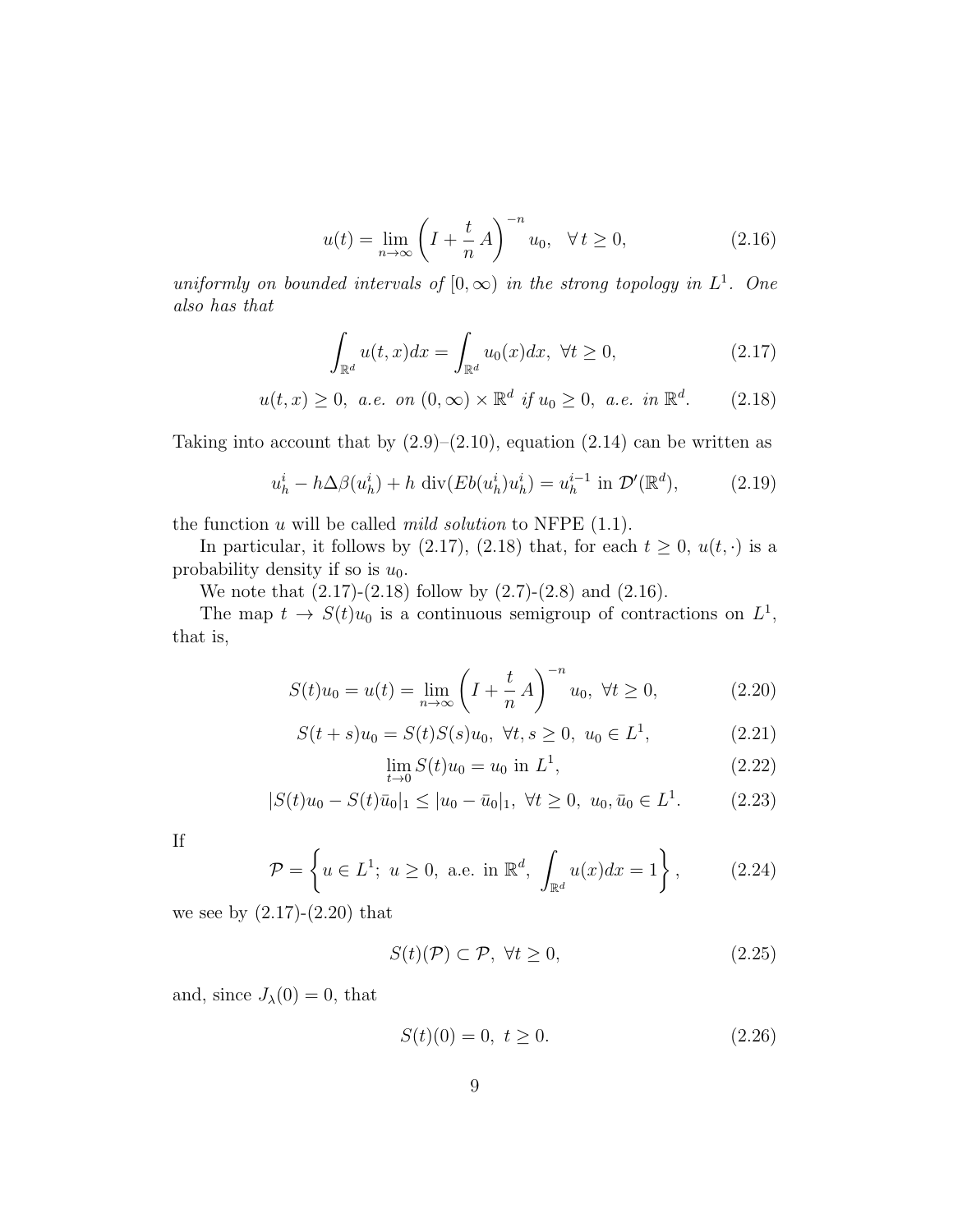Since, for every i and h the function  $u_h^i \in D(A)$  is a solution to (2.15) in the sense of distributions, i.e. in the space  $\mathcal{D}'(\mathbb{R}^d)$ , it follows also that the mild solution u to  $(2.12)$  is a solution to NFPE  $(1.1)$  in the sense of Schwartz distributions on  $(0, \infty) \times \mathbb{R}^d$ , that is,

$$
\int_0^\infty \int_{\mathbb{R}^d} (u\varphi_t + \beta(u)\Delta\varphi + Eb(u)u \cdot \nabla\varphi) dx dt + \int_{\mathbb{R}^d} u_0 \varphi(t, x) dx = 0, \ \forall \varphi \in \mathcal{D}([0, \infty) \times \mathbb{R}^d),
$$
\n(2.27)

where  $\mathcal{D}((0,\infty) \times \mathbb{R}^d)$  is the space of infinitely differentiable functions on  $(0, \infty) \times \mathbb{R}^d$  with compact support.

It should be emphasized, however, that the solution  $u$  to NFPE  $(1.1)$ exists and is unique in the class of mild solutions corresponding to the operator A and not in the space of Schwartz distributions on  $(0, \infty) \times \mathbb{R}^d$ . In other words, it is dependent on  $\{J_\lambda\}$  which in our case is the limit of  $(I + \lambda(A_0)_{\varepsilon})^{-1}$ in  $L^1$ , where  $(A_0)_{\varepsilon}$  is a smooth approximation of  $A_0$ . However, as  $u =$  $S(t)u_0$  is  $L^1$ -valued continuous, then, as shown in [8], [9] under the additional condition that  $u_0 \in L^{\infty}$ , it is unique in this case in the class of distributional solutions  $u \in L^{\infty}((0,\infty) \times \mathbb{R}^d) \cap L^1((0,\infty) \times \mathbb{R}^d)$  and so it is unique in the class of all mild solutions with  $u_0 \in L^1 \cap L^{\infty}$ . The semigroup  $S(t)$  can be viewed, therefore, as the Fokker–Planck flow generated by equation (1.1) which is uniquely defined on the space  $L^1 \cap L^{\infty}$ .

We consider the following subspace of  $L^1$ 

$$
\mathcal{M} = \left\{ u \in L^1; \int_{\mathbb{R}^d} \Phi(x) |u(x)| dx < \infty \right\} \tag{2.28}
$$

with the norm

$$
||u|| = \int_{\mathbb{R}^d} \Phi(x)|u(x)|dx, \,\forall u \in \mathcal{M}.
$$
 (2.29)

We also set  $\mathcal{M}_+ = \{u_0 \in \mathcal{M}; u_0 \geq 0, \text{ a.e. on } \mathbb{R}^d\}.$ 

It turns out that the semigroup  $S(t)$  leaves invariant M. More precisely, we prove in Section 3:

**Proposition 2.3** Assume that Hypotheses (i)-(iv) hold and that div  $E \in L^{\infty}$ . Then

$$
||S(t)u_0|| \le ||u_0|| + \rho t |u_0|_1, \ \forall u_0 \in \mathcal{M}, \tag{2.30}
$$

where  $\rho = \gamma_1(m+1)|\Delta \Phi|_{\infty} + |b|_{\infty}(1+m)^2|E|_{\infty}^2$ .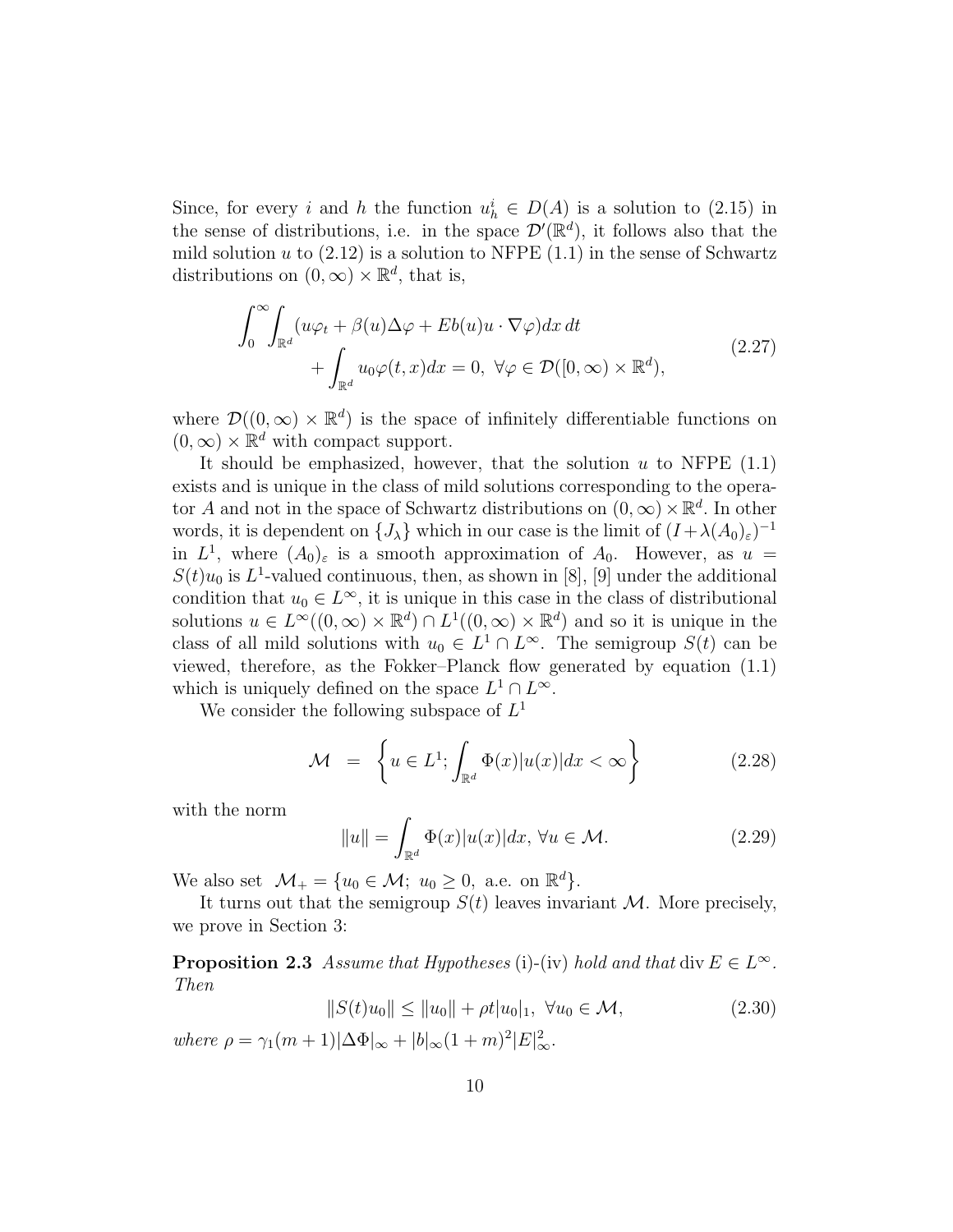Remark 2.4 Proposition 2.3 remains valid if, in addition to Hypotheses  $(i)$ - $(iii)$ , we assume, instead of  $(iv)$ ,

 $(iv)' E_0 = \sup$  $x \in \mathbb{R}^d$  $|E(x) \cdot x| < \infty$ ,

but we have to replace  $\mathcal M$  by

$$
\mathcal{M}_2 = \left\{ u \in L^1 : ||u||_2 = \int_{\mathbb{R}^d} |x|^2 |u(x)| dx < \infty \right\}
$$

and we have to replace  $\rho$  in Proposition 2.3 by  $\tilde{\rho} := 2(d\gamma_1 + E_0|b|_{\infty})$  (see Remark 3.3 below). The assumption (iv), in particular that  $E$  is the negative of the gradient of a positive function, becomes, however, important for Sections 4-6 below, i.e., to prove the H-Theorem.

#### 3 Proof of Propositions 2.1 and 2.3

As mentioned earlier, one can derive Proposition 2.1 from similar results established in [5], [6]. However, for later use we shall prove it by a constructive regularization technique already developed in the above works. Namely, we define, for each  $\varepsilon > 0$ , the operator  $(A_0)_{\varepsilon} : D((A_0)_{\varepsilon}) \subset L^1 \to L^1$ ,

$$
(A_0)_{\varepsilon} u = -\Delta(\beta(u)) + \varepsilon \beta(u) + \text{div}(E_{\varepsilon} b_{\varepsilon}^*(u)),
$$
\n(3.1)

$$
D((A_0)_{\varepsilon}) = \{ u \in L^1, -\Delta(\beta(u)) + \varepsilon \beta(u) + \text{div}(E_{\varepsilon} b_{\varepsilon}^*(u)) \in L^1 \}. \tag{3.2}
$$

Here  $\Delta$  and div are taken in the sense of Schwartz distributions and

$$
b_{\varepsilon} \equiv b * \rho_{\varepsilon}, \quad b_{\varepsilon}^*(r) \equiv \frac{b_{\varepsilon}(r)r}{1 + \varepsilon|r|}, \quad r \in \mathbb{R}, \tag{3.3}
$$

where  $\rho_{\varepsilon}(r) \equiv \frac{1}{\varepsilon}$  $\frac{1}{\varepsilon}$   $\rho$   $\left(\frac{r}{\varepsilon}\right)$  $(\frac{r}{\varepsilon})$ ,  $\rho \in C_0^{\infty}(\mathbb{R})$ ,  $\rho \geq 0$ , is a standard mollifier. Moreover,

$$
E_{\varepsilon} = -\nabla \Phi_{\varepsilon}, \quad \Phi_{\varepsilon}(x) \equiv \frac{\Phi(x)}{(1 + \varepsilon \Phi(x))^m}.
$$

Then  $\Phi_{\varepsilon} \in L^2$ , since  $m \geq 2$ , and

$$
E_{\varepsilon} = E(1 + \varepsilon \Phi)^{-m} - m\varepsilon \Phi E(1 + \varepsilon \Phi)^{-(m+1)}
$$
(3.4)

and, therefore, by Hypothesis (iv),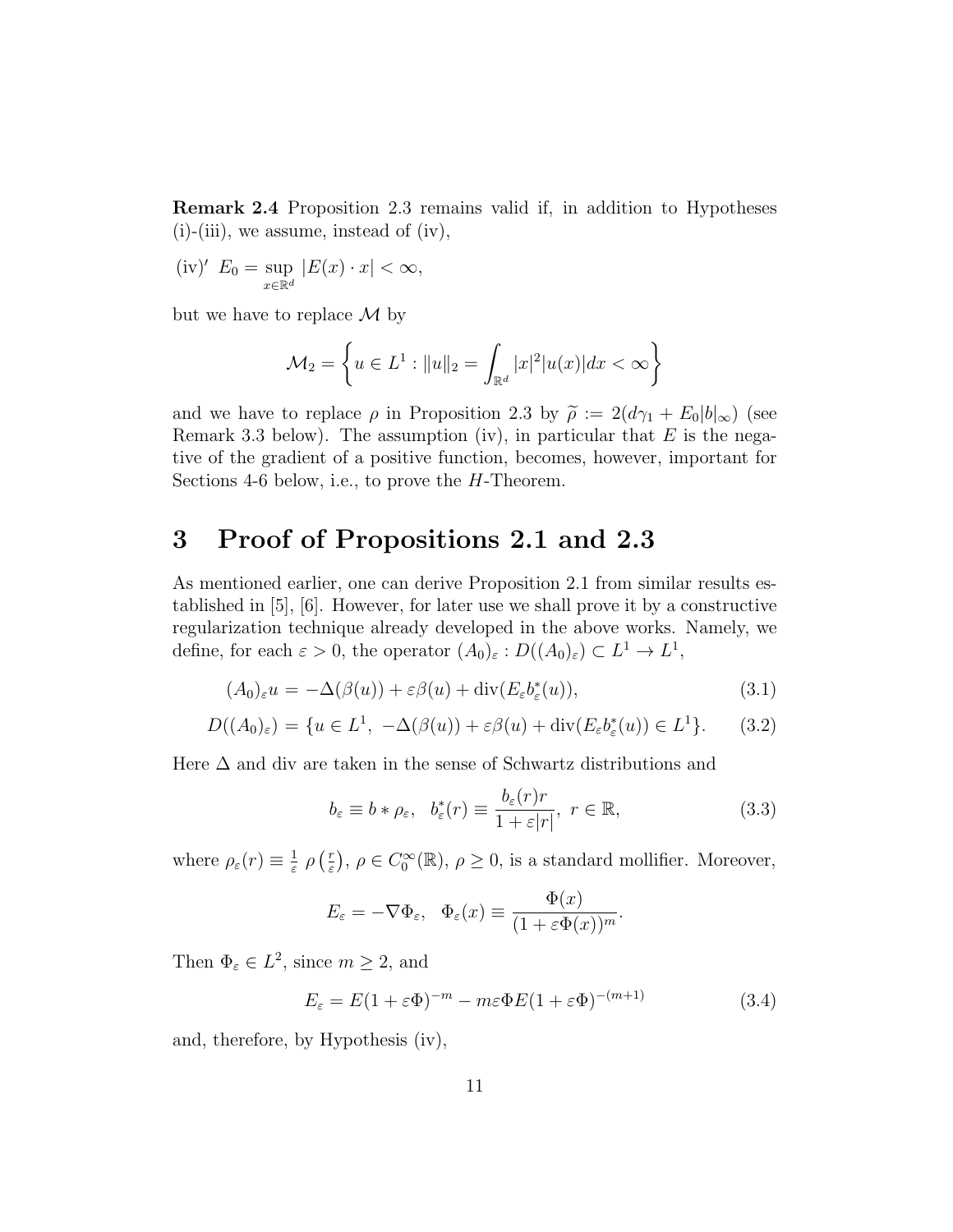$$
E_{\varepsilon} \in (L^{\infty} \cap L^{1})(\mathbb{R}^{d}; \mathbb{R}^{d})
$$
  

$$
|E_{\varepsilon}(x)| \le (1+m)|E(x)|, \lim_{\varepsilon \to 0} E_{\varepsilon}(x) = E(x), \text{ for a.e. } x \in \mathbb{R}^{d}, \qquad (3.5)
$$
  

$$
\varepsilon^{m}|E_{\varepsilon}| \le (1+m)|E|_{\infty} \Phi^{-m}, \forall \varepsilon > 0.
$$

We also note that  $b_{\varepsilon}^*, b_{\varepsilon}$  are bounded and Lipschitz and that, for  $\varepsilon \to 0$ ,

$$
b_{\varepsilon}^*(r) \to b(r)r \quad \text{uniformly on compacts.} \tag{3.6}
$$

Obviously, the operator  $((A_0)_{\varepsilon}, D((A_0)_{\varepsilon}))$  is closed on  $L^1$ .

**Lemma 3.1** Assume that Hypotheses (i)-(iv) hold. Then

$$
R(I + \lambda(A_0)_{\varepsilon}) = L^1, \ \forall \lambda > 0,
$$
\n(3.7)

and there is an operator  $J_{\lambda}^{\varepsilon}: L^1 \to L^1$  such that  $J_{\lambda}^{\varepsilon}(0) = 0$  and  $(2.3)-(2.5)$ hold. Namely,

$$
J_{\lambda_2}^{\varepsilon}(f) = J_{\lambda_1}^{\varepsilon} \left( \frac{\lambda_1}{\lambda_2} f + \left( 1 - \frac{\lambda_1}{\lambda_2} \right) J_{\lambda}^{\varepsilon}(f) \right), \ \forall \lambda_1, \lambda_2 > 0,
$$
 (3.8)

$$
(I + \lambda(A_0)_{\varepsilon})J_{\lambda}^{\varepsilon}(f) = f, \ \forall f \in L^1, \ \forall \varepsilon > 0,
$$
\n(3.9)

$$
|J^{\varepsilon}_{\lambda}(f_1) - J^{\varepsilon}_{\lambda}(f_2)|_1 \le |f_1 - f_2|_1, \ \forall f_1, f_2 \in L^1, \ \lambda > 0,
$$
 (3.10)

$$
J_{\lambda}^{\varepsilon}(f) \ge 0, \ a.e. \ in \ \mathbb{R}^d \ if \ f \ge 0, \ a.e. \ in \ \mathbb{R}^d, \ \forall \lambda \in (0, \lambda_1), \qquad (3.11)
$$

$$
\int_{\mathbb{R}^d} J^{\varepsilon}_{\lambda}(f) dx = \int_{\mathbb{R}^d} f dx, \ \forall \lambda > 0, \ \forall f \in L^1.
$$
 (3.12)

Moreover, there is  $\lambda_0 > 0$  independent of  $f \in L^1$  such that, for all  $\lambda \in (0, \lambda_0)$ ,

$$
\lim_{\varepsilon \to 0} J^{\varepsilon}_{\lambda}(f) = J_{\lambda}(f) \quad \text{in } L^{1}, \ \forall f \in L^{1}, \tag{3.13}
$$

where  $J_{\lambda}$  satisfies  $(2.3)$ – $(2.5)$  and  $(2.7)$ ,  $(2.8)$ .

As in the case of the operator  $A$ , we define (see  $(2.9)$ )

$$
A_{\varepsilon}u = (A_0)_{\varepsilon}u, \ \forall u \in D(A_{\varepsilon}) = J^{\varepsilon}_{\lambda}(L^1). \tag{3.14}
$$

Then, Lemma 3.1 implies that  $A_{\varepsilon}$  is m-accretive in  $L^1$  and  $(I + \lambda A_{\varepsilon})^{-1} = J_{\lambda}^{\varepsilon}$ . Moreover, by (3.13) it follows that

$$
\lim_{\varepsilon \to 0} (I + \lambda A_{\varepsilon})^{-1} f = J_{\lambda}(f) \text{ in } L^{1}, \ \forall f \in L^{1}, \text{ for } \lambda \in (0, \lambda_{0}).
$$
 (3.15)

**Proof of Lemma 3.1.** We fix  $f \in L^2 \cap L^1$  and consider the equation  $u + \lambda(A_0)_{\varepsilon}u = f$ , that is,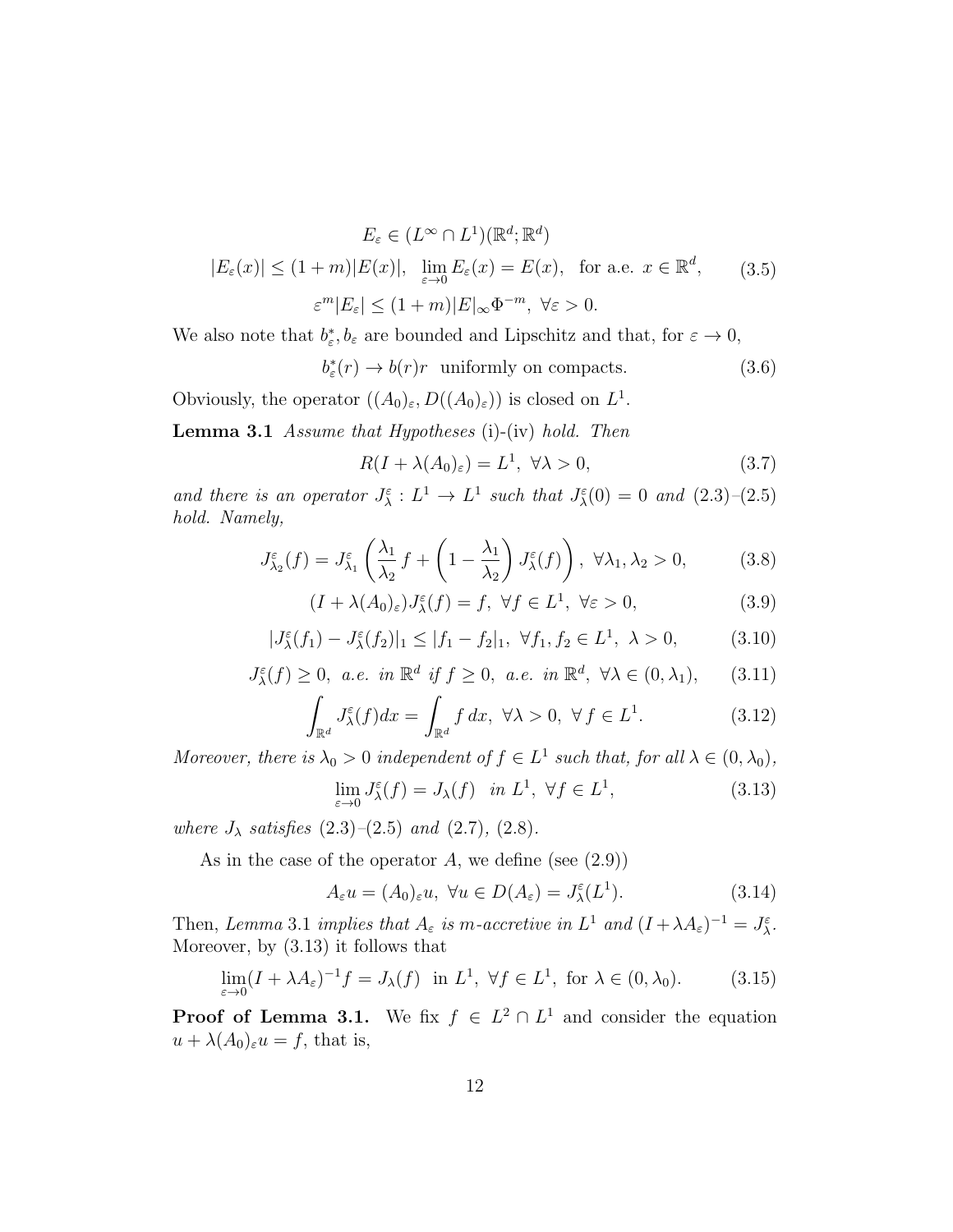$$
u - \lambda \Delta(\beta(u)) + \varepsilon \lambda \beta(u) + \lambda \operatorname{div}(E_{\varepsilon} b_{\varepsilon}^*(u)) = f \text{ in } \mathcal{D}'(\mathbb{R}^d). \tag{3.16}
$$

To solve equation (3.16), we consider the equation

$$
(\varepsilon I - \Delta)^{-1} u + \lambda \beta(u) + \lambda (\varepsilon I - \Delta)^{-1} \text{div}(E_{\varepsilon} b_{\varepsilon}^*(u)) = (\varepsilon I - \Delta)^{-1} f \text{ in } L^2. (3.17)
$$

Clearly, a solution of  $(3.17)$  satisfies  $(3.16)$  in  $L^2$ . We set

$$
F_{\varepsilon}(u) = (\varepsilon I - \Delta)^{-1} u, \ G(u) = \lambda \beta(u), \ u \in L^2,
$$
  
\n
$$
G_{\varepsilon}(u) = \lambda (\varepsilon I - \Delta)^{-1} (\text{div}(E_{\varepsilon} b_{\varepsilon}^*(u))), \ u \in L^2,
$$
\n(3.18)

and note that  $F_{\varepsilon}$  and G are accretive and continuous in  $L^2$ .

We also have by Hypotheses (ii)-(iii) that  $G_{\varepsilon}$  is continuous in  $L^2$  and

$$
\int_{\mathbb{R}^d} (G_{\varepsilon}(u) - G_{\varepsilon}(\bar{u}))(u - \bar{u}) dx
$$
\n
$$
= -\lambda \int_{\mathbb{R}^d} E_{\varepsilon}(b_{\varepsilon}^*(u) - b_{\varepsilon}^*(\bar{u})) \cdot \nabla (\varepsilon I - \Delta)^{-1}(u - \bar{u})) dx
$$
\n
$$
\geq -C_{\varepsilon} \lambda |u - \bar{u}|_2 |\nabla (\varepsilon I - \Delta)^{-1}(u - \bar{u})|_2, \ \forall u, \bar{u} \in L^2(\mathbb{R}^d),
$$
\n(3.19)

for some positive constant  $C_{\varepsilon} = 0 \left( \frac{1}{\varepsilon} \right)$  $(\frac{1}{\varepsilon})$ . Moreover, we have

$$
\int_{\mathbb{R}^d} (\varepsilon I - \Delta)^{-1} uu \, dx = \varepsilon |(\varepsilon I - \Delta)^{-1} u|_2^2 + |\nabla (\varepsilon I - \Delta)^{-1} u|_2^2, \ \forall u \in L^2. \tag{3.20}
$$

By  $(3.17)-(3.20)$ , we see that, for  $u^* = u - \bar{u}$ , we have

$$
(F_{\varepsilon}(u^*) + G_{\varepsilon}(u) - G_{\varepsilon}(\bar{u}) + G(u) - G(\bar{u}), u^*)_2
$$
  
\n
$$
\geq \lambda \gamma |u^*|_2^2 + |\nabla(\varepsilon I - \Delta)^{-1}u^*|_2^2 + \varepsilon |(\varepsilon I - \Delta)^{-1}u^*|_2^2
$$
  
\n
$$
-C_{\varepsilon} \lambda |u^*|_2 |\nabla(\varepsilon I - \Delta)^{-1}u^*|_2.
$$

This implies that  $F_{\varepsilon}+G_{\varepsilon}+G$  is accretive and coercive on  $L^2$  for  $\lambda < \lambda_{\varepsilon}$ , where  $\lambda_{\varepsilon}$  is sufficiently small. Since this operator is continuous and accretive, it follows that it is m-accretive and, therefore, surjective (because it is coercive). Hence, for each  $f \in L^2 \cap L^1$  and  $\lambda < \lambda_{\varepsilon}$ , equation (3.17) has a unique solution  $u_{\varepsilon} \in L^2$ . Since  $u_{\varepsilon} \in L^2$ ,  $b_{\varepsilon}^*(r) \leq C_{\varepsilon}|r|, r \in \mathbb{R}$ , and  $E_{\varepsilon} \in L^{\infty}$ , by (3.16) we see that  $\beta(u_{\varepsilon}) \in H^1(\mathbb{R}^d)$ , whence by (i) we have

$$
u_{\varepsilon} \in H^1(\mathbb{R}^d). \tag{3.21}
$$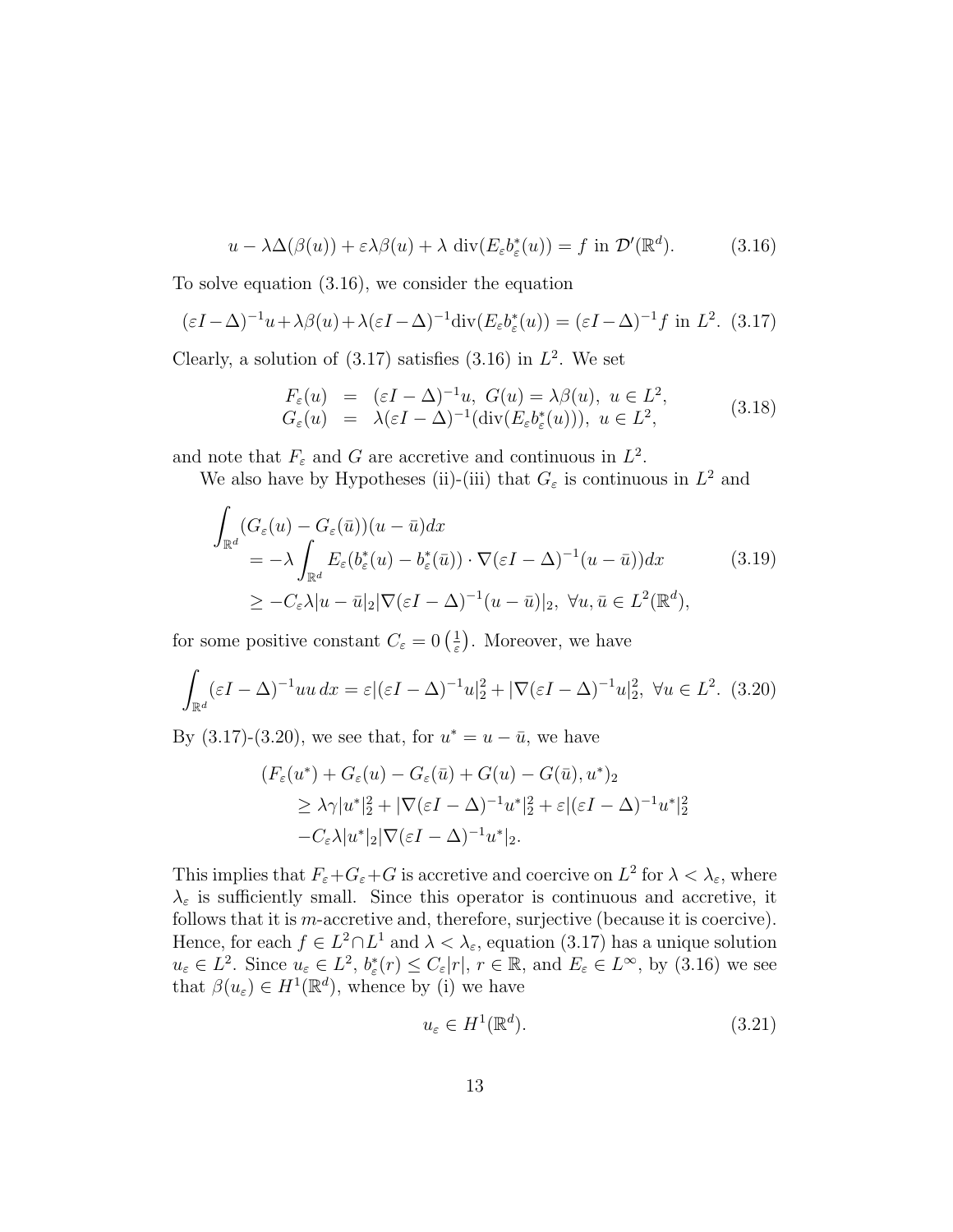Multiplying (3.16) by  $u_{\varepsilon}$  and  $\beta(u_{\varepsilon})$ , respectively, integrating over  $\mathbb{R}^d$  and using hypothesis (i) (part  $\beta' \geq \gamma$ ), we get after some calculation that, for  $\lambda < \lambda_1$  with  $\lambda_1$  small enough,

$$
|u_{\varepsilon}|_{2}^{2} + \lambda |\nabla \beta(u_{\varepsilon})|_{2}^{2} + \lambda |\nabla u_{\varepsilon}|_{2}^{2} + \varepsilon \lambda |\beta(u_{\varepsilon})|_{2}^{2} \le C_{\lambda_{1}} |f|_{2}^{2}, \qquad (3.22)
$$

where  $C_{\lambda_1}$  is independent of  $\varepsilon$ .

We denote by  $u_{\varepsilon}(f) \in H^1(\mathbb{R}^d)$  the solution to (3.17) for  $f \in L^2 \cap L^1$  and prove that

$$
|u_{\varepsilon}(f_1) - u_{\varepsilon}(f_2)|_1 \le |f_1 - f_2|_1, \ \forall f_1, f_2 \in L^1 \cap L^2. \tag{3.23}
$$

Here is the argument. We set  $u = u_{\varepsilon}(f_1) - u_{\varepsilon}(f_2)$ ,  $f = f_1 - f_2$ . By (3.16), we have, for  $u_i = u_{\varepsilon}(f_i)$ ,  $i = 1, 2$ ,

$$
u - \lambda \Delta(\beta(u_1) - \beta(u_2)) + \varepsilon \lambda(\beta(u_1) - \beta(u_2))
$$
  
+ 
$$
\lambda \operatorname{div}(E_{\varepsilon}(b_{\varepsilon}^*(u_1) - b_{\varepsilon}^*(u_2))) = f \quad \text{in } L^2.
$$
 (3.24)

Proceeding as in [6] (see, also, [19]), we consider the Lipschitzian function  $\mathcal{X}_{\delta}:\mathbb{R}\to\mathbb{R},$ 

$$
\mathcal{X}_{\delta}(r) = \begin{cases}\n1 & \text{for } r \ge \delta, \\
\frac{r}{\delta} & \text{for } |r| < \delta, \\
-1 & \text{for } r < -\delta,\n\end{cases}
$$
\n(3.25)

where  $\delta > 0$ . We set

$$
F_{\varepsilon} = \lambda \nabla (\beta(u_1) - \beta(u_2)) - \lambda E_{\varepsilon} (b_{\varepsilon}^*(u_1) - b_{\varepsilon}^*(u_2))
$$

and rewrite (3.24) as

$$
u = \text{div } F_{\varepsilon} - \varepsilon \lambda (\beta(u_1) - \beta(u_2)) + f. \tag{3.26}
$$

By (3.21), it follows that  $F_{\varepsilon} \in L^2(\mathbb{R}^d)$  and by (3.26) that div  $F_{\varepsilon} \in L^2(\mathbb{R}^d)$ . We set  $\Lambda_{\delta} = \mathcal{X}_{\delta}(\beta(u_1) - \beta(u_2))$ . Since  $\Lambda_{\delta} \in H^1(\mathbb{R}^d)$ , it follows that  $\Lambda_{\delta}$ div  $F_{\varepsilon} \in L^1$ and so, by  $(3.26)$ , we have

$$
\int_{\mathbb{R}^d} u \Lambda_{\delta} dx = - \int_{\mathbb{R}^d} F_{\varepsilon} \cdot \nabla \Lambda_{\delta} dx \n- \varepsilon \lambda \int_{\mathbb{R}^d} (\beta(u_1) - \beta(u_2)) \Lambda_{\delta} dx + \int_{\mathbb{R}^d} f \Lambda_{\delta} dx \n= - \int_{\mathbb{R}^d} (F_{\varepsilon} \cdot \nabla (\beta(u_1) - \beta(u_2)) \mathcal{X}'_{\delta} (\beta(u_1) - \beta(u_2)) dx \n- \varepsilon \lambda \int_{\mathbb{R}^d} (\beta(u_1) - \beta(u_2)) \mathcal{X}_{\delta} (\beta(u_1) - \beta(u_2)) dx + \int_{\mathbb{R}^d} f \Lambda_{\delta} dx.
$$
\n(3.27)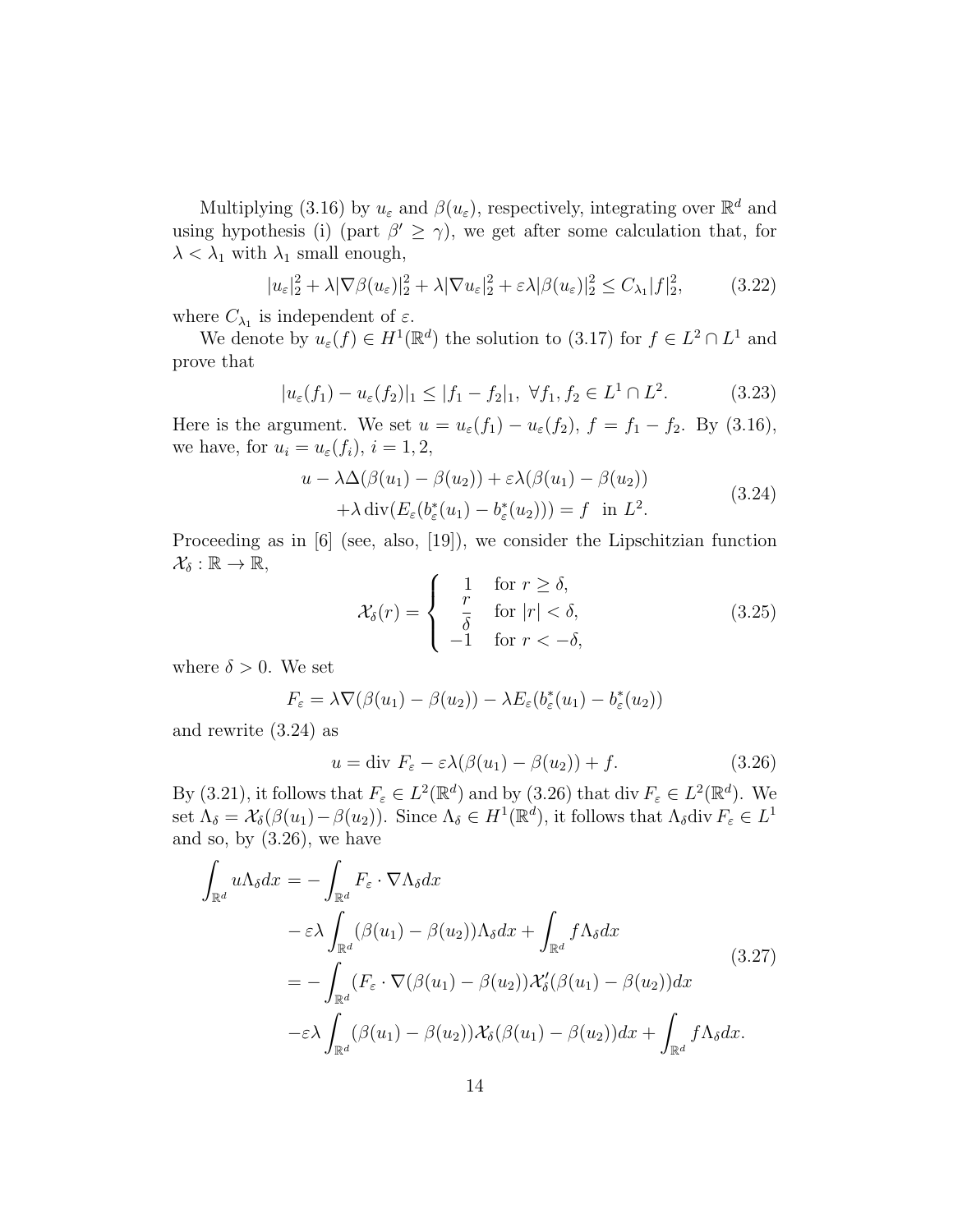We set

$$
I_{\delta}^{1} = \int_{\mathbb{R}^{d}} E_{\varepsilon}(b_{\varepsilon}^{*}(u_{1}) - b_{\varepsilon}^{*}(u_{2})) \cdot \nabla \Lambda_{\delta} dx
$$
  
\n
$$
= \int_{\mathbb{R}^{d}} E_{\varepsilon}(b_{\varepsilon}^{*}(u_{1}) - b_{\varepsilon}^{*}(u_{2})) \cdot \nabla (\beta(u_{1}) - \beta(u_{2})) \mathcal{X}'_{\delta}(\beta(u_{1}) - \beta(u_{2})) dx \quad (3.28)
$$
  
\n
$$
= \frac{1}{\delta} \int_{[|\beta(u_{1}) - \beta(u_{2})| \leq \delta]} E_{\varepsilon}(b_{\varepsilon}^{*}(u_{1}) - b_{\varepsilon}^{*}(u_{2})) \cdot \nabla (\beta(u_{1}) - \beta(u_{2})) dx.
$$

Since  $|E_{\varepsilon}| \in L^{\infty} \cap L^{2}$  and, by Hypothesis (i),

$$
|b_{\varepsilon}^*(u_1) - b_{\varepsilon}^*(u_2)| \le \mathrm{Lip}(b_{\varepsilon}^*)|u_1 - u_2| \le \frac{1}{\gamma} \mathrm{Lip}(b_{\varepsilon}^*)|\beta(u_1) - \beta(u_2)|,
$$

it follows that

$$
\lim_{\delta \to 0} \frac{1}{\delta} \int_{[|(\beta(u_1) - \beta(u_2))| \le \delta]} |E_{\varepsilon}(b_{\varepsilon}^*(u_1) - b_{\varepsilon}^*(u_2)) \cdot \nabla(\beta(u_1) - \beta(u_2))| dx
$$
\n
$$
\le \frac{1}{\gamma} \operatorname{Lip}(b_{\varepsilon}^*) |E_{\varepsilon}|_2 \lim_{\delta \to 0} \left( \int_{[|\beta(u_1) - \beta(u_2)| \le \delta]} |\nabla(\beta(u_1) - \beta(u_2))|^2 dx \right)^{\frac{1}{2}} = 0.
$$

This yields

$$
\lim_{\delta \to 0} I_{\delta}^1 = 0,\tag{3.29}
$$

because  $\nabla(\beta(u_1) - \beta(u_2))(x) = 0$ , a.e. on  $[x \in \mathbb{R}^d; \beta(u_1(x)) - \beta(u_2(x))=0]$ . On the other hand, since  $\mathcal{X}'_{\delta} \geq 0$ , we have

$$
\int_{\mathbb{R}^d} \nabla(\beta(u_1) - \beta(u_2)) \cdot \nabla(\beta(u_1) - \beta(u_2)) \mathcal{X}'_{\delta}(\beta(u_1) - \beta(u_2)) dx \ge 0. \quad (3.30)
$$

By (3.27)-(3.30), since  $|\Lambda_{\delta}| \leq 1$ , we get

$$
\lim_{\delta \to 0} \int_{\mathbb{R}^d} u \mathcal{X}_{\delta}(\beta(u_1) - \beta(u_2)) dx \le \int_{\mathbb{R}^d} |f| dx
$$

and, since  $u\mathcal{X}_{\delta}(\beta(u_1) - \beta(u_2)) \geq 0$  and  $\mathcal{X}_{\delta} \to \text{sign}$  as  $\delta \to 0$ , by Fatou's lemma this yields

$$
|u|_1 \le |f|_1,\tag{3.31}
$$

as claimed.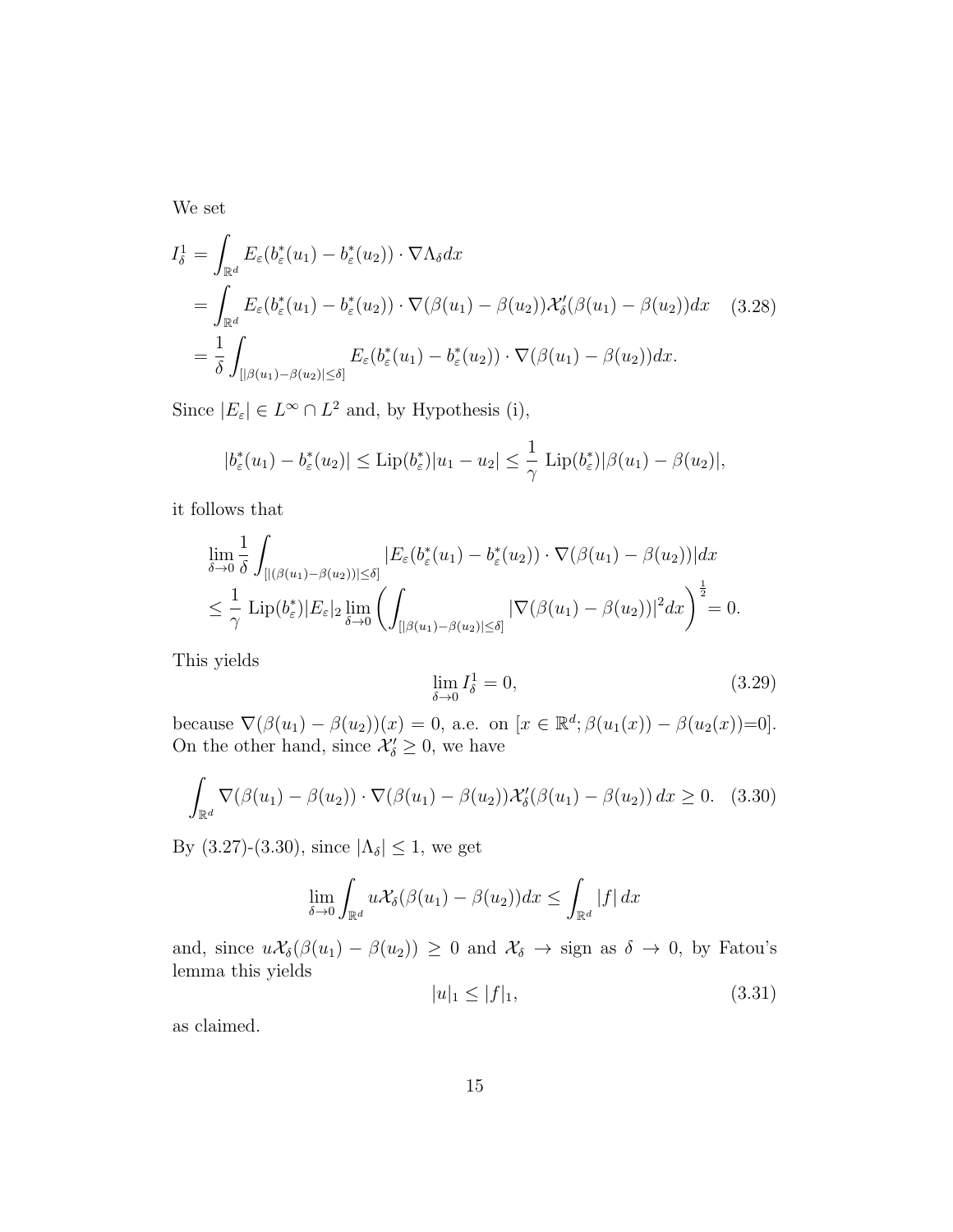Next, for f arbitrary in  $L^1$ , consider a sequence  $\{f_n\} \subset L^2$  such that  $f_n \to f$  strongly in  $L^1$ . Let  $\{u_{\varepsilon}^n\} \subset L^1 \cap L^2$  be the corresponding solutions to (3.17) for  $0 < \lambda < \lambda_{\varepsilon}$ . We have, for all  $m, n \in \mathbb{N}$ ,

$$
u_{\varepsilon}^{n} - u_{\varepsilon}^{m} + \lambda((A_{0})_{\varepsilon}u_{\varepsilon}^{n} - (A_{0})_{\varepsilon}u_{\varepsilon}^{m}) = f_{n} - f_{m}.
$$
 (3.32)

Taking into account (3.31), we obtain by the above equation that

$$
|u_{\varepsilon}^{n}-u_{\varepsilon}^{m}|_{1}\leq |f_{n}-f_{m}|_{1},\ \forall n,m\in\mathbb{N}.
$$

Hence, for  $n \to \infty$ , we have  $u_{\varepsilon}^n \to u_{\varepsilon}(\lambda, f)$  in  $L^1$ . Now, (3.32) implies that  $(A_0)_{\varepsilon}u_{\varepsilon}^n \to v$  in  $L^1$ . Since  $((A_0)_{\varepsilon}, D((A_0)_{\varepsilon}))$  is closed on  $L^1$ , we conclude that  $u_{\varepsilon}(\lambda, f) \in D((A_0)_{\varepsilon})$  and that

$$
u_{\varepsilon}(\lambda, f) + \lambda(A_0)_{\varepsilon} u_{\varepsilon}(\lambda, f) = f,\tag{3.33}
$$

which proves (3.7) for  $\lambda < \lambda_{\varepsilon}$ . Moreover, by (3.31), we have

$$
|u_{\varepsilon}(\lambda, f_1) - u_{\varepsilon}(\lambda, f_2)|_1 \le |f_1 - f_2|_1, \ \forall f_1, f_2 \in L^1.
$$
 (3.34)

By Proposition 3.3 in [3], p. 99, it follows that  $R(1 + \lambda(A_0)_{\varepsilon}) = L^1$ ,  $\forall \lambda > 0$ , and, therefore, (3.33) holds for all  $\lambda > 0$  if  $f \in L^1$ . We set  $J_{\lambda}^{\varepsilon}(f) = u_{\varepsilon}(\lambda, f)$ . Then, by (3.33), (3.34), it follows that (3.7), (3.9), (3.10) are satisfied. Since  $u_{\varepsilon} = J_{\lambda}^{\varepsilon}(f)$  is for  $f \in L^{1} \cap L^{2}$  the solution to (3.16), it follows (3.8) for all  $f \in L^1 \cap L^2$  and so by density for all  $f \in L^1$ . We also note that, by (3.16),

$$
\int_{\mathbb{R}^d} J^{\varepsilon}_{\lambda}(f) dx = \int_{\mathbb{R}^d} f dx - \varepsilon \lambda \int_{\mathbb{R}^d} \beta (J^{\varepsilon}_{\lambda}(f)) dx,
$$
\n
$$
\forall f \in L^1 \cap L^2, \ \lambda > 0,
$$
\n(3.35)

and so (3.12) follows for all  $f \in L^1 \cap L^2$  and so, by (3.34) for all  $f \in L^1$ . Note also that there exists  $\tilde{\lambda}_1$  independent of  $\varepsilon$  such that, for all  $\lambda \in (0, \tilde{\lambda}_1)$ and  $f \in L^1 \cap L^2$ ,

$$
J_{\lambda}^{\varepsilon}(f) \ge 0, \text{ a.e. in } \mathbb{R}^d \text{ if } f \ge 0, \text{ a.e. in } \mathbb{R}^d. \tag{3.36}
$$

(The latter follows by multiplying (3.16), where  $u = u_{\varepsilon}$ , with sign  $u_{\varepsilon}^-$  and integrating over  $\mathbb{R}^d$ .)

Next, we show (3.13). Fix  $\lambda < \lambda_0 = \min(\lambda_1, \widetilde{\lambda}_1)$ , with  $\lambda_1$  as in (3.22), and let  $f \in L^1 \cap L^2$ . If  $u_{\varepsilon} = u_{\varepsilon}(\lambda, f)$ , by (3.22), it follows that  $\{u_{\varepsilon}\}\)$  is bounded in  $H^1(\mathbb{R}^d)$  and  $\{\beta(u_\varepsilon)\}\$ is bounded in  $H^1(\mathbb{R}^d)$ . Clearly,  $u_\varepsilon(f)=0$  if  $f\equiv 0$ , hence (3.34) implies that  ${u_{\varepsilon}}$  is bounded in  $L^1$ . Hence, along a subsequence, again denoted  $\{\varepsilon\} \to 0$ , we have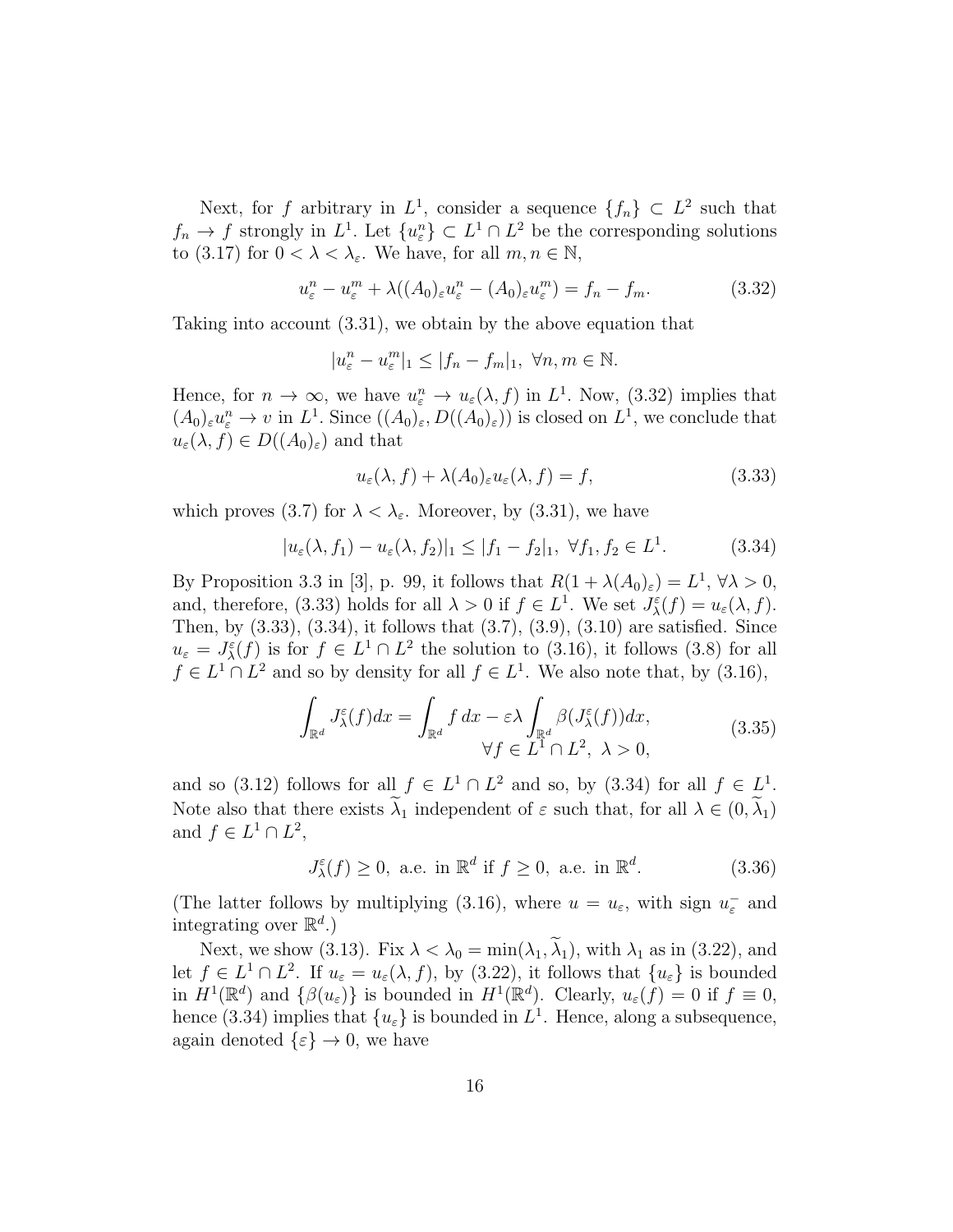$$
u_{\varepsilon} \longrightarrow u \quad \text{weakly in } H^1(\mathbb{R}^d), \text{ strongly in } L^2_{\text{loc}}(\mathbb{R}^d),
$$
  

$$
\beta(u_{\varepsilon}) \longrightarrow \beta(u) \quad \text{weakly in } H^1(\mathbb{R}^d) \text{ and strongly in } L^2_{\text{loc}}(\mathbb{R}^d), \quad (3.37)
$$
  

$$
\Delta\beta(u_{\varepsilon}) \longrightarrow \Delta\beta(u) \quad \text{weakly in } H^{-1}(\mathbb{R}^d),
$$

and, by Hypothesis (ii) and (3.6),

$$
b_{\varepsilon}^*(u_{\varepsilon}) \longrightarrow b(u)u \quad \text{strongly in } L^2_{\text{loc}}(\mathbb{R}^d). \tag{3.38}
$$

This yields

 $E_{\varepsilon}b_{\varepsilon}^*(u_{\varepsilon}) \to Eb(u)u$  strongly in  $L^2_{loc}(\mathbb{R}^d)$  $(3.39)$ 

Passing to the limit in (3.16), we obtain

$$
u - \lambda \Delta \beta(u) + \lambda \operatorname{div}(Eb(u)u) = f \text{ in } \mathcal{D}'(\mathbb{R}^d), \tag{3.40}
$$

where  $u = u(\lambda, f) \in H^1(\mathbb{R}^d)$ . By (3.34) and (3.37), it follows via Fatou's lemma that

$$
|u(\lambda, f_1) - u(\lambda, f_2)|_1 \le |f_2 - f_2|_1, \ \forall f_1, f_2 \in L^2 \cap L^1,
$$
 (3.41)

and hence (since  $u(\lambda, f) = 0$  if  $f \equiv 0$ )  $u_1(\lambda, f), u_2(\lambda, f) \in L^1 \cap L^2$ , if  $f \in$  $L^1 \cap L^2$ . In particular,  $u(\lambda, f) \in D(A_0)$  and

$$
u(\lambda, f) + \lambda A_0 u(\lambda, f) = f, \ \forall f \in L^1 \cap L^2.
$$
 (3.42)

Now, let  $f \in L^1$  and  $f_n \in L^1 \cap L^2$ ,  $n \in \mathbb{N}$ , such that  $f_n \to f$  in  $L^1$ . Then, by (3.41),  $u(\lambda, f_n) \to u = u(\lambda, f)$  in  $L^1$  and, therefore, since each  $u(\lambda, f_n)$ satisfies (3.42), we conclude that  $u(\lambda, f) \in D(A_0)$  and that u also satisfies (3.42), and so (2.2) follows for all  $\lambda \in (0, \lambda_0)$ . Again by Proposition 3.3 in [3], p. 99, (2.2) and (3.41) extend to all  $\lambda > 0$ .

We define  $J_{\lambda}: L^1 \to L^1$  as  $J_{\lambda}(f) = u(\lambda, f)$  and, by (3.41), (2.5) follows. Moreover, letting  $\varepsilon \to 0$  in (3.8)–(3.11), it follows that  $J_{\lambda}$  satisfies (2.3)–(2.5) and (2.7), (2.8), as claimed.

Clearly, by  $(3.37)$ ,

$$
u_{\varepsilon} \to u = u(\lambda, f) = J_{\lambda}(f) \text{ in } L^{1}_{\text{loc}},
$$
\n(3.43)

for  $0 < \lambda < \lambda_0$ . (Here,  $u_{\varepsilon} = J_{\lambda}^{\varepsilon}(f) = (I + \lambda A_{\varepsilon})^{-1}f$ .)

To prove that (3.13), that is that (3.43) holds in  $L^1$ , we shall prove first the following lemma, which has an intrinsic interest and where we use Hypothesis (iv) for the first time.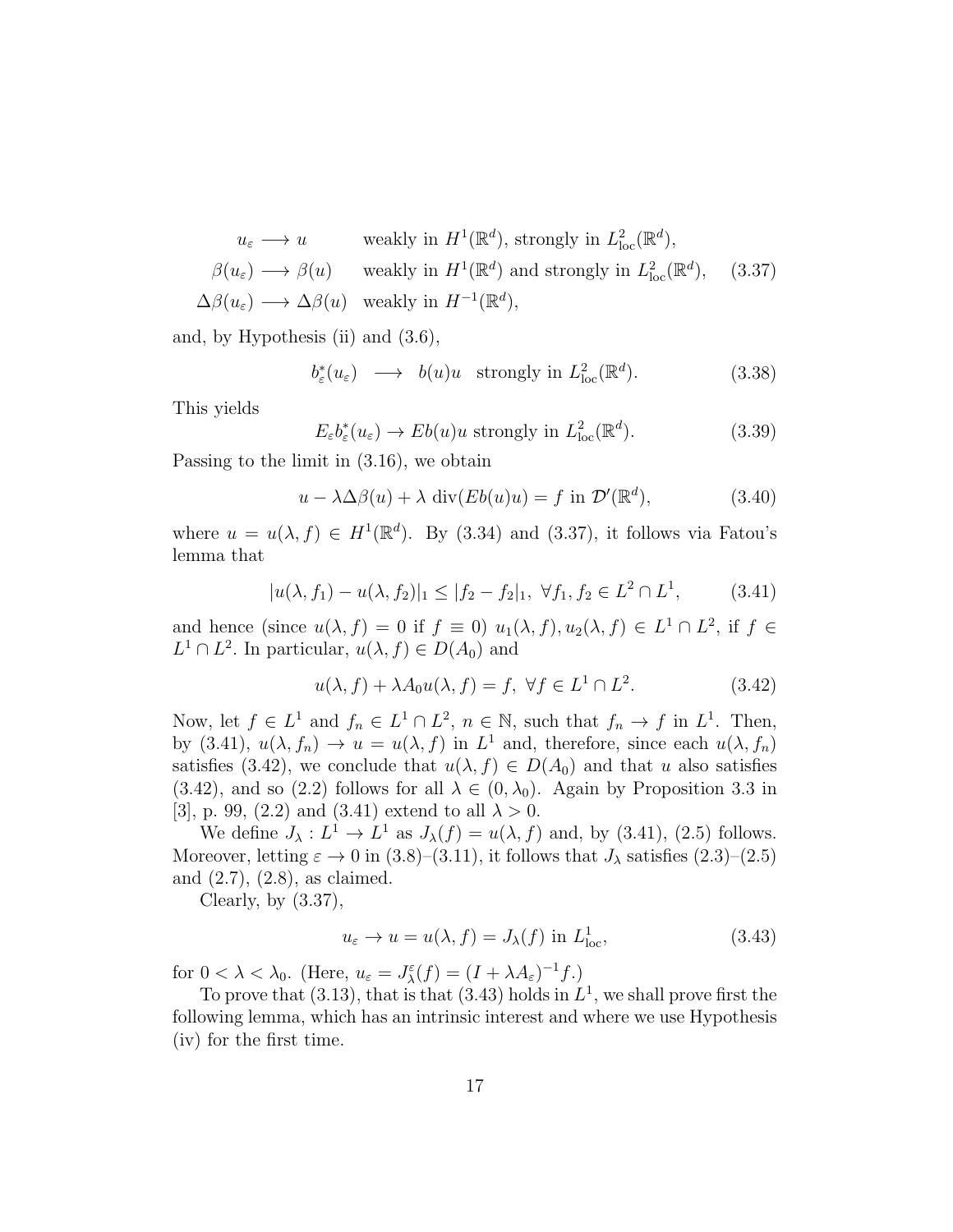**Lemma 3.2** Assume that Hypotheses (i)-(iv) hold, and let  $u_0 \in \mathcal{M} \cap L^2$ .

(a) We have

$$
\sup_{\varepsilon \in (0,1)} \int_{\mathbb{R}^d} |u_{\varepsilon}| \Phi \, dx < \infty. \tag{3.44}
$$

(b) Assume that div  $E \in L^{\infty}$ . Then, for all  $\lambda \in (0, \lambda_0)$ ,

$$
||(I + \lambda A_{\varepsilon})^{-1}u_0|| \le ||u_0|| + \rho_{\varepsilon}\lambda |u_0|_1,
$$
\n(3.45)

where 
$$
\rho_{\varepsilon} = \gamma_1(m+1)|\Delta\Phi|_{\infty} + \gamma_1 m(m+3)\varepsilon|E|_{\infty}^2 + |b|_{\infty}(1+m)^2|E|_{\infty}^2
$$
.

**Proof.** By approximation also in (b), we may restrict to the case  $u_0 \in \mathcal{M} \cap L^2$ . If we multiply equation (3.33) by  $\varphi_{\nu} \mathcal{X}_{\delta}(\beta(u_{\varepsilon}))$ , where  $u_{\varepsilon} = (I + \lambda(A_0)_{\varepsilon})^{-1} u_0 =$  $(I + \lambda A_{\varepsilon})^{-1}u_0, \varphi_{\nu}(x) = \Phi_{\varepsilon}(x) \exp(-\nu \Phi_{\varepsilon}(x))$  and integrate over  $\mathbb{R}^d$ , we get, since  $\mathcal{X}'_{\delta} \geq 0$ ,

$$
\int_{\mathbb{R}^d} u_{\varepsilon} \mathcal{X}_{\delta}(\beta(u_{\varepsilon})) \varphi_{\nu} dx \leq -\lambda \int_{\mathbb{R}^d} \nabla \beta(u_{\varepsilon}) \cdot \nabla (\mathcal{X}_{\delta}(\beta(u_{\varepsilon})) \varphi_{\nu}) dx \n+ \lambda \int_{\mathbb{R}^d} E_{\varepsilon} b_{\varepsilon}^*(u_{\varepsilon}) \cdot \nabla (\mathcal{X}_{\delta}(\beta(u_{\varepsilon})) \varphi_{\nu}) dx + \int_{\mathbb{R}^d} |u_0| \varphi_{\nu} dx \n\leq -\lambda \int_{\mathbb{R}^d} \nabla \beta(u_{\varepsilon}) \cdot \nabla \varphi_{\nu} \mathcal{X}_{\delta}(\beta(u_{\varepsilon})) dx \n+ \lambda \int_{\mathbb{R}^d} E_{\varepsilon} b_{\varepsilon}^*(u_{\varepsilon}) \cdot \nabla \beta(u_{\varepsilon}) \mathcal{X}'_{\delta}(\beta(u_{\varepsilon})) \varphi_{\nu} dx \n+ \lambda \int_{\mathbb{R}^d} (E_{\varepsilon} \cdot \nabla \varphi_{\nu}) b_{\varepsilon}^*(u_{\varepsilon}) \mathcal{X}_{\delta}(\beta(u_{\varepsilon})) dx + \int_{\mathbb{R}^d} |u_0| \varphi_{\nu} dx.
$$
\n(3.46)

Letting  $\delta \to 0$ , we get as above

$$
\int_{\mathbb{R}^d} |u_{\varepsilon}| \varphi_{\nu} dx \leq -\lambda \int_{\mathbb{R}^d} \nabla |\beta(u_{\varepsilon})| \cdot \nabla \varphi_{\nu} dx \n+ \overline{\lim_{\delta \to 0} \frac{\lambda}{\delta}} \int_{[|\beta(u_{\varepsilon})| \leq \delta]} |E_{\varepsilon}| |b_{\varepsilon}^*(u_{\varepsilon})| |\nabla \beta(u_{\varepsilon})| \varphi_{\nu} dx \n+ \lambda \int_{\mathbb{R}^d} \operatorname{sign} u_{\varepsilon} b_{\varepsilon}^*(u_{\varepsilon}) E_{\varepsilon} \cdot \nabla \varphi_{\nu} dx + \int_{\mathbb{R}^d} |u_0| \varphi_{\nu} dx \n\leq \lambda \int_{\mathbb{R}^d} (|\beta(u_{\varepsilon})| \Delta \varphi_{\nu} + |b_{\varepsilon}^*(u_{\varepsilon})| |\nabla \Phi_{\varepsilon} \cdot \nabla \varphi_{\nu}|) dx + \int_{\mathbb{R}^d} |u_0| \varphi_{\nu} dx,
$$
\n(3.47)

because  $|b^*(u_{\varepsilon})| \leq C|u_{\varepsilon}| \leq \frac{C}{\gamma} |\beta(u_{\varepsilon})|$ , a.e. in  $\mathbb{R}^d$ , and so

$$
\frac{1}{\delta} \int_{\left[ \left| \beta(u_{\varepsilon}) \right| \leq \delta \right]} \left| E_{\varepsilon} \right| \left| b^*(u_{\varepsilon}) \right| |\nabla \beta(u_{\varepsilon})| \varphi_{\nu} dx \leq \frac{C}{\gamma} \left| E_{\varepsilon} \right|_2 \left( \int_{\left[ \left| \beta(u_{\varepsilon}) \right| \leq \delta \right]} |\nabla \beta(u_{\varepsilon})|^2 dx \right)^{\frac{1}{2}}
$$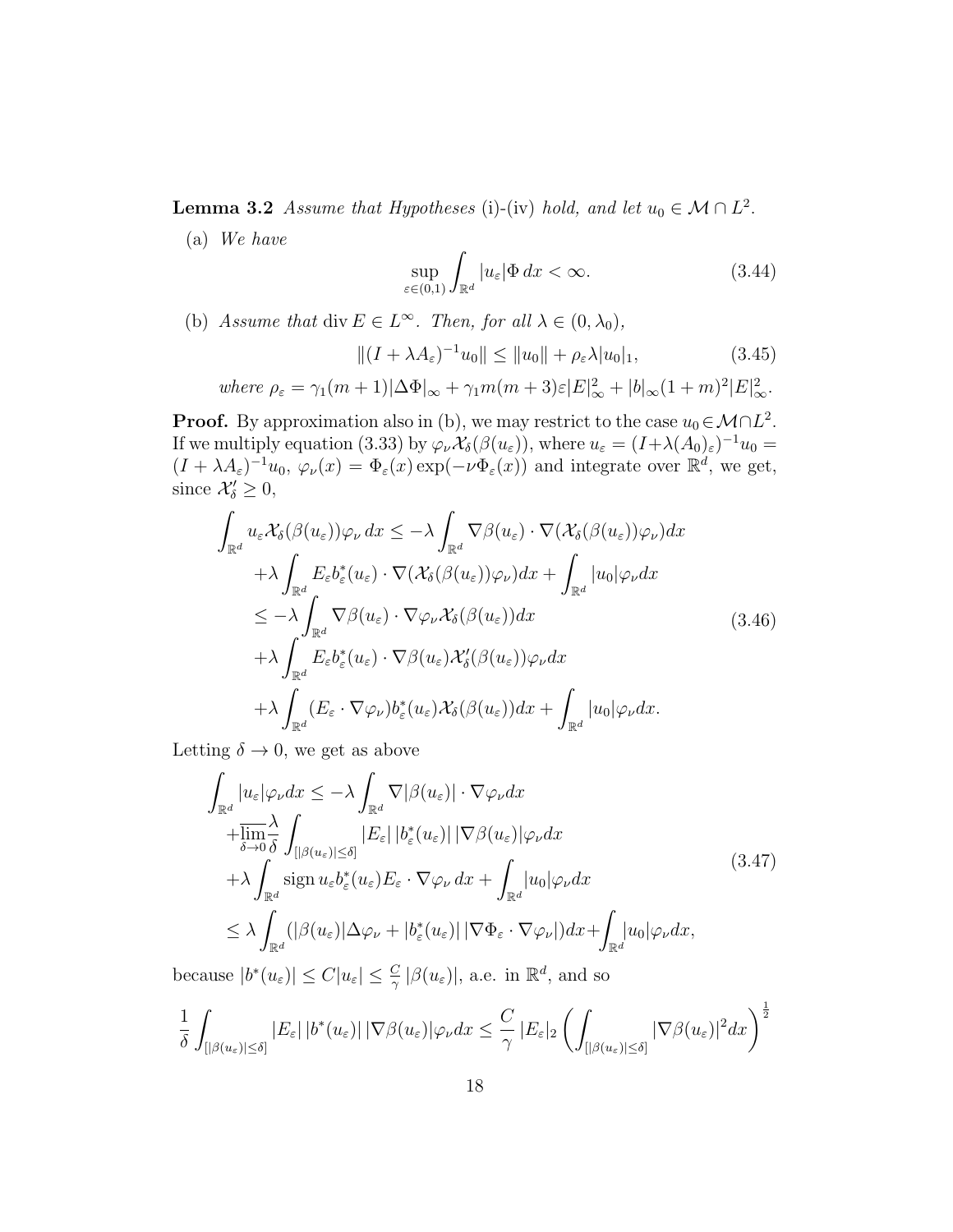and

$$
\lim_{\delta \to 0} \int_{[|v| \le \delta]} |\nabla v|^2 dx = 0, \quad \forall v \in H^1(\mathbb{R}^d).
$$

We have

$$
\nabla \varphi_{\nu}(x) = (1 - \nu \Phi_{\varepsilon}) \nabla \Phi_{\varepsilon} \exp(-\nu \Phi_{\varepsilon}), \qquad (3.48)
$$

$$
\Delta \varphi_{\nu}(x) = ((1 - \nu \Phi_{\varepsilon}) \Delta \Phi_{\varepsilon} - 2\nu |\nabla \Phi_{\varepsilon}|^2 + \nu^2 \Phi_{\varepsilon} |\nabla \Phi_{\varepsilon}|^2) \exp(-\nu \Phi_{\varepsilon}), (3.49)
$$

$$
\Delta \Phi_{\varepsilon} = -\operatorname{div} E_{\varepsilon} = (1 - m\varepsilon \Phi (1 + \varepsilon \Phi)^{-1})(1 + \varepsilon \Phi)^{-m} \Delta \Phi
$$
  
+ 
$$
m\varepsilon ((m+1)\varepsilon \Phi (1 + \varepsilon \Phi)^{-1} - 2)(1 + \varepsilon \Phi)^{-(m+1)} |E|^2.
$$
 (3.50)

Then, letting  $\nu \to 0$ , since  $\beta(u_{\varepsilon}), \varepsilon \in (0,1)$ , is bounded in  $L^1 \cap L^2$ , we get by  $(3.47)$ ,  $(3.50)$  and Hypothesis (iii) that

$$
\sup_{\varepsilon \in (0,1)} \int_{\mathbb{R}^d} |u_{\varepsilon}| \Phi \, dx < \infty,
$$

and assertion (a) follows. If div  $D \in L^{\infty}$ , we additionally get from (3.47) that

 $||u_{\varepsilon}|| \le ||u_0|| + \lambda \gamma_1 |\Delta \Phi_{\varepsilon}|_{\infty} |u_0|_1 + \lambda |b|_{\infty} |u_0|_1 |\nabla \Phi_{\varepsilon}|_2^2, \ \forall \varepsilon > 0.$ 

By  $(3.50)$ , we have

$$
|\Delta\Phi_{\varepsilon}(x)| \le (m+1)|\Delta\Phi(x)| + m(m+3)\varepsilon|E|^2(x) \text{ for a.e. } x \in \mathbb{R}^d, \quad (3.51)
$$

and this, together with (3.5), yields (3.45), as claimed.

**Remark 3.3** If, as in Remark 2.4, we replace (iv),  $\mathcal{M}$ ,  $\|\cdot\|$  and  $\rho$  by (iv)' (see Remark 2.4),  $\mathcal{M}_2$ ,  $\|\cdot\|_2$  and  $\tilde{\rho}$ , respectively, we can prove a complete analogue of Lemma 3.2 by the same arguments. One only has to replace  $\varphi_{\nu}$ by the function  $\tilde{\varphi}_{\nu}(x) = |x|^2 e^{-\nu |x|^2}$  in the above proof. Once one has this analogue of Lemma 3.2, the proofs below can easily be adjusted to this case.

**Proof of** (3.13). By (3.44) and Hypothesis (iv), it follows that, if  $f \in M \cap L^2$ , then we have, for all  $\lambda \in (0, \lambda_0)$  and  $\varepsilon \in (0, 1)$ ,  $N > 0$ ,

$$
\int_{\{\Phi\geq N\}}|(I+\lambda A_{\varepsilon})^{-1}f|dx\leq \frac{1}{N}\|(I+\lambda A_{\varepsilon})^{-1}f\|\leq \frac{C}{N}.
$$

Recalling (3.43) and that  $\{\Phi \leq N\}$  is compact, the latter implies that, if  $f \in \mathcal{M} \cap L^2$ , then  $\lim_{\varepsilon \to 0} |u_{\varepsilon} - u|_1 = 0$ , i.e.,

$$
\lim_{\varepsilon \to 0} (I + \lambda A_{\varepsilon})^{-1} f = (I + \lambda A)^{-1} f \text{ in } L^1, \ \forall f \in \mathcal{M} \cap L^2.
$$
 (3.52)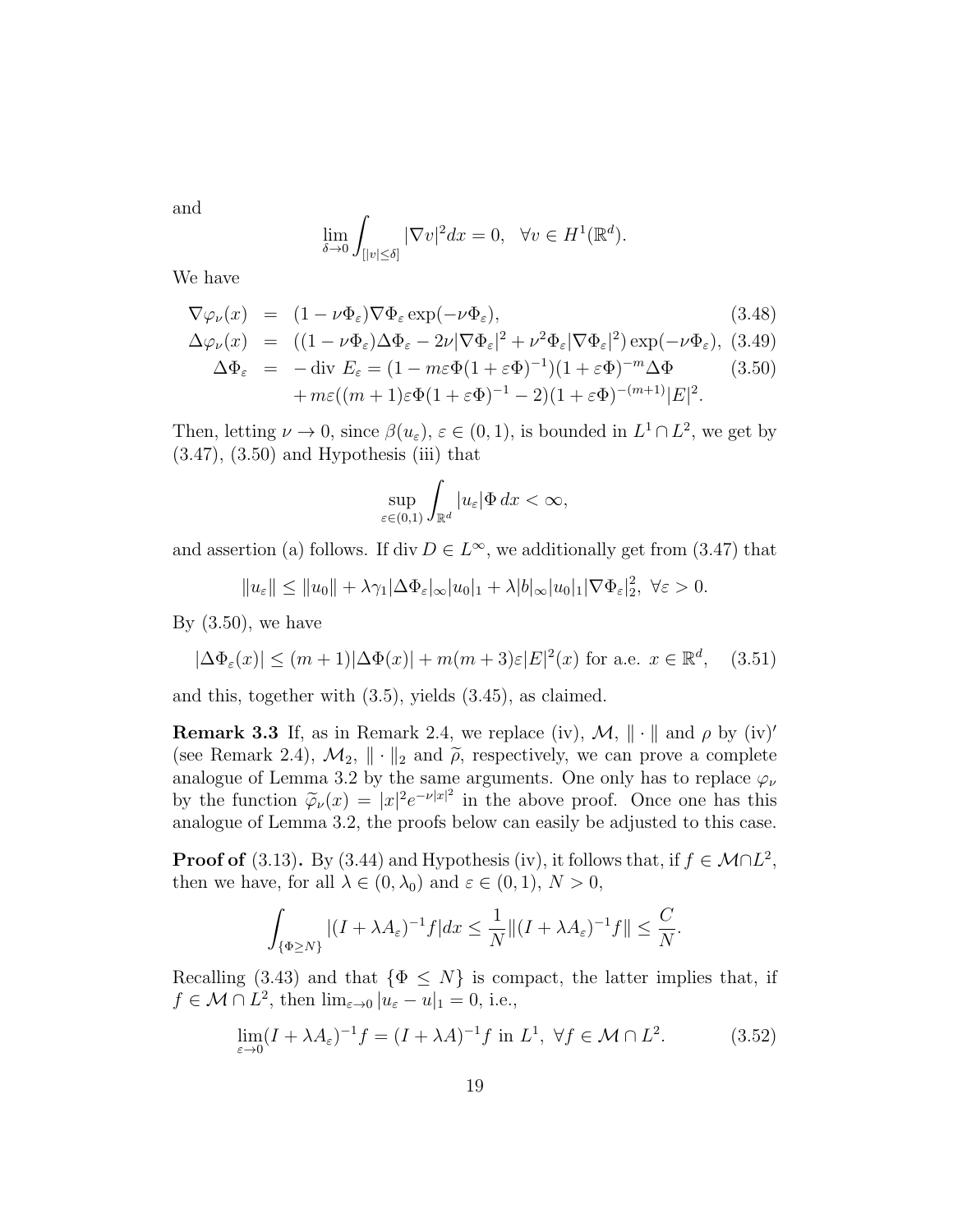Since  $L^2 \cap \mathcal{M}$  is dense in  $L^1$  and  $(I + \lambda A_\varepsilon)^{-1}$ ,  $\varepsilon > 0$ , are equicontinuous,  $(3.13)$  follows.

**Proof of** (2.6). Let  $f \in C_0^{\infty}(\mathbb{R}^d)$  and  $u_{\lambda} = J_{\lambda}(f) \in D(A), \lambda > 0$ . Since  $D(A) \subset D(A_0)$ , we have

$$
u_{\lambda} + \lambda A_0 u_{\lambda} = f,\tag{3.53}
$$

where  $u_{\lambda} \in L^1 \cap L^{\infty}$ ,  $|u_{\lambda}|_1 \leq |f|_1$ , and, by Lemma 3.1 in [7],

$$
\sup_{\lambda \in (0,\lambda_0)} |u_{\lambda}|_{\infty} = C_{\infty} < \infty.
$$
\n(3.54)

By (3.22), we also have

$$
\sup_{\lambda \in (0,\lambda_0)} |u_{\lambda}|_2^2 = C_2 < \infty,\tag{3.55}
$$

for some  $\lambda_0 > 0$ . Taking into account (3.54) and that  $b^*(r) \equiv b(r)r$  is locally Lipschitz, it follows as in the proof of Lemma 3.2 that

$$
\sup_{\lambda \in (0,\lambda_0)} \int_{\mathbb{R}^d} |u_\lambda(x)| \Phi(x) dx < \infty. \tag{3.56}
$$

Next, by (3.53), we see that since  $A_0 u_\lambda \in L^2$ , we have

$$
\langle A_0 u_\lambda, u_\lambda \rangle_2 + \lambda |A_0 u_\lambda|_2^2 = \langle A_0 u_\lambda, f \rangle_2 \le |A_0 u_\lambda|_2 |f|_2.
$$

This yields

$$
\langle \nabla \beta(u_{\lambda}), \nabla u_{\lambda} \rangle_2 \leq \langle E, b^*(u_{\lambda}) \nabla u_{\lambda} \rangle_2 + \langle \nabla \beta(u_{\lambda}), \nabla f \rangle_2 - (E, b^*(u_{\lambda}) \nabla f)_2
$$

and so, by Hypotheses (i)–(ii) we get, for  $\delta > 0$ ,

$$
\gamma |\nabla u_{\lambda}|_{2}^{2} \leq \delta (1+\gamma_{1}^{2})|\nabla u_{\lambda}|^{2} + \frac{1}{\delta}(|E|_{\infty}^{2}|b|_{\infty}^{2}|u_{\lambda}|_{2}^{2} + |\nabla f|_{2}^{2}) + |E|_{\infty}|b|_{\infty}|u_{\lambda}|_{2}|\nabla f|_{2}.
$$

This yields

$$
|\nabla u_{\lambda}|_{2}^{2} \le K_{\delta}(\gamma - \delta(1 + \gamma_{1}^{2}))^{-1}.
$$
\n(3.57)

By  $(3.53)$ – $(3.57)$ , it follows

$$
\lambda A_0 u_\lambda \to 0 \text{ in } H^{-1} \text{ as } \lambda \to 0
$$

and, therefore,  $u_{\lambda} \to f$  in  $H^{-1}$  as  $\lambda \to 0$  and so, by (3.57), we have on a subsequence  $\{\lambda\} \to 0$ 

$$
u_{\lambda} \to f
$$
 in  $L^2_{loc} \subset L^1_{loc}$ .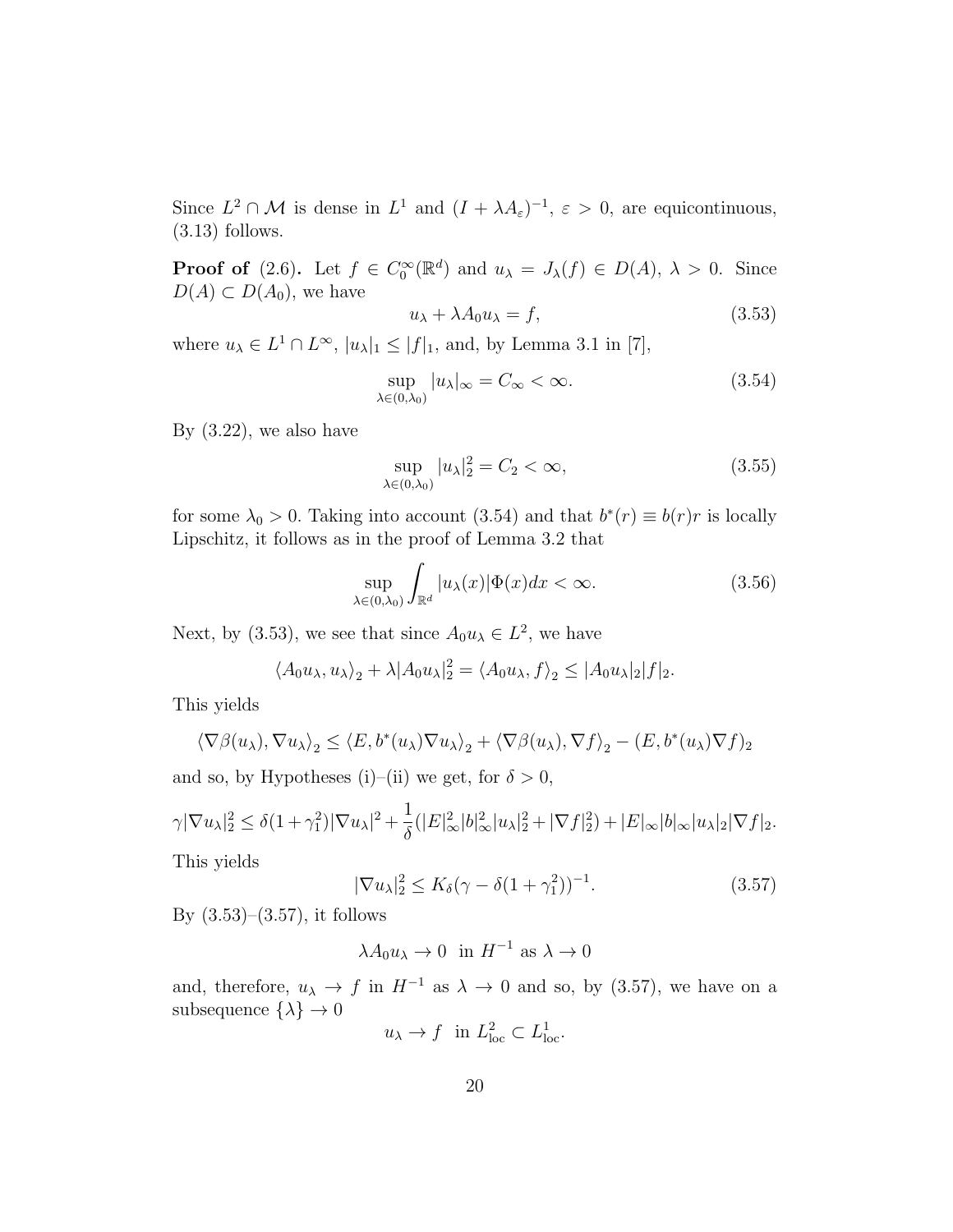Then, by (3.56), we infer that for  $\lambda \to 0$ ,  $u_{\lambda} \to f$  in  $L^1$  and so  $f \in \overline{D(A)}$ . Hence,  $C_0^{\infty}(\mathbb{R}^d) \subset \overline{D(A)}$  and so (2.6) follows.

We note that, similarly, it follows that

$$
\overline{D(A_{\varepsilon})} = L^1. \tag{3.58}
$$

This completes the proof of Proposition 2.1.

Proof of Proposition 2.3. By Lemma 3.1 and (3.45) in Lemma 3.2, we have, for  $\lambda \in (0, \lambda_0)$ , and  $\delta > 0$ ,

$$
|| (I + \lambda A)^{-1} u_0 || \le ||u_0|| + \rho \lambda |u_0|_1, \ \forall u_0 \in \mathcal{M}.
$$

This yields

$$
||(I + \lambda A)^{-n}u_0|| \le ||u_0|| + n\lambda \rho |u_0|_1, \ \forall n \in \mathbb{N},
$$

and so, by  $(2.16)$ , we get

$$
||S(t)u_0|| \le ||u_0|| + \rho t |u_0|_1, \ \forall t \ge 0, \ u_0 \in \mathcal{M}, \tag{3.59}
$$

as claimed.

#### 4 The H-theorem

Let  $S(t)$  be the continuous semigroup of contractions defined by  $(2.20)$ . A lower semicontinuous function  $V: L^1 \to (-\infty, \infty]$  is said to be a *Lyapunov* function for  $S(t)$  (equivalently, for equations  $(1.1)$  or  $(2.12)$ ) if

$$
V(S(t)u_0) \le V(S(s)u_0), \text{ for } 0 \le s \le t < \infty, \ u_0 \in L^1.
$$

(See, e.g., [30].)

In the following, we shall restrict the semigroup to the probability density set  $P$  (see (2.24)). For each  $u_0 \in P$ , consider the  $\omega$ -limit set

$$
\omega(u_0) = \{w = \lim S(t_n)u_0 \text{ in } L^1_{loc} \text{ for some } \{t_n\} \to \infty\}.
$$

Our aim here is to construct a Lyapunov function for  $S(t)$ , to prove that  $\omega(u_0) \neq \emptyset$  and also that every  $u_\infty \in \omega(u_0)$  is an equilibrium state of equation (1.1), that is,  $Au_{\infty} = 0$ . To this end, we shall assume that, besides (i)-(iv), Hypothesis (v) also holds.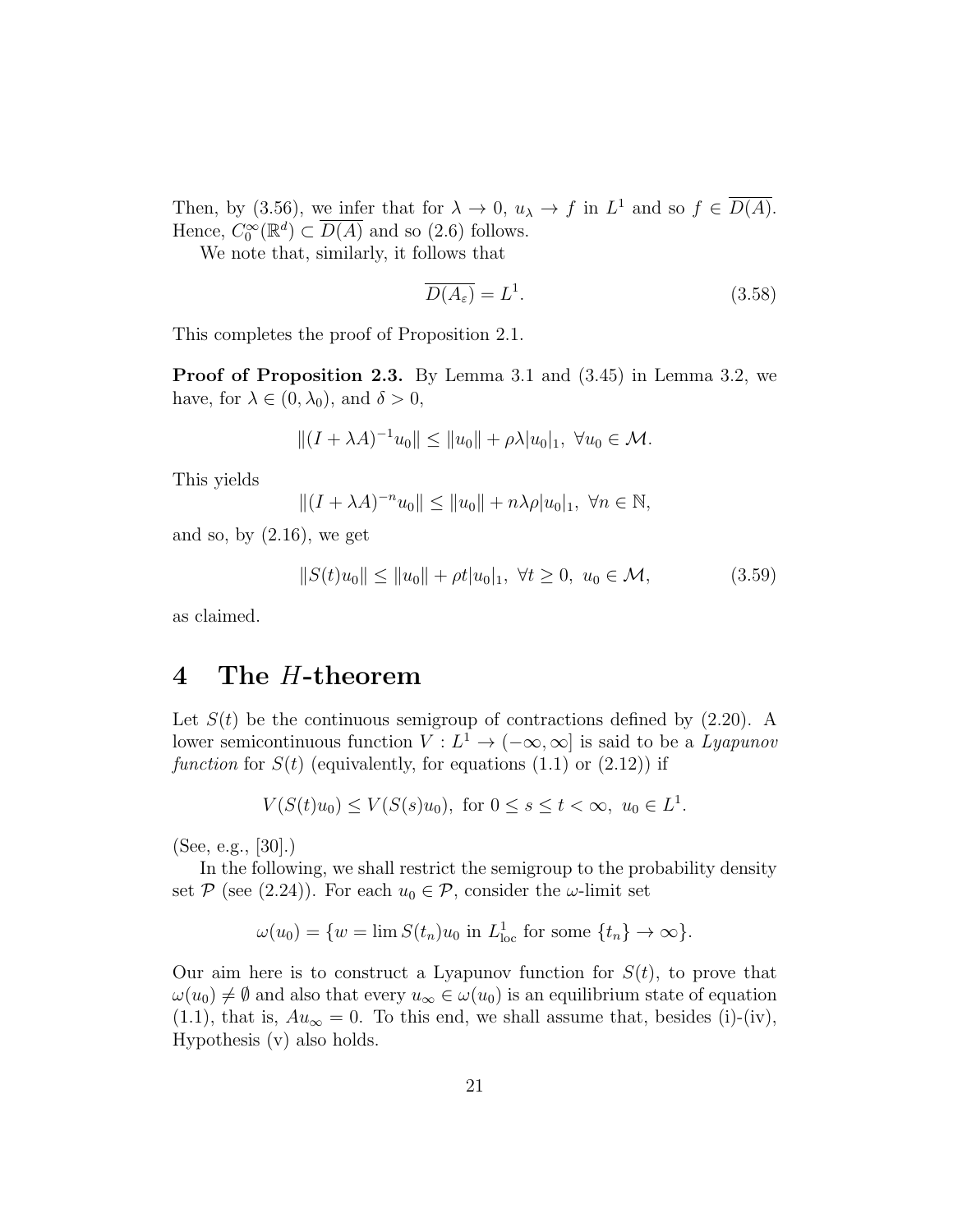Consider the function  $\eta \in C(\mathbb{R}),$ 

$$
\eta(r) = -\int_0^r d\tau \int_\tau^1 \frac{\beta'(s)}{sb(s)} ds, \ \forall r \ge 0,
$$
\n(4.1)

and define the function  $V: D(V) = \mathcal{M}_+ = \{u \in \mathcal{M}; u \geq 0, \text{ a.e. on } \mathbb{R}^d\} \to \mathbb{R}$ 

$$
V(u) = \int_{\mathbb{R}^d} \eta(u(x))dx + \int_{\mathbb{R}^d} \Phi(x)u(x)dx = -\widetilde{S}[u] + F[u]. \tag{4.2}
$$

Since, by (i), (iv) and  $(v)$ ,

$$
\frac{\gamma}{r|b|_{\infty}} \le \frac{\beta'(r)}{rb(r)} \le \frac{\gamma_1}{rb_0}, \ \forall r > 0,
$$
\n(4.3)

we have

$$
\frac{\gamma_1}{b_0} \mathbf{1}_{[0,1]}(r) r(\log r - 1) + \frac{\gamma}{|b|_{\infty}} \mathbf{1}_{(1,\infty)}(r) r(\log r - 1) \le \eta(r)
$$
\n
$$
\le \frac{\gamma}{|b|_{\infty}} \mathbf{1}_{[0,1]}(r) r(\log r - 1) + \frac{\gamma_1}{b_0} \mathbf{1}_{(1,\infty)}(r) r(\log r - 1).
$$
\n(4.4)

We also have that  $\eta \in C([0,\infty)), \eta \in C^2((0,\infty)), \eta'' \geq 0$ . Since  $\Phi$  is Lipschitz, hence of at most linear growth,  $F[u]$  is well-defined and finite if  $u \in \mathcal{M}$ . Furthermore, exactly as in [25], p. 16, one proves that  $(u \log u)^- \in L^1$  if  $u \in D(V)$ . Hence  $\widetilde{S}[u]$  is well-defined and  $-\widetilde{S}[u] \in (-\infty, \infty]$  because of (4.4) and thus  $V(u) \in (-\infty, \infty]$  for all  $u \in D(V)$ . We define  $V = \infty$  on  $L^1 \backslash D(V)$ . Then, obviously,  $V: L^1 \to (-\infty, \infty]$  is convex and  $L^1_{loc}$ -lower semicontinuous on balls in  $M$ , as easily follows by  $(4.4)$  from  $(4.5)$  below. If, in addition,  $(u \log u)^+ \in L^1$ , then, again by (4.4), we have that  $\widetilde{S}[u] \in (-\infty, \infty)$  and also V is real-valued. The function (see  $(1.10)$ )

$$
\widetilde{S}[u] = -\int_{\mathbb{R}^d} \eta(u(x))dx, \ u \in \mathcal{P},
$$

is called in the literature (see, e.g., [22], [31]) the entropy of the system, while  $F[u]$  is the mean field energy. In fact, according to the general theory of thermostatics (see [23]), the functional  $\widetilde{S} = \widetilde{S}[u]$  is a generalized entropy because its kernel  $-\eta$  is a strictly concave continuous functions on  $(0, \infty)$  and  $\lim_{r\downarrow 0} \eta'(r) = +\infty$ . In the special case  $\beta(s) \equiv s$  and  $b(s) \equiv 1, \eta(r) \equiv r(\log r - 1)$ and so  $\widetilde{S}[u] - 1$  reduces to the classical Boltzmann-Gibbs entropy.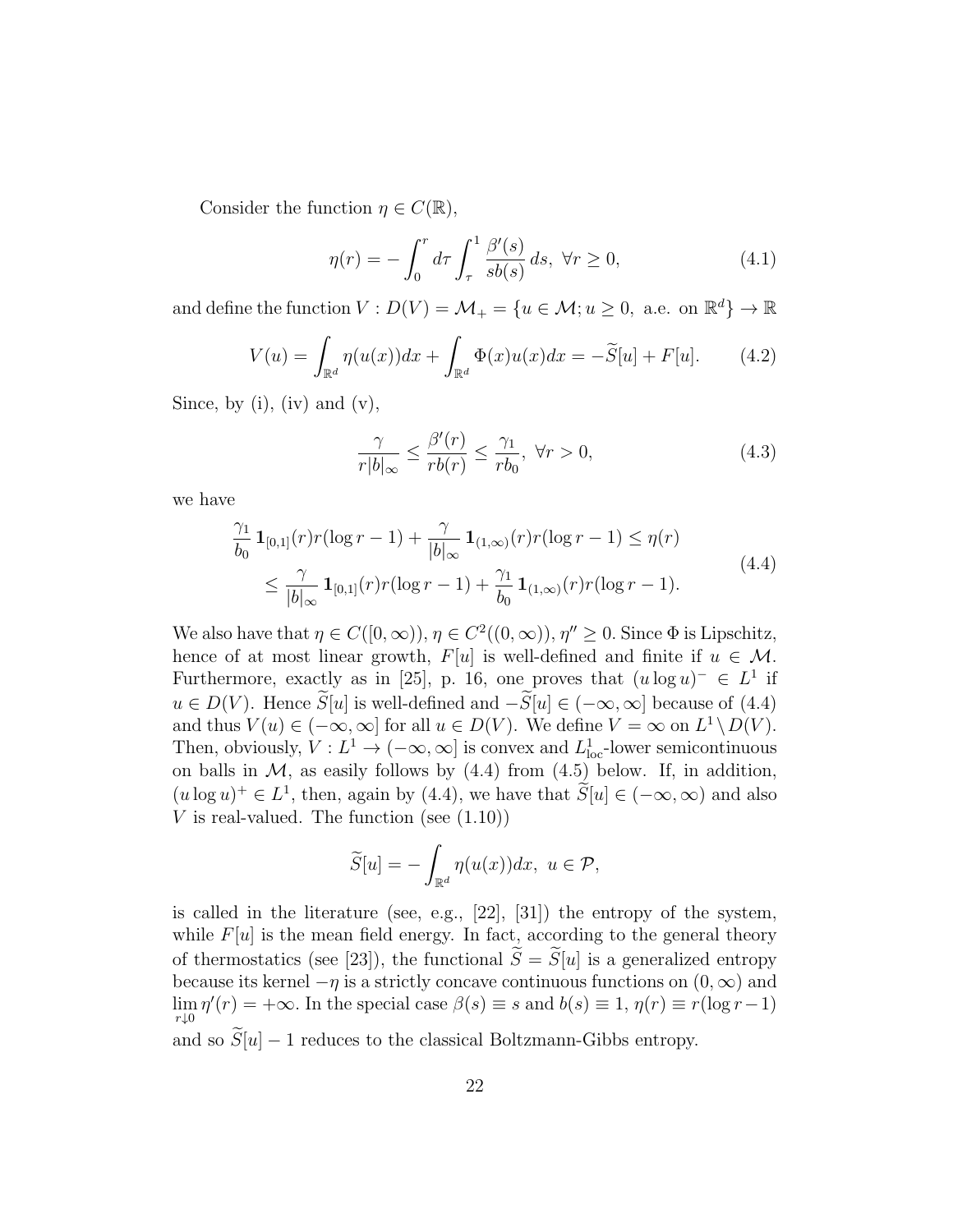As in [25] (formula (15)), one proves that, for  $\alpha \in \left[\frac{m}{m+1}, 1\right)$ , where m is as in assumption (iv),

$$
\int_{\{\Phi\ge R\}} |\min(u\log u,0)| dx \le C_{\alpha} \left(\int_{\{\Phi\ge R\}} \Phi^{-m} dx\right)^{1-\alpha} \|u\|^{\alpha},\tag{4.5}
$$

for all  $R > 0$ . Indeed, obviously, for every  $\alpha \in (0, 1)$ , there exists  $C_{\alpha} \in (0, \infty)$ such that  $(r \log r)^{-1} \leq C_{\alpha} r^{\alpha}$  for  $r \in [0, \infty)$ . Hence, the left hand side of  $(4.5)$ by Hölder's inequality is dominated by

$$
C_{\alpha} \left( \int_{\{\Phi \ge R\}} u \Phi dx \right)^{\alpha} \left( \int_{\{\Phi \ge R\}} \Phi^{-\frac{\alpha}{1-\alpha}} dx \right)^{1-\alpha}.
$$

Therefore, for  $\alpha \in \left[\frac{m}{m+1}, 1\right)$ , we obtain (4.5) since  $\Phi \ge 1$  and (4.5) yields

 $V(u) \geq -C(\|u\| + 1)^{\alpha}, \ \forall u \in D(V).$  (4.6)

We also consider the function  $\Psi : D(\Psi) \subset L^1 \to [0, \infty)$  defined by

$$
\Psi(u) = \int_{\mathbb{R}^d} \left| \frac{\beta'(u)\nabla u}{\sqrt{ub(u)}} - E\sqrt{ub(u)} \right|^2 dx, \tag{4.7}
$$

$$
D(\Psi) = \{ u \in L^1 \cap W^{1,1}_{loc}(\mathbb{R}^d); \ u \ge 0, \ \Psi(u) < \infty \}. \tag{4.8}
$$

We extend  $\Psi$  to all of  $L^1$  by  $\Psi(u) = \infty$  if  $u \in L^1 \setminus D(\Psi)$ . Since  $\nabla u = 0$ , a.e. on  $\{u=0\}$ , we set here and below

$$
\frac{\nabla u}{\sqrt{u}} = 0 \text{ on } \{u = 0\}.
$$

Theorem 4.1 is the main result and, as mentioned earlier, can be viewed as the  $H$ -theorem for NFPE  $(1.1)$ .

**Theorem 4.1** Assume that Hypotheses (i)-(v) and  $(2.30)$  hold. Then the function V defined by  $(4.2)$  is a Lyapunov function for  $S(t)$ , that is, for  $D_0(V) = D(V) \cap \{V < \infty\}$  (= { $u \in D(V)$ ;  $u \log u \in L^1$ }),

$$
S(t)u_0 \in D_0(V), \forall t \ge 0, u_0 \in D_0(V) \text{ and}
$$
  

$$
V(S(t)u_0) \le V(S(s)u_0), \forall u_0 \in D_0(V), 0 \le s \le t < \infty.
$$
 (4.9)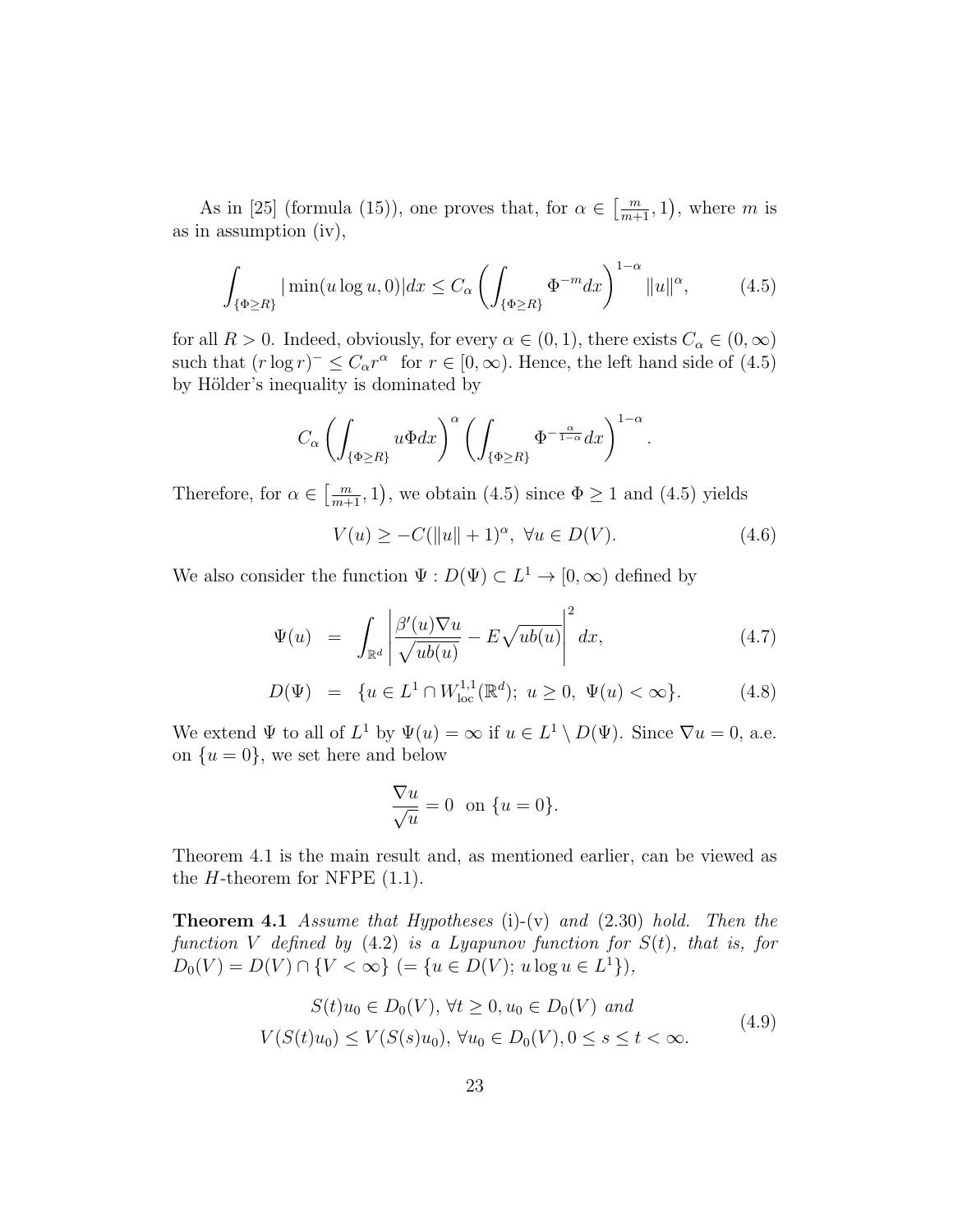Moreover, we have, for all  $u_0 \in D_0(V)$ ,

$$
V(S(t)u_0) + \int_s^t \Psi(S(\sigma)u_0)d\sigma \le V(S(s)u_0) \text{ for } 0 \le s \le t < \infty. \tag{4.10}
$$

In particular,  $S(\sigma)u_0 \in D(\Psi)$  for a.e.  $\sigma \geq 0$ . Furthermore, there exists  $u_{\infty} \in \omega(u_0)$  (see (1.8)) such that  $u_{\infty} \in D(\Psi)$ ,  $\Psi(u_{\infty}) = 0$  and, for any such a  $u_{\infty}$ , we have either  $u_{\infty} = 0$  or  $u_{\infty} > 0$  a.e. In the latter case,

$$
u_{\infty} = g^{-1}(-\Phi + \mu) \text{ for some } \mu \in \mathbb{R}, \tag{4.11}
$$

$$
g(r) = \int_{1}^{r} \frac{\beta'(s)}{sb(s)} ds, \ r > 0.
$$
 (4.12)

Moreover, by  $(4.2)$ ,  $(4.10)$ , we see that the entropy of the semiflow  $u(t) =$  $S(t)u_0$  is evolving according to the law

$$
\widetilde{S}[u(t)] \geq \widetilde{S}[u(s)] + \int_{\mathbb{R}^d} \Phi(x)(u(t,x) - u(s,x))ds + \int_s^t \Psi(u(\sigma))d\sigma,
$$

for all  $0 \leq s \leq t < \infty$ .

**Remark 4.2** We note that (2.30) holds if div  $D \in L^{\infty}$  (see Propopsition 2.3) or if Hypothesis (vi) holds (see Lemma 6.2 below).

## 5 Proof of Theorem 4.1

In the following, we approximate  $V: L^1 \to (-\infty, \infty]$  by the functional  $V_{\varepsilon}$ defined by

$$
V_{\varepsilon}(u) = \int_{\mathbb{R}^d} (\eta_{\varepsilon}(u(x)) + \Phi_{\varepsilon}(x)u(x))dx, \ \forall u \in D(V),
$$
  

$$
V_{\varepsilon}(u) = \infty \quad \text{if } u \in L^1 \setminus D(V),
$$

where  $\eta_{\varepsilon}(r) = -\int_0^r d\tau \int_{\tau}^1$  $\beta'(s)$  $\frac{\beta'(s)}{b^*_{\varepsilon}(s)+\varepsilon^{2m}}ds, r\geq 0, \varepsilon>0.$  Clearly,  $\eta_{\varepsilon}\to\eta$  as  $\varepsilon\to 0$ locally uniformly. We note that  $V_{\varepsilon}$  is convex, and  $L_{\text{loc}}^1$ -lower semicontinuous on every ball in  $M$ . Furthermore, there exists  $C > 0$  such that, for all  $\varepsilon \in (0,1],$  we have  $|\eta_{\varepsilon}(u)| \leq C(1+|u|^2)$ . This implies that  $V_{\varepsilon} < \infty$  on  $L^2$  and  $V_{\varepsilon}(u) \to V(u)$  as  $\varepsilon \to 0$  for all  $u \in D(V) \cap L^2$  and by the generalized Fatou lemma that  $V_{\varepsilon}$  is lower semicontinuous on  $L^2$ . We set

$$
V'_{\varepsilon}(u) = \eta'_{\varepsilon}(u) + \Phi_{\varepsilon}, \ \forall u \in D(V) \cap L^2.
$$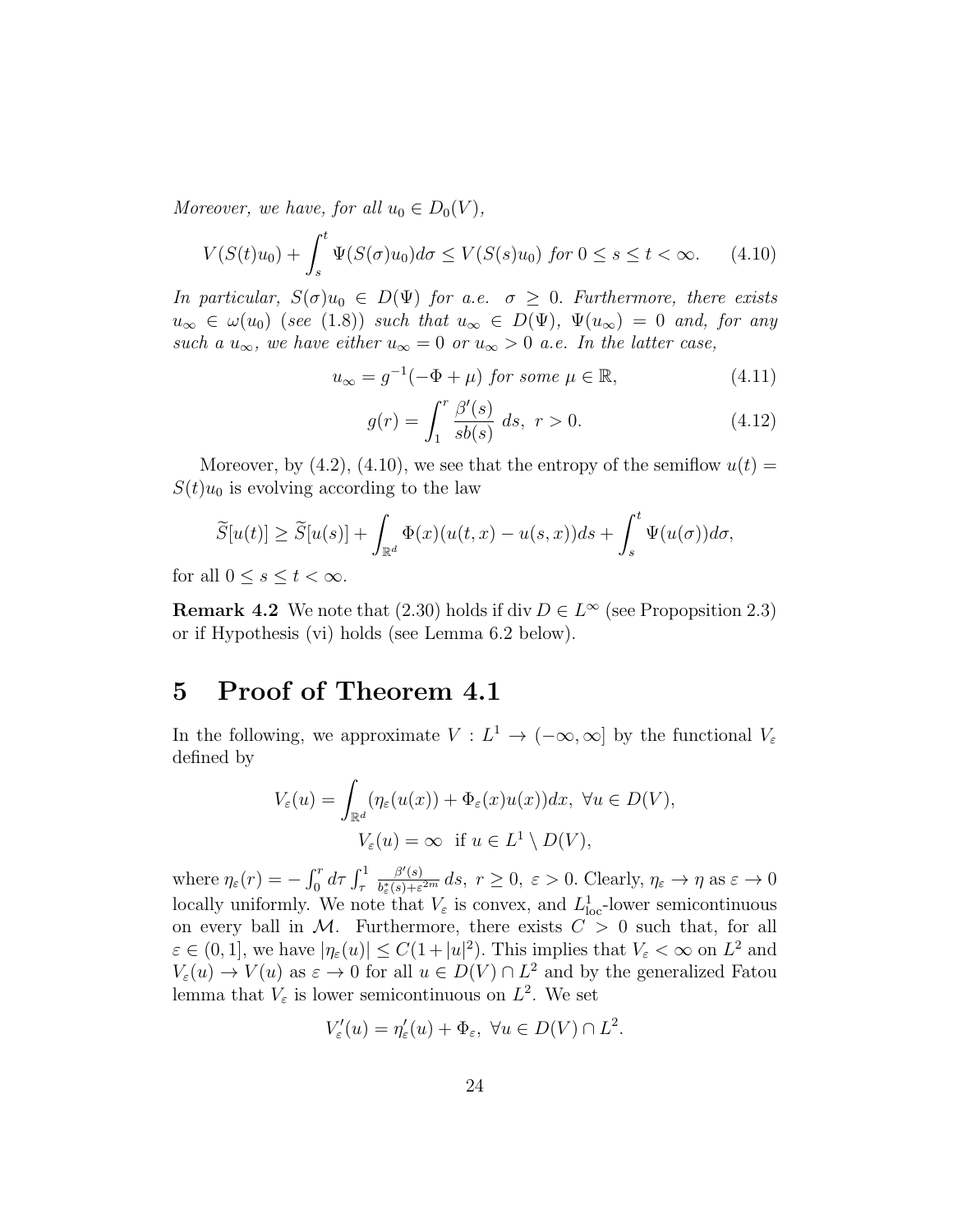It is easy to check that  $V'_{\varepsilon}(u) \in \partial V_{\varepsilon}(u)$  for all  $u \in D(V) \cap L^2$ , where  $\partial V_{\varepsilon}$  is the subdifferential of  $V_{\varepsilon}$  on  $L^2$ . As regards the function  $\Psi$  defined by (4.7)-(4.8), we have

Lemma 5.1 We have

$$
D(\Psi) = \{ u \in L^1; \ u \ge 0, \ \sqrt{u} \in W^{1,2}(\mathbb{R}^d) \},\tag{5.1}
$$

$$
\|\sqrt{u}\|_{W^{1,2}(\mathbb{R}^d)} \le C(\Psi(u) + 1), \ \forall u \in D(\Psi), \tag{5.2}
$$

where  $C \in (0, \infty)$  is independent of u. Furthermore,  $\Psi$  is  $L^1_{loc}$ -lower semi $continuous on L<sup>1</sup>-balls.$ 

**Proof.** By  $(4.7)$ , taking into account  $(i)$ ,  $(ii)$ , we have

$$
\gamma |b|_{\infty}^{-1} \int_{\mathbb{R}^d} \frac{|\nabla u|^2}{u} dx \le \int_{\mathbb{R}^d} \frac{|\beta'(u)|^2 \cdot |\nabla u|^2}{ub(u)} dx
$$
  

$$
\le 2\Psi(u) + 2 \int_{\mathbb{R}^d} |E|^2 ub(u) dx < \infty, \ \forall u \in D(\Psi).
$$
 (5.3)

This yields  $(5.1)$  and  $(5.2)$  since  $\nabla$  $\sqrt{u}$ ) =  $\frac{1}{2}$  $\frac{\nabla u}{\sqrt{u}}$  and (v) holds. To show the lower semicontinuity of  $\Psi$ , we rewrite it as

$$
\Psi(u) = \int_{\mathbb{R}^d} |\nabla j(u) - E\sqrt{ub(u)}|^2 dx, \ u \in D(\Psi), \tag{5.4}
$$

where

$$
j(r) = \int_0^r \frac{\beta'(s)}{\sqrt{s b(s)}} ds, \ r \ge 0.
$$
 (5.5)

Clearly,

$$
0 \le j(r) \le \frac{2\gamma_1}{\sqrt{b_0}} \sqrt{r}.\tag{5.6}
$$

Let  $\{u_n\} \subset L^1$  and  $\nu > 0$  be such that sup  $\sup_n |u_n|_1 < \infty$  and

$$
\Psi(u_n) \le \nu < \infty, \ \forall n,\tag{5.7}
$$

$$
u_n \longrightarrow u \text{ in } L^1_{\text{loc}} \text{ as } n \to \infty. \tag{5.8}
$$

(5.8) yields

 $\sqrt{u_n b(u_n)} \longrightarrow \sqrt{ub(u)}$  in  $L^2_{\text{loc}}$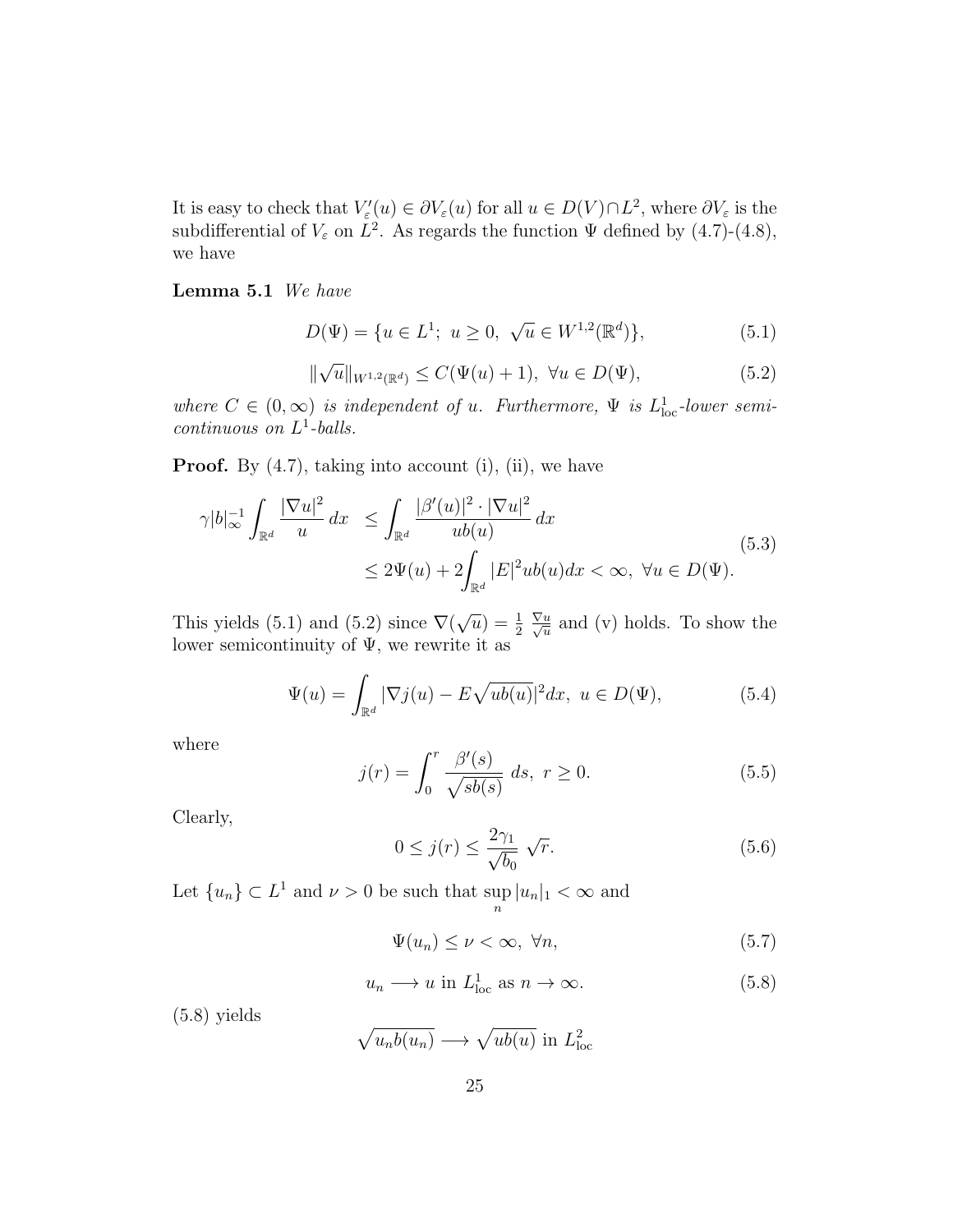and so, by Hypothesis (iii), we have

$$
E\sqrt{u_n b(u_n)} \longrightarrow E\sqrt{ub(u)} \text{ in } L^2_{\text{loc}}(\mathbb{R}^d; \mathbb{R}^d). \tag{5.9}
$$

Hence (5.7) implies that (selecting a subsequence if necessary) for all balls  $B_N$  of radius  $N \in \mathbb{N}$  around zero we have

$$
\sup_{n}\int_{B_N}|\nabla j(u_n)|^2dx < \infty
$$

and

$$
j(u_n) \to j(u)
$$
 in  $L^2_{loc}$  as  $n \to \infty$ .

Therefore (again selecting a subsequence, if necessary), for every  $N \in \mathbb{N}$ ,

$$
\nabla j(u_n) \to \nabla j(u)
$$
 weakly in  $L^2(B_N, dx)$  as  $n \to \infty$ .

Hence, if we define  $\Psi_N$  analogously to  $\Psi$ , but with the integral over  $\mathbb{R}^d$ replaced by an integral over  $B_N$ , we conclude that

$$
\liminf_{n \to \infty} \Psi_N(u_n) \ge \liminf_{n \to \infty} \int_{B_N} |\nabla j(u_n)|^2 dx - 2 \int_{B_N} \nabla j(u) \cdot E \sqrt{ub(u)} dx
$$

$$
+ \int_{B_N} |E|^2 ub(u) dx \ge \Psi_N(u).
$$

Hence, since  $u \in L^1$ , we can let  $N \to \infty$  to get

$$
\liminf_{n \to \infty} \Psi(u_n) \ge \Psi(u).
$$

Now, we consider the functional

$$
\Psi_{\varepsilon}(u) = \int_{\mathbb{R}^{d}} \left| \frac{\beta'(u)\nabla u}{\sqrt{b_{\varepsilon}^{*}(u) + \varepsilon^{2m}}} - E_{\varepsilon}\sqrt{b_{\varepsilon}^{*}(u) + \varepsilon^{2m}} \right|^{2} dx
$$
  
+
$$
\varepsilon^{2m} \int_{\mathbb{R}^{d}} E_{\varepsilon} \cdot \left( \frac{\beta'(u)\nabla u}{b_{\varepsilon}^{*}(u) + \varepsilon^{2m}} - E_{\varepsilon} \right) dx
$$
  
+
$$
\varepsilon \int_{\mathbb{R}^{d}} \beta(u)(\eta'_{\varepsilon}(u) + \Phi_{\varepsilon}) dx, \ \forall u \in D(\Psi_{\varepsilon}) = D(V) \cap H^{1},
$$
(5.10)

and

$$
\Psi_{\varepsilon}(u) := \infty \text{ if } u \in D(V) \setminus H^1.
$$

We have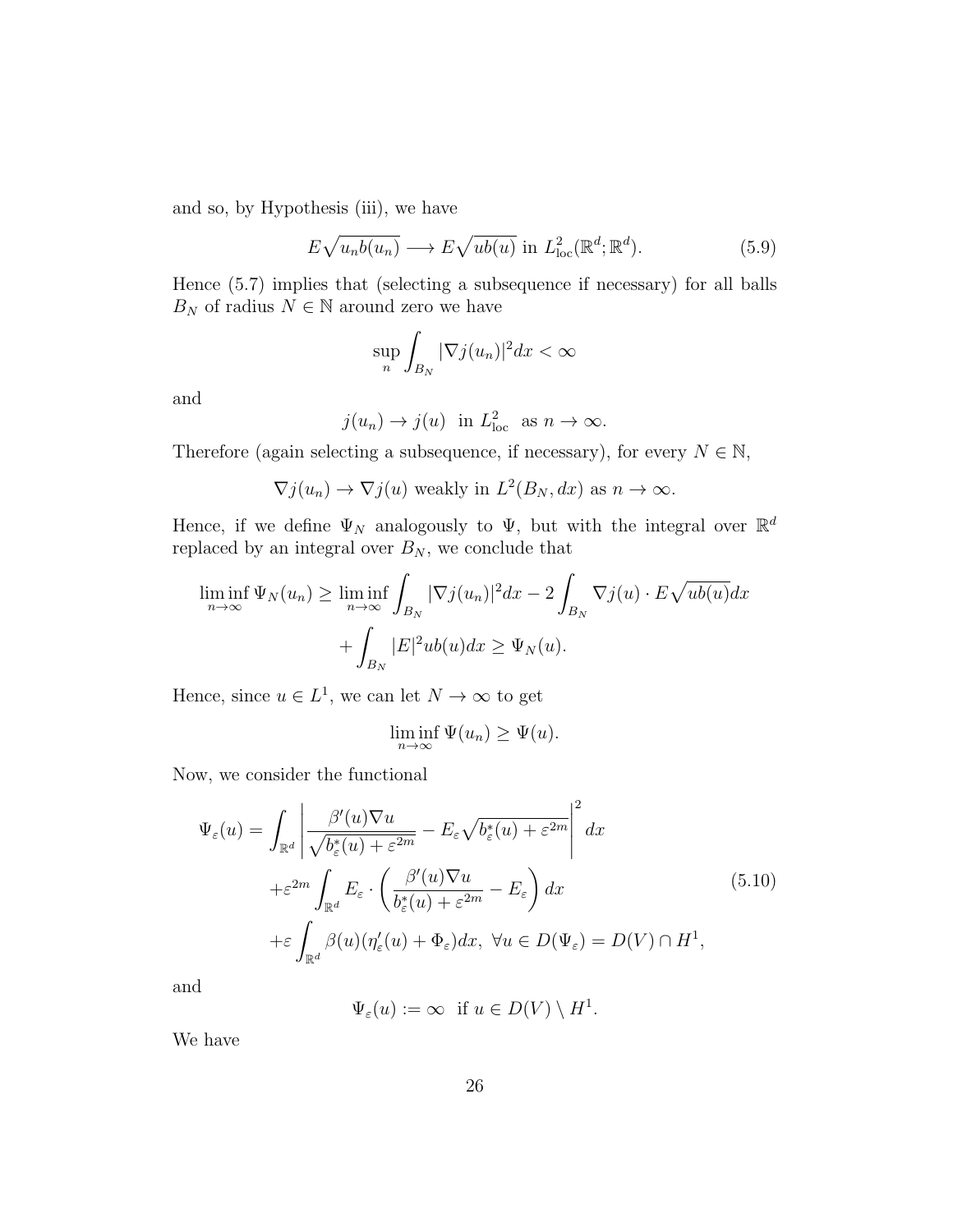**Lemma 5.2** For each  $\varepsilon > 0$ ,  $\Psi_{\varepsilon}$  is  $L^{1}_{loc}$ -lower semicontinuous on every ball in M. Moreover, for any sequence  $\{v_{\varepsilon}\} \subset D(V) \cap H^1$  such that

$$
\sup_{\varepsilon \ge 0} \|v_{\varepsilon}\| < \infty, \ \lim_{\varepsilon \to 0} v_{\varepsilon} = v \ \text{in } L^1_{\text{loc}},
$$

we have

$$
\liminf_{\varepsilon \to 0} \Psi_{\varepsilon}(v_{\varepsilon}) \ge \Psi(v). \tag{5.11}
$$

Furthermore, there exists  $c \in (0,\infty)$  such that, for all  $u \in D(V)$ ,  $\varepsilon \in (0,1]$ ,

$$
\Psi_{\varepsilon}(u) \ge -c(|u| + \|u\| + 1). \tag{5.12}
$$

**Proof.** First of all we note that by the assus mption on  $u_{\varepsilon}$  it follows that  $\lim_{\varepsilon \to 0} v_{\varepsilon} = 0$  in  $L^1$ , since  $\lim_{|x| \to \infty} \Phi(x) = \infty$ . We write  $\Psi_{\varepsilon}(u) \equiv \Psi_{\varepsilon}^*(u) + G_{\varepsilon}(u)$ , where  $\overline{2}$ 

$$
\Psi_{\varepsilon}^{*}(u) = \int_{\mathbb{R}^{d}} \left| \frac{\beta'(u)\nabla u}{\sqrt{b_{\varepsilon}^{*}(u) + \varepsilon^{2m}}} - E_{\varepsilon}\sqrt{b_{\varepsilon}^{*}(u) + \varepsilon^{2m}} \right|^{2} dx
$$

$$
+ \varepsilon^{2m} \int_{\mathbb{R}^{d}} E_{\varepsilon} \cdot \left( \frac{\beta'(u)\nabla u}{b_{\varepsilon}^{*}(u) + \varepsilon^{2m}} - E_{\varepsilon} \right) dx,
$$

$$
G_{\varepsilon}(u) = \varepsilon \int_{\mathbb{R}^{d}} \beta(u)(\eta_{\varepsilon}'(u) + \Phi_{\varepsilon}) dx.
$$

We have, since  $\eta'_{\varepsilon}(\tau) \geq \frac{\gamma_1}{b_0}$  $\frac{\gamma_1}{b_0}$  (log  $\tau - \varepsilon(1-\tau)$ ) for  $\tau \in (0,1],$ 

$$
G_{\varepsilon}(v_{\varepsilon}) \geq \varepsilon \gamma_{1} \int_{\{v_{\varepsilon} \leq 1\}} v_{\varepsilon} \eta_{\varepsilon}'(v_{\varepsilon}) dx \geq \varepsilon \frac{\gamma_{1}^{2}}{b_{0}} \int_{\{v_{\varepsilon} \leq 1\}} (v_{\varepsilon} \log v_{\varepsilon} - \varepsilon v_{\varepsilon}) dx
$$
  
 
$$
\geq -\varepsilon \frac{\gamma_{1}^{2}}{b_{0}} \left[ C_{\alpha} \left( \int_{\mathbb{R}^{d}} \Phi^{-m} dx \right)^{1-\alpha} ||v_{\varepsilon}||^{\alpha} + \varepsilon \int_{\mathbb{R}^{d}} v_{\varepsilon} dx \right],
$$
 (5.13)

where we used (4.5). Hence  $\liminf_{\varepsilon \to 0} G_{\varepsilon}(v_{\varepsilon}) \ge 0$ . Now, arguing as in the proof of Lemma 5.1, we represent  $\Psi_{\varepsilon}^*$  as (see (5.3))

$$
\Psi_{\varepsilon}^*(u) = \int_{\mathbb{R}^d} |\nabla j_{\varepsilon}^*(u) - E_{\varepsilon} \sqrt{b_{\varepsilon}^*(u) + \varepsilon^{2m}}|^2 dx + \varepsilon^{2m} \int_{\mathbb{R}^d} E_{\varepsilon} \cdot \left( \frac{\beta'(u)\nabla u}{b_{\varepsilon}^*(u) + \varepsilon^{2m}} - E_{\varepsilon} \right) dx,
$$

where  $u \in D(V) \cap H^1$  and

$$
j_{\varepsilon}^*(r) = \int_0^r \frac{\beta'(s)ds}{\sqrt{b_{\varepsilon}^*(s) + \varepsilon^{2m}}}.
$$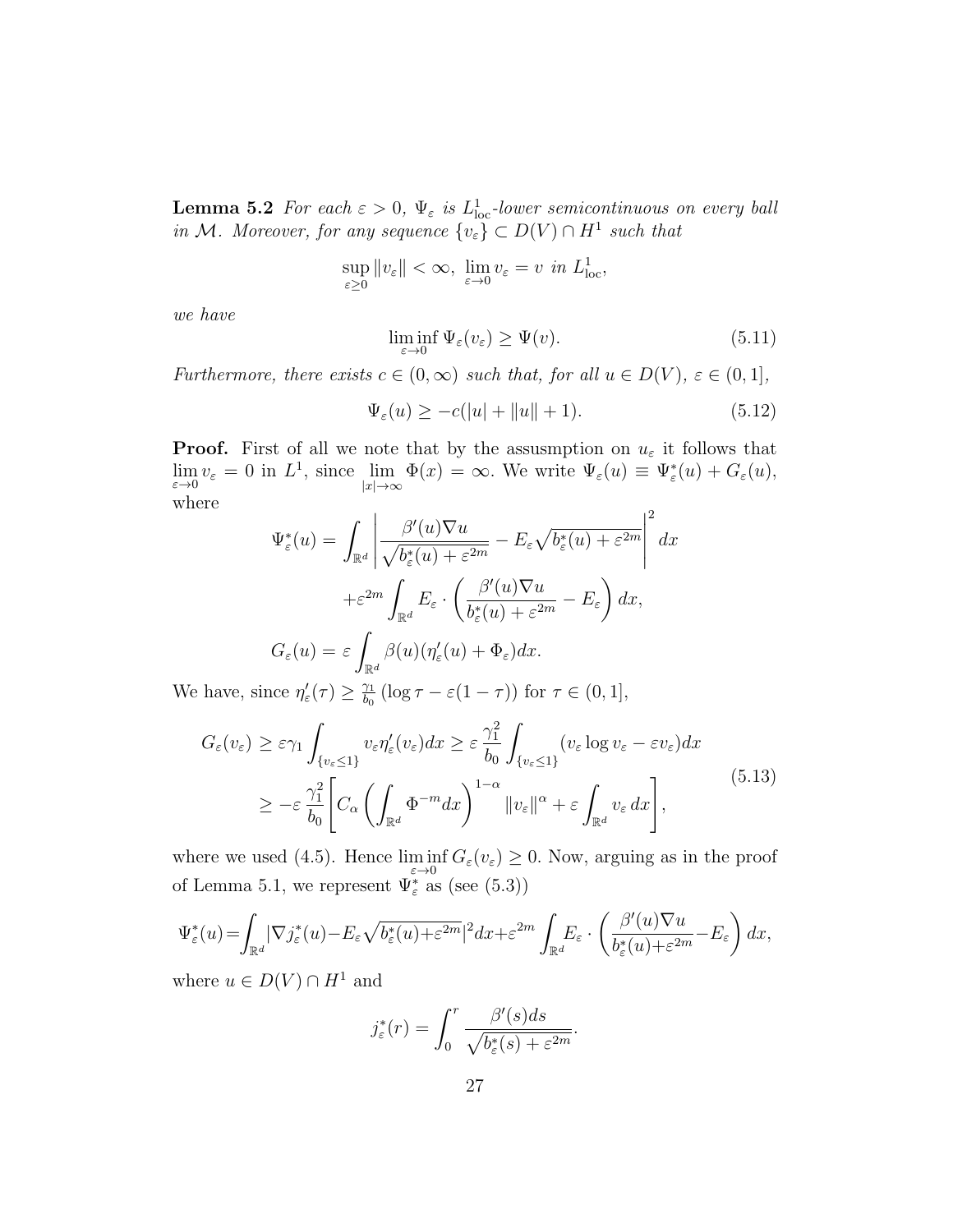We may assume that  $\Psi_{\varepsilon}^*(v_{\varepsilon}) \leq \nu < \infty$ ,  $\forall \varepsilon > 0$ . Then, as in (5.3), we see that

$$
\int_{\mathbb{R}^d} \frac{|\beta'(v_{\varepsilon})|^2 |\nabla v_{\varepsilon}|^2}{b_{\varepsilon}^*(v_{\varepsilon}) + \varepsilon^{2m}} dx \le 2 \left( \Psi_{\varepsilon}^*(v_{\varepsilon}) + \int_{\mathbb{R}^d} |E_{\varepsilon}|^2 (b_{\varepsilon}^*(v_{\varepsilon}) + 2\varepsilon^{2m}) dx \right) + 2\varepsilon^{2m} \int_{\mathbb{R}^d} \frac{|E_{\varepsilon}| \beta'(v_{\varepsilon}) |\nabla v_{\varepsilon}|}{b_{\varepsilon}^*(v_{\varepsilon}) + \varepsilon^{2m}} dx.
$$
\n(5.14)

Taking into account that

$$
2\varepsilon^{2m} \int_{\mathbb{R}^d} \frac{|E_{\varepsilon}| \beta'(v_{\varepsilon}) |\nabla v_{\varepsilon}|}{b_{\varepsilon}^*(v_{\varepsilon}) + \varepsilon^{2m}} dx
$$
  
\n
$$
\leq \frac{1}{2} \int_{\mathbb{R}^d} \frac{|\beta'(v_{\varepsilon})|^2 |\nabla v_{\varepsilon}|^2}{b_{\varepsilon}^*(v_{\varepsilon}) + \varepsilon^{2m}} dx + 2\varepsilon^{4m} \int_{\mathbb{R}^d} \frac{|E_{\varepsilon}|^2}{b_{\varepsilon}^*(v_{\varepsilon}) + \varepsilon^{2m}} dx
$$
(5.15)  
\n
$$
\leq \frac{1}{2} \int_{\mathbb{R}^d} \frac{|\beta'(v_{\varepsilon})|^2 |\nabla v_{\varepsilon}|^2}{b_{\varepsilon}^*(v_{\varepsilon}) + \varepsilon^{2m}} dx + 2\varepsilon^{2m} \int_{\mathbb{R}^d} |E_{\varepsilon}|^2 dx,
$$

and that  $\lim_{\varepsilon \to 0} v_{\varepsilon} = v$  in  $L^1$  by our assumption, it follows by (3.5) and (5.14) that, for some  $C > 0$  independent of  $\varepsilon$ ,

$$
\int_{\mathbb{R}^d} \frac{|\nabla v_{\varepsilon}|^2}{b_{\varepsilon}^*(v_{\varepsilon}) + \varepsilon^{2m}} dx \le C, \ \forall \varepsilon > 0,
$$

and so  $\{\nabla j^*_{\varepsilon}(v_{\varepsilon})\}\)$  is bounded in  $L^2$ . Then, arguing as in Lemma 5.1 (see  $(5.8)-(5.9)$ , we get for  $\varepsilon \to 0$ 

$$
E_{\varepsilon} \sqrt{b_{\varepsilon}^*(v_{\varepsilon}) + \varepsilon^{2m}} \longrightarrow E \sqrt{b(u)u} \text{ in } L^2(\mathbb{R}^d; \mathbb{R}^d),
$$

and, therefore,

$$
\liminf_{\varepsilon \to 0} \Psi_{\varepsilon}(v_{\varepsilon}) \ge \liminf_{\varepsilon \to 0} \Psi_{\varepsilon}^*(v_{\varepsilon}) \ge \Psi(v),
$$

as claimed. By a similar (even easier) argument, one proves that  $\Psi_{\varepsilon}$  is  $L^{1}_{loc}$ lower semicontinuous on balls in  $M$ . The last part of the assertion is an immediate consequence of (5.13) and (5.15), which hold for all  $u \in D(V) \cap H^1$ replacing  $v_{\varepsilon}$ . Hence, the lemma is proved.

We denote by  $S_{\varepsilon}(t)$  the continuous semigroup of contractions on  $L^1$  generated by the m-accretive operator  $A_{\varepsilon}$  defined by (3.1), (3.2), (3.14), that is,

$$
S_{\varepsilon}(t)u_0 = \lim_{n \to \infty} \left( I + \frac{t}{n} A_{\varepsilon} \right)^{-n} u_0, \ \forall t \ge 0, \ u_0 \in L^1.
$$
 (5.16)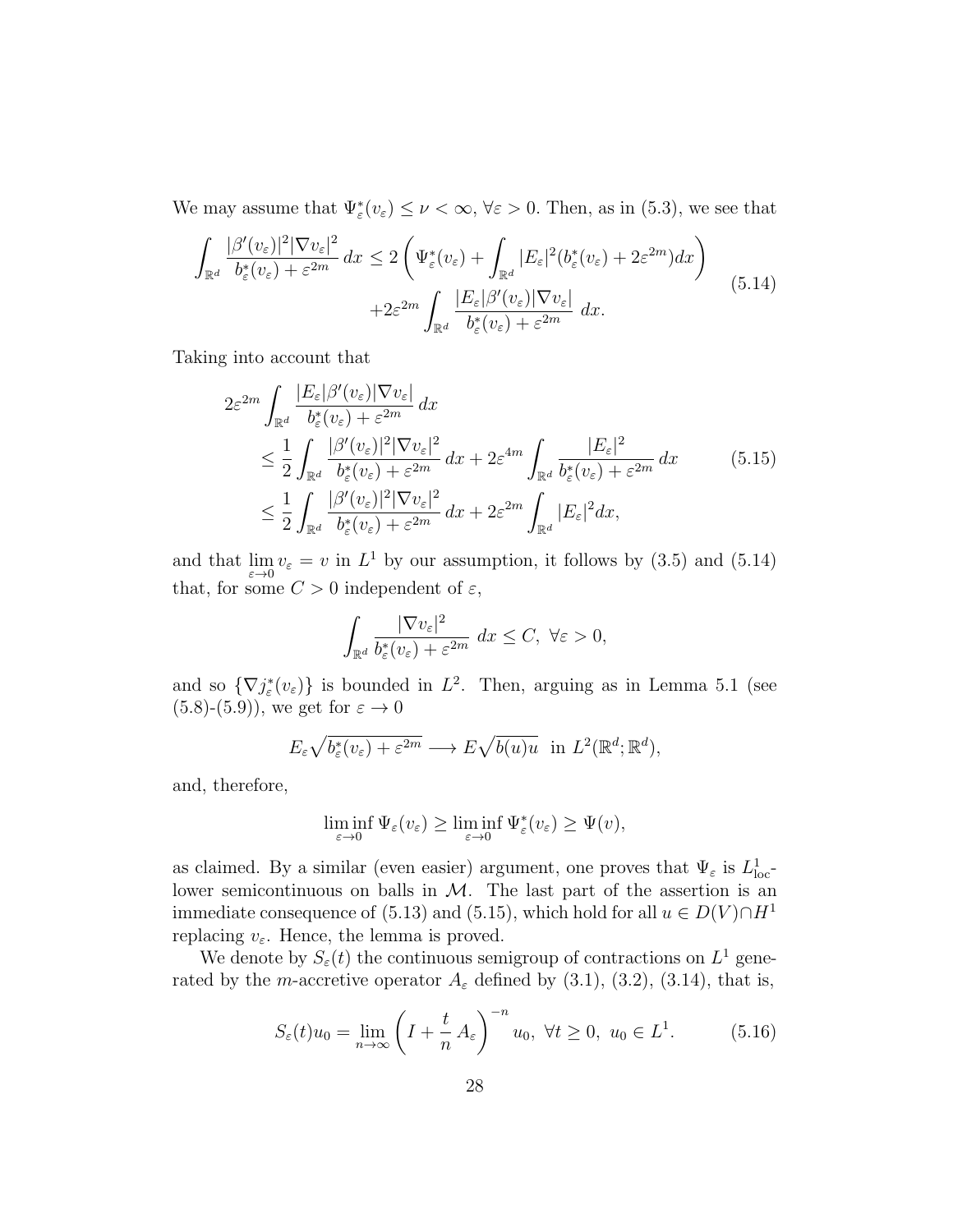We note that by (3.13) it follows, by virtue of the Trotter-Kato theorem for nonlinear semigroups of contractions, that (see [14] and [3], p. 169)

$$
\lim_{\varepsilon \to 0} S_{\varepsilon}(t)u_0 = S(t)u_0, \ \forall u_0 \in L^1,
$$
\n(5.17)

strongly in  $L^1$  uniformly on compact time intervals.

We shall prove first (4.10) for  $S_{\varepsilon}(t)$ . Namely, one has

**Lemma 5.3** For each  $u_0 \in L^2 \cap D(V)$ , we have  $S_\varepsilon(\sigma)u_0 \in D(\Psi_\varepsilon)$  for ds-a.e.  $\sigma \geq 0$ , and

$$
V_{\varepsilon}(S_{\varepsilon}(t)u_0) + \int_s^t \Psi_{\varepsilon}(S_{\varepsilon}(\sigma)u_0)d\sigma \le V_{\varepsilon}(S_{\varepsilon}(s)u_0), \ 0 \le s \le t < \infty, \quad (5.18)
$$

and all three terms are finite.

**Proof.** First, we shall prove that, for all  $\varepsilon > 0$ ,

$$
V_{\varepsilon}((I+\lambda A_{\varepsilon})^{-1}u_0)+\lambda \Psi_{\varepsilon}((I+\lambda A_{\varepsilon})^{-1}u_0)\leq V_{\varepsilon}(u_0),\ \lambda\in(0,\lambda_0). \tag{5.19}
$$

We set  $u_{\varepsilon}^{\lambda} = (I + \lambda A_{\varepsilon})^{-1}u_0$  and note that, by (3.21)-(3.22), we have

$$
u_{\varepsilon}^{\lambda} \in H^{1}(\mathbb{R}^{d}), \ \beta(u_{\varepsilon}^{\lambda}) \in H^{1}(\mathbb{R}^{d}), \ \forall \lambda \in (0, \lambda_{0}), \ \varepsilon > 0, \tag{5.20}
$$

$$
V'_{\varepsilon}(u_{\varepsilon}^{\lambda}) = \eta'_{\varepsilon}(u_{\varepsilon}^{\lambda}) + \Phi_{\varepsilon} \in \partial V_{\varepsilon}(u_{\varepsilon}^{\lambda}), \tag{5.21}
$$

where  $\eta_{\varepsilon}'(u_{\varepsilon}^{\lambda}) \in H^{1}(\mathbb{R}^{d})$ . Taking into account that, by Lemma 3.2,

$$
\operatorname{div}(\nabla \beta(u_{\varepsilon}^{\lambda}) - E_{\varepsilon} b_{\varepsilon}^*(u_{\varepsilon}^{\lambda})) = \frac{1}{\lambda} (u_{\varepsilon}^{\lambda} - u_0) + \varepsilon \beta(u_{\varepsilon}^{\lambda}) \in \mathcal{M} \cap L^2, \qquad (5.22)
$$

it follows, since  $\Phi_{\varepsilon} \in L^2$  and div  $E_{\varepsilon} \in L^2 + L^{\infty}$  by (3.50) and Hypothesis (iii), that

$$
\int_{\mathbb{R}^d} (-\Delta \beta(u_{\varepsilon}^{\lambda}) + \operatorname{div} E_{\varepsilon} b_{\varepsilon}^*(u_{\varepsilon}^{\lambda})) \Phi_{\varepsilon} dx = - \int_{\mathbb{R}^d} (\nabla \beta(u_{\varepsilon}^{\lambda}) - E_{\varepsilon} b_{\varepsilon}^*(u_{\varepsilon}^{\lambda})) \cdot E_{\varepsilon} dx.
$$

This yields, by (5.21),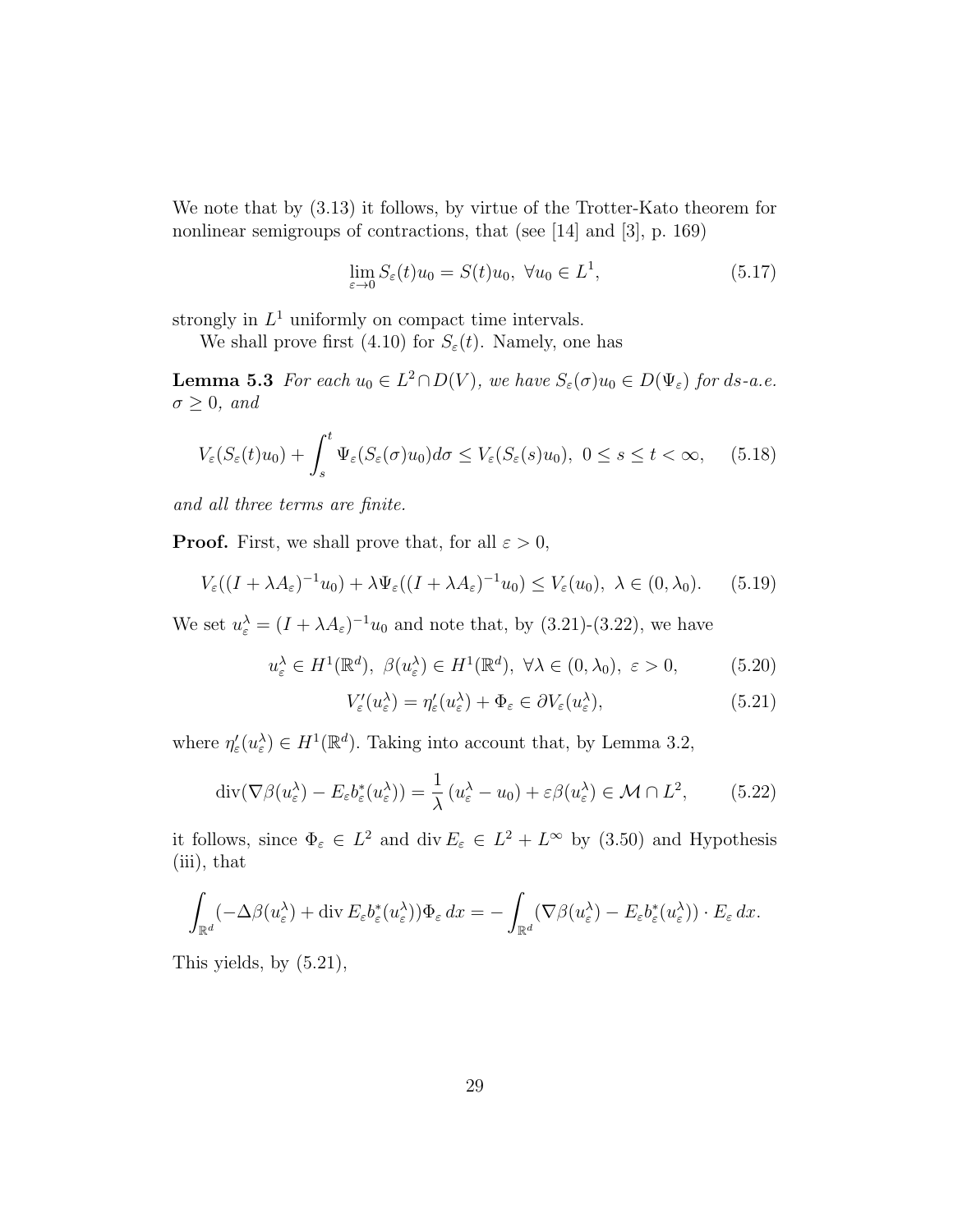$$
\langle A_{\varepsilon}(u_{\varepsilon}^{\lambda}), V_{\varepsilon}'(u_{\varepsilon}^{\lambda}) \rangle_{2}
$$
\n
$$
= \langle -\Delta(\beta(u_{\varepsilon}^{\lambda})) + \varepsilon \beta(u_{\varepsilon}^{\lambda}) + \text{div}(E_{\varepsilon}b_{\varepsilon}^{*}(u_{\varepsilon}^{\lambda})), \eta_{\varepsilon}'(u_{\varepsilon}^{\lambda}) + \Phi_{\varepsilon} \rangle_{2}
$$
\n
$$
= \int_{\mathbb{R}^{d}} (\beta'(u_{\varepsilon}^{\lambda}) \nabla u_{\varepsilon}^{\lambda} - E_{\varepsilon}b_{\varepsilon}^{*}(u_{\varepsilon}^{\lambda})) \cdot \left( \frac{\beta'(u_{\varepsilon}^{\lambda})}{b_{\varepsilon}^{*}(u_{\varepsilon}^{\lambda}) + \varepsilon^{2m}} \nabla u_{\varepsilon}^{\lambda} - E_{\varepsilon} \right) dx
$$
\n
$$
+ \varepsilon \langle \beta(u_{\varepsilon}^{\lambda}), \eta_{\varepsilon}'(u_{\varepsilon}^{\lambda}) + \Phi_{\varepsilon} \rangle_{2}
$$
\n
$$
= \int_{\mathbb{R}^{d}} \left| \frac{\beta'(u_{\varepsilon}^{\lambda}) \nabla u_{\varepsilon}^{\lambda}}{\sqrt{b_{\varepsilon}^{*}(u_{\varepsilon}^{\lambda}) + \varepsilon^{2m}}} - E_{\varepsilon} \sqrt{b_{\varepsilon}^{*}(u_{\varepsilon}^{\lambda}) + \varepsilon^{2m}} \right|^{2} dx + \varepsilon \langle \beta(u_{\varepsilon}^{\lambda}), \eta_{\varepsilon}'(u_{\varepsilon}^{\lambda}) + \Phi_{\varepsilon} \rangle_{2}
$$
\n
$$
+ \varepsilon^{2m} \int_{\mathbb{R}^{d}} \left( E_{\varepsilon} \cdot \frac{\beta'(u_{\varepsilon}^{\lambda}) \nabla u_{\varepsilon}^{\lambda}}{b_{\varepsilon}^{*} + \varepsilon^{2m}} - E_{\varepsilon} \right) dx = \Psi_{\varepsilon}(u_{\varepsilon}^{\lambda}), \forall \varepsilon > 0, \lambda \in (0, \lambda_{0}).
$$

This yields (5.19) because, by the convexity of  $V_{\varepsilon}$ , we have by (5.21)

$$
V_{\varepsilon}(u_{\varepsilon}^{\lambda}) \leq V_{\varepsilon}(u_0) + \left\langle V_{\varepsilon}'(u_{\varepsilon}^{\lambda}), u_{\varepsilon}^{\lambda} - u_0 \right\rangle_2, \ u_{\varepsilon}^{\lambda} - u_0 = -\lambda A_{\varepsilon}(u_{\varepsilon}^{\lambda}).
$$

To get (5.18), we shall proceed as in the proof of Theorem 3.4 in [30]. Namely, we set

$$
\lambda \delta(\lambda, v) = V_{\varepsilon}((I + \lambda A_{\varepsilon})^{-1}v) + \lambda \Psi_{\varepsilon}((I + \lambda A_{\varepsilon})^{-1}v) - V_{\varepsilon}(v),
$$
  

$$
\forall \lambda \in (0, \lambda_0), v \in L^2 \cap D(V),
$$

and note that, by (5.19),  $\delta(\lambda, u_0) \leq 0, \lambda \in (0, \lambda_0)$ . This yields

$$
V_{\varepsilon}((I+\lambda A_{\varepsilon})^{-j}u_0) + \lambda \Psi_{\varepsilon}((I+\lambda A_{\varepsilon})^{-j}u_0) - V_{\varepsilon}((I+\lambda A_{\varepsilon})^{-j+1}u_0)
$$
  
=  $\lambda \delta(\lambda, (I+\lambda A_{\varepsilon})^{-j+1}u_0), \ \forall j \in \mathbb{N}.$ 

Then, summing up from  $j = 1$  to  $j = n$  and taking  $\lambda = \frac{t}{n}$  $\frac{t}{n}$ , we get

$$
V_{\varepsilon}\left(\left(I + \frac{t}{n} A_{\varepsilon}\right)^{-n} u_0\right) + \sum_{j=1}^{n} \frac{t}{n} \Psi_{\varepsilon}\left(\left(I + \frac{t}{n} A_{\varepsilon}\right)^{-j} u_0\right)
$$
  
=  $V_{\varepsilon}(u_0) + \sum_{j=1}^{n} \frac{t}{n} \delta\left(\frac{t}{n}, \left(I + \frac{t}{n} A_{\varepsilon}\right)^{-(j-1)} u_0\right).$  (5.23)

Note also that, if  $n > \frac{t}{\lambda_0}$ , then

$$
\delta\left(\frac{t}{n}, \left(I + \frac{t}{n} A_{\varepsilon}\right)^{-j} u_0\right) \le 0, \quad 1 \le j \le n. \tag{5.24}
$$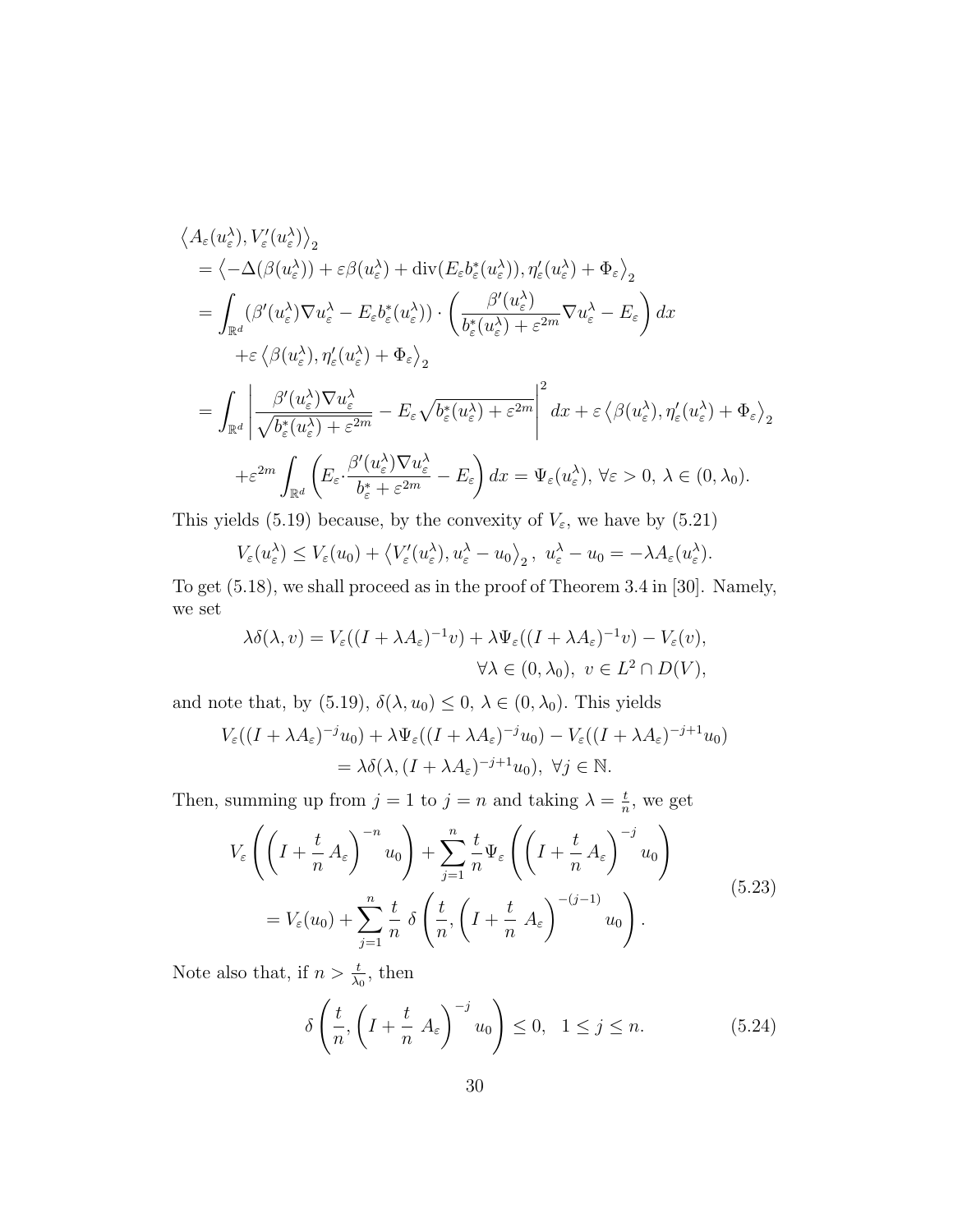We consider the step function

$$
f_n(\sigma) = \Psi_{\varepsilon} \left( \left( I + \frac{t}{n} A_{\varepsilon} \right)^{-j} u_0 \right) \text{ for } \frac{(j-1)t}{n} < \sigma \leq \frac{jt}{n},
$$

and note that, for each  $t > 0$ ,

$$
\sum_{j=1}^n \frac{t}{n} \Psi_{\varepsilon} \left( \left( I + \frac{t}{n} A_{\varepsilon} \right)^{-j} u_0 \right) = \int_0^t f_n(\sigma) d\sigma.
$$

Then, by (3.45), (5.16) and the  $L^1_{loc}$ -lower semicontinuity of  $\Psi_{\varepsilon}$  on balls in  $M$ , we conclude, by the Fatou lemma, which is applicable because of  $(5.12)$ , that

$$
-\infty < \int_0^t \Psi_{\varepsilon}(S(\sigma)u_0)d\sigma \le \liminf_{n \to \infty} \int_0^t f_n(\sigma)d\sigma,\tag{5.25}
$$

while, by the  $L^1_{loc}$ -lower semicontinuity of  $V_{\varepsilon}$  on balls in  $\mathcal{M}$ , we have

$$
\liminf_{n \to \infty} V_{\varepsilon} \left( \left( I + \frac{t}{n} A_{\varepsilon} \right)^{-n} u_0 \right) \geq V_{\varepsilon} (S_{\varepsilon}(t) u_0).
$$

Then, by  $(5.23)-(5.25)$ , we get

$$
V_{\varepsilon}(S_{\varepsilon}(t)u_0)+\int_0^t \Psi_{\varepsilon}(S_{\varepsilon}(\sigma)u_0)d\sigma \leq V_{\varepsilon}(u_0), \ \forall t \geq 0.
$$

In particular,  $V_{\varepsilon}(S_{\varepsilon}(t)u_0) < \infty$  since  $V_{\varepsilon}(u_0) < \infty$ . Taking this into account and that  $S_{\varepsilon}(t+s)u_0 = S_{\varepsilon}(t)S_{\varepsilon}(s)u_0$ , we get (5.18), as claimed.

**Proof of Theorem 4.1 (continued).** We shall assume  $u_0 \in L^2 \cap D_0(V)$ . We want to let  $\varepsilon \to 0$  in (5.18), where  $s = 0$ .

We note first that we have

$$
\liminf_{\varepsilon \to 0} V_{\varepsilon}(S_{\varepsilon}(t)u_0) \ge V(S(t)u_0), \ \forall t \ge 0.
$$
\n(5.26)

Here is the argument. We note that, if  $v_{\varepsilon} \to v$  in  $L^1$  as  $\varepsilon \to 0$  and sup  $||v_{\varepsilon}|| < \infty$ , ε>0 then  $v_{\varepsilon}(\log v_{\varepsilon})^{-} \to v(\log v)^{-}$  in  $L^{1}_{\text{loc}}$  as  $\varepsilon \to 0$ . Furthermore, for  $\delta > 0$ , and  $\alpha \in \left[\frac{m+\delta}{m+\delta+1}, 1\right)$ , by  $(4.5)$ ,

$$
\int_{\{\Phi\geq R\}} v_{\varepsilon} (\log v_{\varepsilon})^{-} dx \leq C_{\alpha} \frac{1}{R^{\delta(1-\alpha)}} \left( \int \Phi^{-m} dx \right)^{1-\alpha} \|v_{\varepsilon}\|^{\alpha},
$$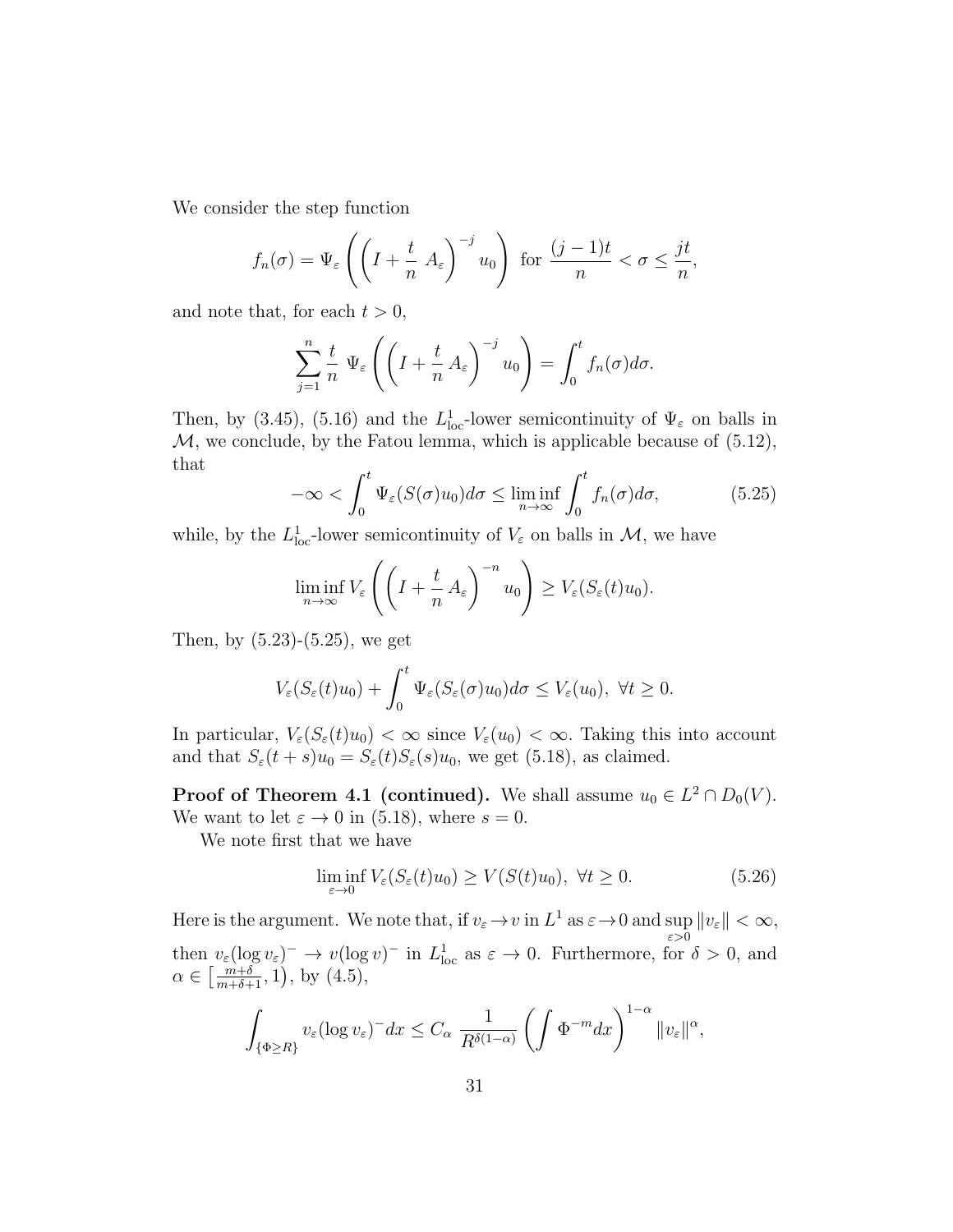hence

$$
\lim_{R \to \infty} \sup_{\varepsilon > 0} \int_{\{\Phi \ge R\}} v_{\varepsilon} (\log v_{\varepsilon})^{-} dx = 0,
$$

therefore,  $v_{\varepsilon}(\log v_{\varepsilon})^{-} \to v(\log v)^{-}$  in  $L^{1}$ . Applying this to  $v_{\varepsilon} = S_{\varepsilon}(t)u_{0}$ , which by (5.17), (3.45) and (5.16) is justified, and because  $\eta_{\varepsilon} \to \eta$  as  $\varepsilon \to 0$  locally uniformly on  $[0, \infty)$  and, because for all  $\varepsilon \in (0, 1], r \in [0, \infty)$ ,

$$
\eta_{\varepsilon}(r) \geq -\frac{\gamma_1}{b_0} \left( r \wedge 1 \right) \left( \log(r \wedge 1)^{-} - 2(r \wedge 1) \right),
$$

we can apply the generalized Fatou lemma to conclude that

$$
\liminf_{\varepsilon \to \infty} \int_{\mathbb{R}^d} \eta_{\varepsilon}(S_{\varepsilon}(t)u_0) dx \ge \int_{\mathbb{R}^d} \eta(S(t)u_0) dx,
$$

and we get (5.26), as claimed.

By Lemma 5.3, (3.45) and (5.16), we have that  $v_{\varepsilon} = S_{\varepsilon}(t)u_0, \varepsilon > 0$ , satisfy for *dt*-a.e.  $t > 0$  the assumptions of Lemma 5.2, hence

$$
\liminf_{\varepsilon \to 0} \Psi_{\varepsilon}(S_{\varepsilon}(t)u_0) \ge \Psi(S(t)u_0), \text{ a.e. } t > 0.
$$

Moreover, by Fatou's lemma, which is applicable by (5.12), it follows that

$$
\liminf_{\varepsilon \to 0} \int_0^t \Psi_{\varepsilon}(S_{\varepsilon}(s)u_0)ds \ge \int_0^t \Psi(S(s)u_0)ds, \ \forall t \ge 0. \tag{5.27}
$$

Because, as mentioned earlier,  $V_{\varepsilon}(u) \to V(u)$  as  $\varepsilon \to 0$ , if  $u \in D(V) \cap L^2$ ,  $(5.26), (5.27)$  and  $(5.18)$  with  $s = 0$  imply

$$
V(S(t)u_0) + \int_0^t \Psi(S(\sigma)u_0)d\sigma \le V(u_0), \ \forall u_0 \in D(V) \cap L^2, \ t \ge 0. \tag{5.28}
$$

We note that, by  $(2.30)$  and  $(4.6)$ , we have

$$
V(S(t)u_0) \geq -C(||S(t)u_0|| + 1)^{\alpha}
$$
  
 
$$
\geq -C(||u_0|| + t|u_0|_1)^{\alpha}, \ \alpha \in \left[\frac{m}{m+1}, 1\right). \tag{5.29}
$$

Hence

$$
0 \le \int_0^t \Psi(S(\sigma)u_0)d\sigma < \infty, \ \forall t \ge 0,
$$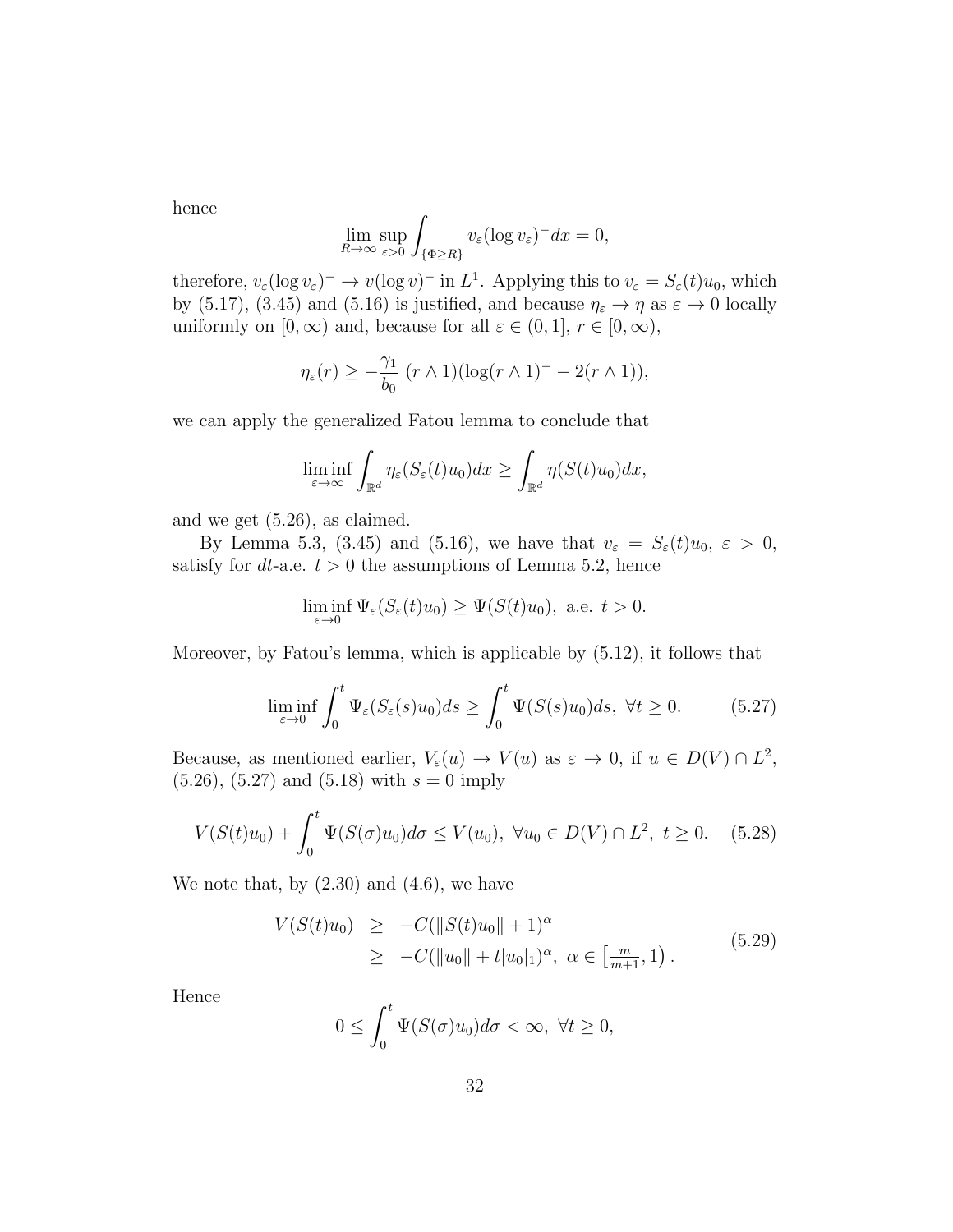which implies that

$$
S(\sigma)u_0 \in D(\Psi) \quad \text{a.e.} \quad \sigma > 0. \tag{5.30}
$$

Now, to extend (5.28) to all  $u_0 \in D_0(V)$ , take  $u_0^n \in D(V) \cap L^2(\subset D_0(V))$ with  $u_0^n \le u_0$  and  $u_0^n \to u_0$  as  $n \to \infty$  in  $L^1$ . Then, because for all  $r \ge 0$ 

$$
\eta(r) \geq -\frac{\gamma_0}{b_0} \left[ (r \wedge 1) (\log(r \wedge 1)^{-} + (r \wedge 1)) \right],
$$

arguing as above (using again  $(4.5)$ ), we conclude the monotone convergence applies to get

$$
\lim_{n \to \infty} V(u_0^n) = V(u_0)
$$

and the generalized Fatou lemma applies to get eventually (5.28) and (5.30) for all  $u_0 \in D_0(V)$ . Since  $S(t)u_0 \in D_0(V)$ , if  $u_0 \in D_0(V)$ , the first part including (4.10) follows.

To prove (4.11), we note that since  $\alpha < 1$ , by (4.10) and (5.29), we have

$$
0 = \lim_{t \to \infty} \frac{1}{t} \int_0^t \Psi(S(\sigma)u_0) d\sigma \ge \lim_{t \to \infty} \frac{1}{t} \int_n^t \inf_{r \ge n} \Psi(S(r)u_0) d\sigma
$$
  
= 
$$
\inf_{r \ge n} \Psi(S(r)u_0) \text{ for all } n \in \mathbb{N}.
$$
 (5.31)

Hence, there exists  $t_n \to \infty$  such that

$$
\lim_{n \to \infty} \Psi(S(t_n)u_0) = 0. \tag{5.32}
$$

Furthermore, we obtain by Lemma 5.1 the first inequality in (5.31), (2.23) and (2.26) that

$$
\sup_{t\geq 0} |S(t)u_0|_1 + \limsup_{t\to\infty} \frac{1}{t} \int_0^t |\nabla(\sqrt{S(s)u_0})|_2 ds < \infty.
$$

Hence, similarly as above (selecting a subsequence of  $(t_n)$ , if necessary),

$$
\sup_{n} \|\sqrt{S(t_n)u_0}\|_{W^{1,2}(\mathbb{R}^d)} < \infty.
$$
 (5.33)

So, by the Rellich-Kondrachov theorem (see, e.g., [14], p. 284), the set

$$
\{S(t_n)u_0 \mid n \in \mathbb{N}\}
$$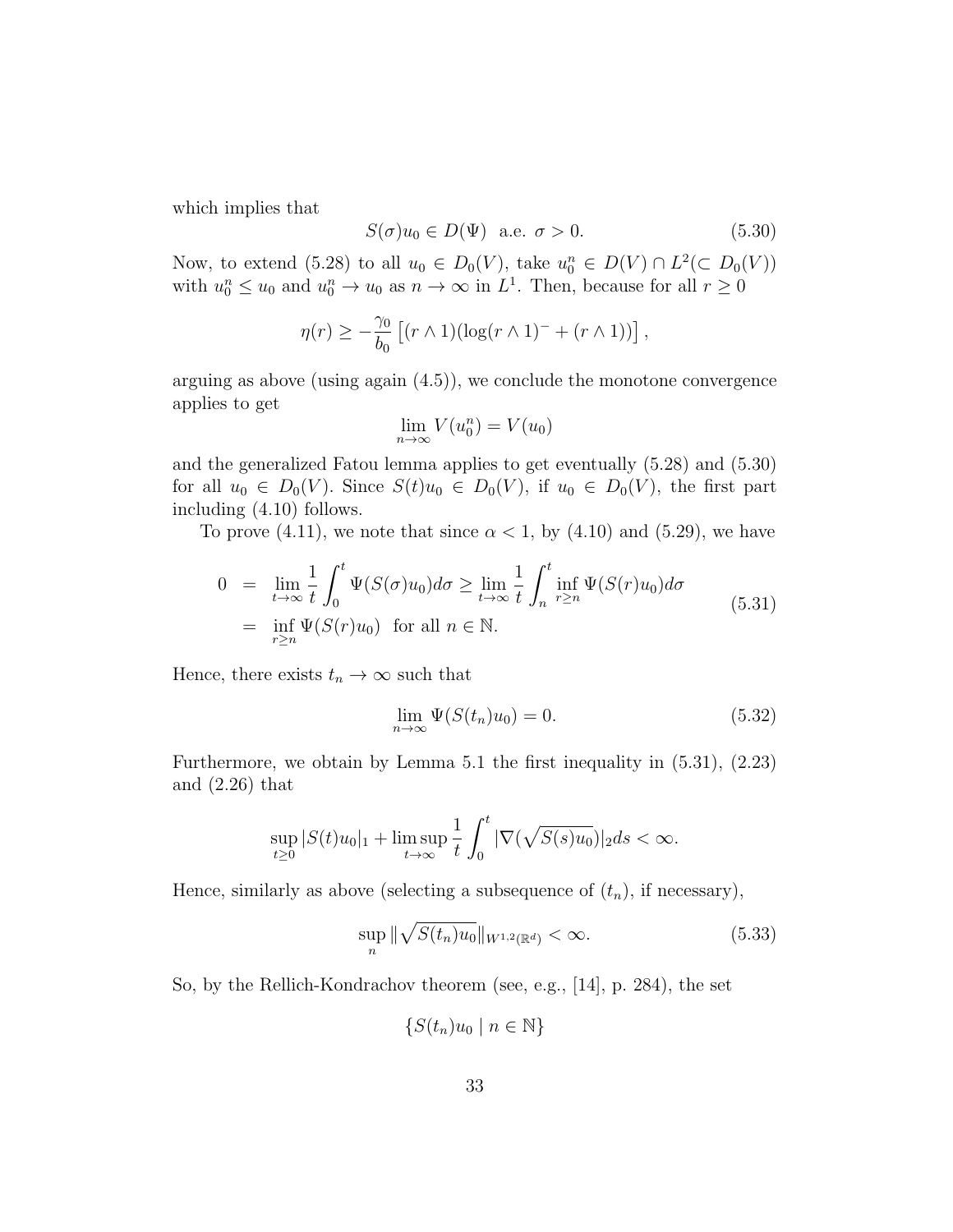is relatively compact in  $L^1_{loc}$ . Hence, along a subsequence  $\{t_{n'}\} \to \infty$ , we have

$$
\lim S(t_{n'})u_0 = u_{\infty} \text{ in } L^1_{\text{loc}} \tag{5.34}
$$

for some  $u_{\infty} \in L^1$ . Since  $\Psi$  is  $L^1_{\text{loc}}$ -lower semicontinuous on  $L^1$ -balls by Lemma 5.1, this together with (5.32) implies that  $u_{\infty} \in D(\Psi)$  and  $\Psi(u_{\infty}) = 0$ .

If  $u_{\infty} \in D(\Psi)$ , such that  $\Psi(u_{\infty}) = 0$ , then

$$
\frac{\beta'(u_{\infty})\nabla u_{\infty}}{\sqrt{u_{\infty}b(u_{\infty})}} = E\sqrt{u_{\infty}b(u_{\infty})}, \text{ a.e. in } \mathbb{R}^d.
$$
 (5.35)

Let us prove now that either  $u_{\infty} \equiv 0$  or  $u = u_{\infty} > 0$ , a.e. in  $\mathbb{R}^d$ . To this end, we consider the solution  $y = y(t, x)$  to the system

$$
y'_{i}(t) = \widetilde{D}_{i}(y_{i}(t)), t \ge 0, i = 1, ..., d,
$$
  
 $y_{i}(0) = x_{i},$ 

where  $\widetilde{D}_i \in C^1(\mathbb{R}), i = 1, ..., d$ , is an arbitrary vector field on  $\mathbb{R}$  of at most linear growth, and  $y(t) = \{y_i(t)\}_{i=1}^d$ ,  $x = \{x_i\}_{i=1}^d$ . If j is defined by (5.5), we have

$$
\frac{d}{dt}j(u(y(t,x))) = j_u(u(y(t,x)))\nabla u(y(t,x)) \cdot \frac{d}{dt} y(t,x)
$$
\n
$$
= \frac{\beta'(u(y(t,x)))}{\sqrt{b(u(y(t,x)))u(y(t,x))}} \nabla u(y(t,x)) \cdot \mathcal{D}(y(t,x)), \forall t \ge 0,
$$

where  $\mathcal{D}(y) = (\tilde{D}_i(y_i))_{i=1}^d$ . Let  $E = \{E_i\}_{i=1}^d$ . Then, by (5.35),

$$
\frac{d}{dt}j(u(y(t,x))) = \sum_{i=1}^d \widetilde{D}_i(y_i(t,x))E_i(u(y(t,x))) (u(y(t,x))b(u(y(t,x))))^{\frac{1}{2}}.
$$

We note that

$$
C_2j(r) \le \sqrt{rb(r)} \le C_1j(r), \forall r \ge 0,
$$

where  $C_1, C_2 > 0$ . We set  $\alpha(t, x) = (u(y(t, x))b(u(y(t, x))))^{\frac{1}{2}}(j(u(y(t, x))))^{-1}$ . Then  $\alpha \in L^{\infty}((0,\infty) \times \mathbb{R}^d)$  and

$$
\frac{d}{dt}j(u(y(t,x))) = \alpha(t,x)\sum_{i=1}^d \widetilde{D}_i(y_i(t,x))E_i(u(y(t,x)))j(u(y(t,x))), \ \forall t \geq 0.
$$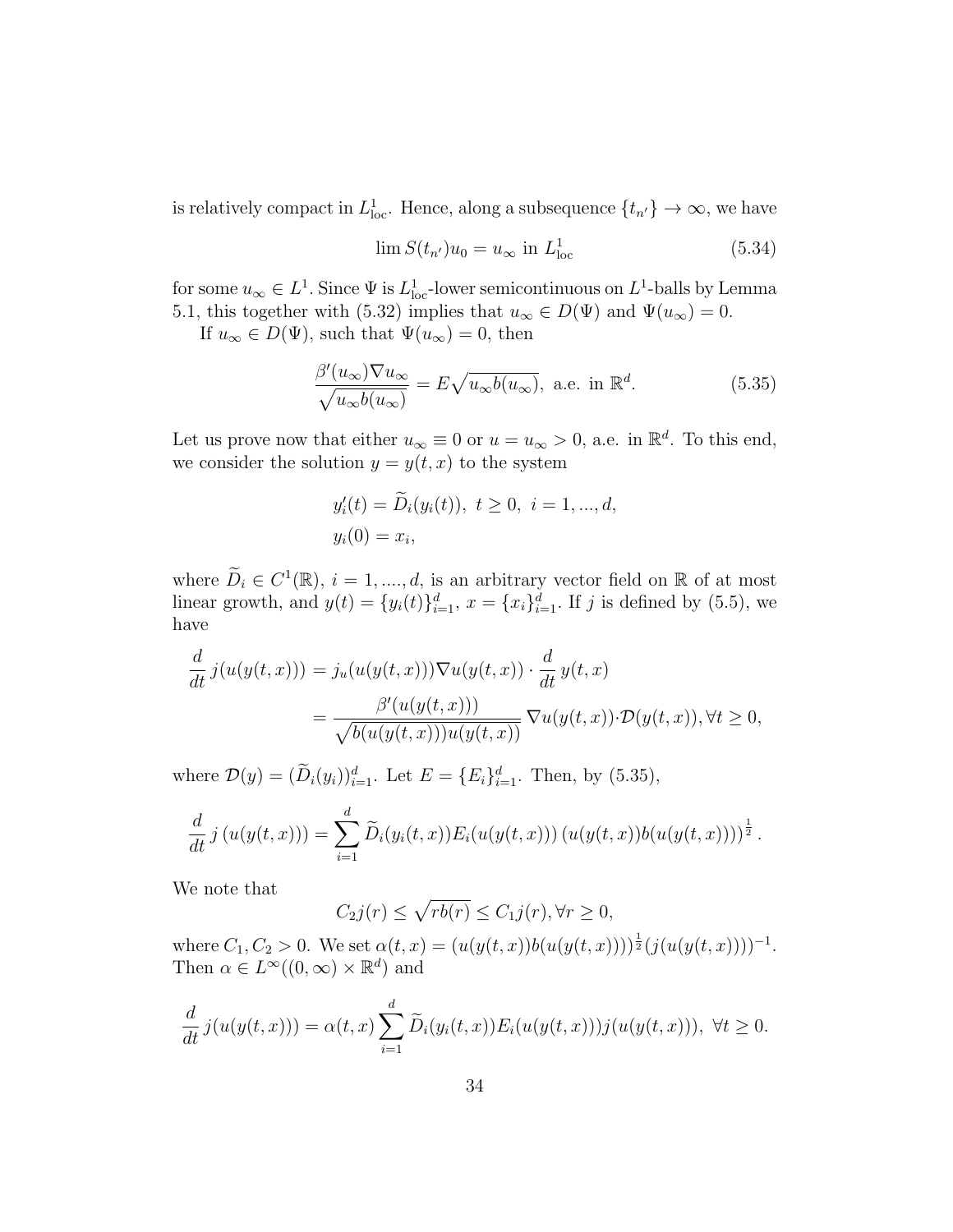Hence

$$
j(u(y(t,x))) = j(u(x)) \exp\left(\int_0^t \alpha(s,x) \mathcal{D}(e^{\mathcal{D}s}x) \cdot E(u(e^{\mathcal{D}s}x))\right), \forall t \ge 0, x \in \mathbb{R}^d,
$$

and, therefore,

$$
j(u(x)) = j(u(e^{\mathcal{D}t}x)) \exp\left(-\int_0^t \alpha(s,x) \mathcal{D}(e^{\mathcal{D}s}x) \cdot E(u(e^{\mathcal{D}s}x))\right),
$$

where  $e^{\mathcal{D}t}$  is the flow generated by  $\mathcal{D}$ . Since  $\mathcal{D}$  is an arbitrary vector field on  $\mathbb{R}^d$ , it follows that, for fixed x and t,  $\{e^{\mathcal{D}t}x\}$  covers all  $\mathbb{R}^d$ . We infer that, if  $u \neq 0$ , then  $j(u(x)) > 0$ ,  $\forall x \in \mathbb{R}^d$ , and this implies that  $u = u_\infty > 0$ , a.e. on  $\mathbb{R}^d$ . For such a  $u_{\infty}$ , this yields, because  $\Psi(u_{\infty})=0$ ,

$$
\nabla(g(u_{\infty}) + \Phi) = 0, \text{ a.e. in } \mathbb{R}^d,
$$
\n(5.36)

where

$$
g(r) = \int_1^r \frac{\beta'(s)}{sb(s)} ds, \ \forall r > 0.
$$

By (5.36), we see that  $g(u_{\infty}) + \Phi = \mu$  for some  $\mu \in \mathbb{R}$ , in  $\mathbb{R}^d$  and, since g is strictly monotone, we have

$$
u_{\infty}(x) = g^{-1}(-\Phi(x) + \mu), \quad x \in \mathbb{R}^d.
$$
 (5.37)

# 6 The asymptotic behaviour in  $L^1$

**Theorem 6.1** Assume that Hypotheses (i)-(vi) hold and let  $u_0 \in D_0(V) \setminus \{0\}$ . Set

$$
\widetilde{\omega}(u_0) = \left\{ \lim_{n \to \infty} S(t_n) u_0 \text{ in } L^1, \ \{t_n\} \to \infty \right\}.
$$

Then

$$
\omega(u_0) = \widetilde{\omega}(u_0) = \{u_{\infty}\},\tag{6.1}
$$

and  $u_{\infty} > 0$ , a.e. on  $\mathbb{R}^d$ . Furthermore,  $u_{\infty} \in D_0(V) \cap D(\Psi)$ ,  $\Psi(u_{\infty}) = 0$ ,  $S(t)u_{\infty} = u_{\infty}$  for  $t \geq 0$ ,  $|u_{\infty}|_1 = |u_0|_1$ , and it is given by

$$
u_{\infty}(x) = g^{-1}(-\Phi(x) + \mu), \ \forall x \in \mathbb{R}^d,
$$
\n(6.2)

where  $\mu$  is the unique number in  $\mathbb R$  such that

$$
\int_{\mathbb{R}^d} g^{-1}(-\Phi(x) + \mu)dx = \int_{\mathbb{R}^d} u_0 dx,
$$
\n(6.3)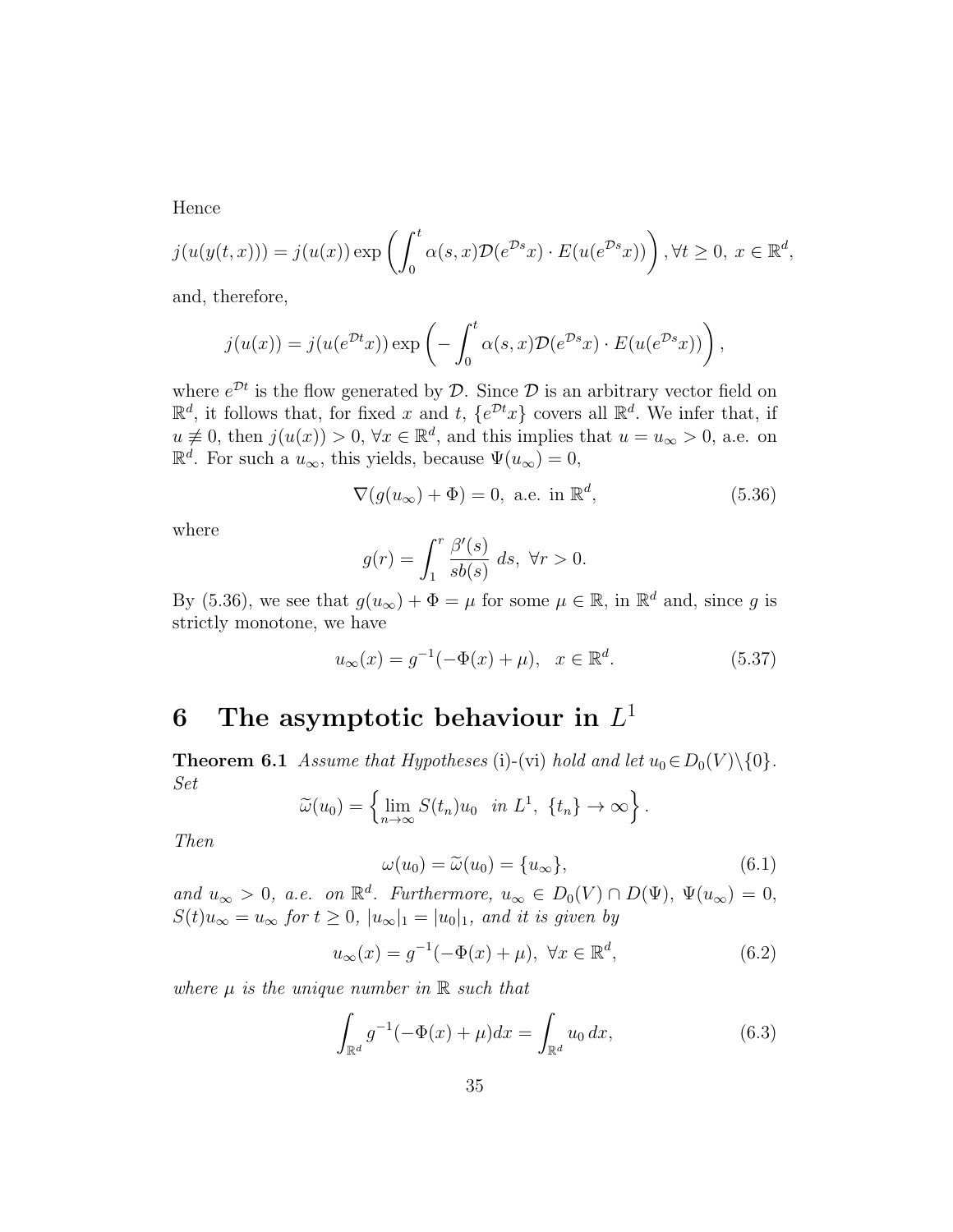where

$$
g(r) = \int_1^r \frac{\beta'(s)}{sb(s)} ds, \ r > 0.
$$

In particular, for all  $u_0 \in D_0(V)$  with the same  $L^1$ -norm, the sets in (6.1) coincide, and thus  $u_{\infty}$  is the only element in  $D_0(V)$  with given  $L^1$ -norm such that  $S(t)u_{\infty} = u_{\infty}$  for all  $t \geq 0$ .

Proof. Let us first prove the following version of Proposition 2.3.

**Lemma 6.2** Under Hypotheses (i)-(vi), we have, for all  $u_0 \in \mathcal{M}_+$ ,

$$
||(I + \lambda A)^{-1}u_0|| \le ||u_0||, \forall \lambda \in (0, \lambda_0), \tag{6.4}
$$

$$
||S(t)u_0|| \le ||u_0||, \ \forall t \ge 0. \tag{6.5}
$$

**Proof.** We may assume that by approximation  $u_0 \in \mathcal{M}_+ \cap L^2$ . Arguing as in the proof of Lemma 3.2 and taking into account that  $u_{\varepsilon} \geq 0$ , we get by  $(3.46)-(3.48),$ 

$$
\int_{\mathbb{R}^d} u_{\varepsilon} \varphi_{\nu} dx \leq -\lambda \int_{\mathbb{R}^d} (b_{\varepsilon}^*(u_{\varepsilon}) |\nabla \Phi_{\varepsilon}|^2 + \nabla \Phi_{\varepsilon} \cdot \nabla \beta(u_{\varepsilon})) (1 - \nu \Phi_{\varepsilon}) \exp(-\nu \Phi_{\varepsilon})) dx + \int_{\mathbb{R}^d} u_0 \varphi_{\nu} dx.
$$
\n(6.6)

Since, by (3.4) and Hypotheses (iii), (iv), we have that  $|\nabla \Phi_{\varepsilon}| \in L^2$  and  $\beta(u_{\varepsilon}) \in H^1$ , we may pass to the limit  $\nu \to 0$  in (6.6) to find after integrating by parts using Hypothesis (v) that

$$
\int_{\mathbb{R}^d} u_{\varepsilon} \Phi_{\varepsilon} dx \leq \lambda \int_{\mathbb{R}^d} \left( -b_0 \cdot \frac{u_{\varepsilon}}{1 + \varepsilon |u_{\varepsilon}|} |\nabla \Phi_{\varepsilon}|^2 + \Delta \Phi_{\varepsilon} \beta(u_{\varepsilon}) \right) dx + \int_{\mathbb{R}^d} u_0 \Phi_{\varepsilon} dx.
$$
\n(6.7)

We note that integrating by parts is justified here, since  $\beta(u_{\varepsilon}) \in L^1 \cap L^2$  and  $\Delta \Phi_{\varepsilon} \in L^2 + L^{\infty}$  because of (3.50) and Hypothesis (iii). Now, we want to let  $\varepsilon \to 0$  (along a subsequence) in (6.7). To this end, we note that, since by Hypothesis (iii)  $\Delta \Phi = f_2 + f_\infty$  for some  $f_2 \in L^2$ ,  $f_\infty \in L^\infty$ , it follows by (3.50), (3.51) that

$$
\Delta \Phi_{\varepsilon} = g_{\varepsilon} (f_2 + f_{\infty}) + \varepsilon h_{\varepsilon} |D|^2,
$$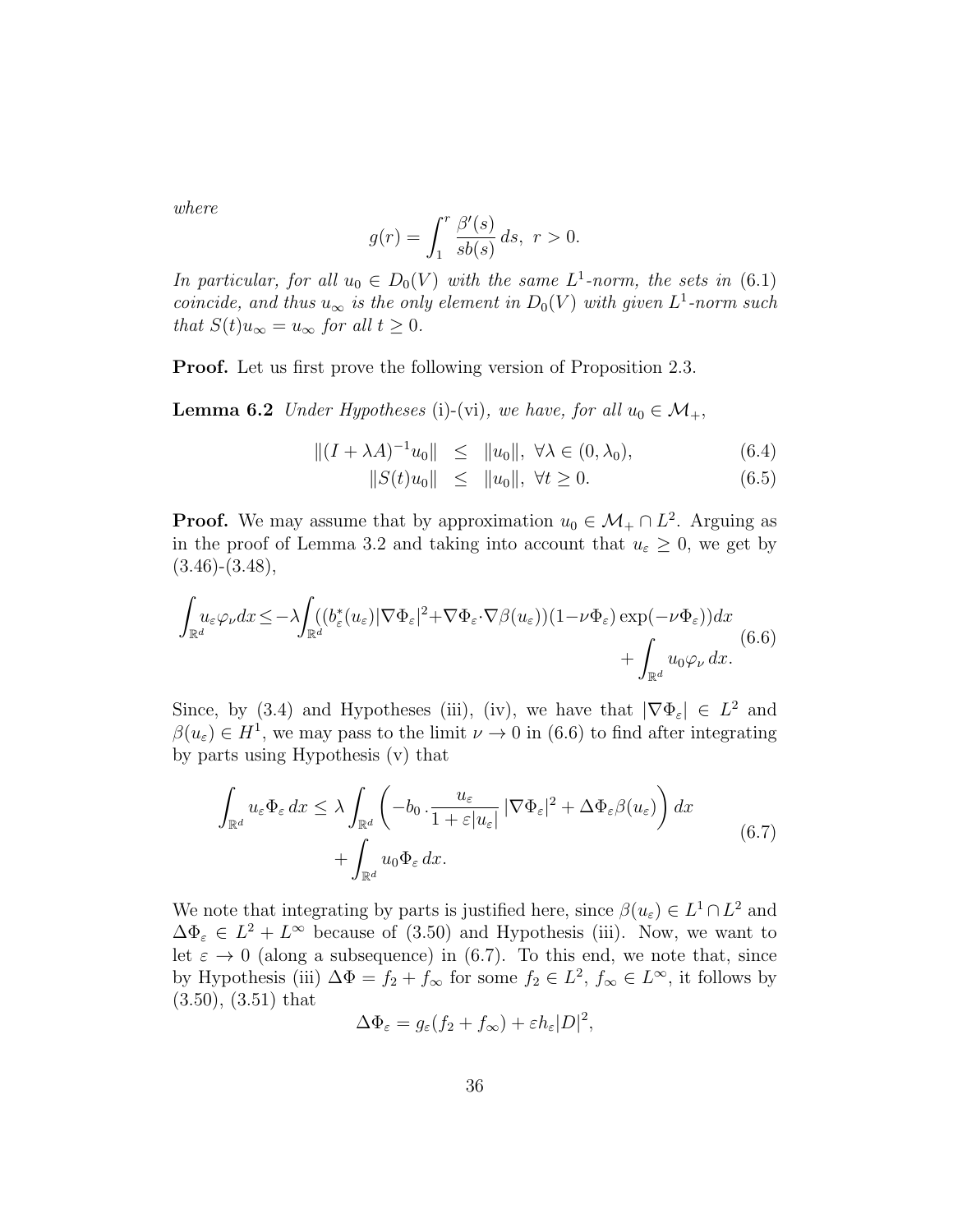where  $g_{\varepsilon}, h_{\varepsilon}: \mathbb{R}^d \to \mathbb{R}$  such that  $g_{\varepsilon} \to 1$ , a.e. as  $\varepsilon \to 0$ , with  $|g_{\varepsilon}| \leq m+1$ and  $|h_{\varepsilon}| \leq m(m+3)$ . Since  $\beta(u_{\varepsilon}) \to \beta(u)$  in  $L^1$  by Lemma 3.2 (a) and also weakly in  $L^2$  by (3.37) and since  $|\nabla \Phi_{\varepsilon}|^2 \to |\nabla \Phi|^2$ , a.e. as  $\varepsilon \to 0$ , by (3.4), by virtue of Fatou's lemma we can pass to the limit  $\varepsilon \to 0$  (along a subsequence) in (6.7) to obtain

$$
||u|| \leq \lambda \int_{\mathbb{R}^d} (-b_0 |\nabla \Phi|^2 u + \Delta \Phi \beta(u)) dx + ||u_0||,
$$

where  $u = J_{\lambda}u_0 = (I + \lambda A)^{-1}u_0$  is as in (3.43). By Hypothesis (vi), this implies  $(6.4)$ , which in turn implies  $(6.5)$  by the same argument as in the proof of Proposition 2.3.

As a consequence of Lemma 6.2, inequality (2.30) holds, hence we can apply Theorem 4.1 below. Hence, by (4.6) and (6.5), we have, for all  $t \geq 0$ ,

$$
V(S(t)u_0) \geq -C(||S(t)u_0|| + 1)^{\alpha} \geq -C(||u_0|| + 1)^{\alpha},
$$

hence, by  $(4.10)$ ,

$$
\int_0^\infty \Psi(S(\sigma)u_0)d\sigma < \infty.
$$
 (6.8)

This implies that

$$
\omega(u_0) \subset \{u \in D(\Psi); \ \Psi(u) = 0\}.
$$
\n
$$
(6.9)
$$

To prove this, we shall use a modification of the argument from the proof of Theorem 4.1 in [30].

Let  $u_{\infty} \in \omega(u_0)$  and  $\{t_n\} \to \infty$  such that  $S(t_n)u_0 \to u_{\infty}$  in  $L^1_{loc}$ . Assume that  $\Psi(u_{\infty}) > \delta > 0$  and argue from this to a contradiction. This implies that there is a bounded open subset  $\mathcal{O}$  of  $\mathbb{R}^d$  such that

$$
\Psi_{\mathcal{O}}(u_{\infty}) > \frac{\delta}{2} > 0,\tag{6.10}
$$

where  $\Psi_{\mathcal{O}}$  is the integral for (4.7) restricted to  $\mathcal{O}$ . Since  $\Psi_{\mathcal{O}}$  is lower semicontinuous in  $L^1$ , it follows by (6.10) that there is a  $\mu = \mu(\delta) > 0$  such that

$$
\Psi_{\mathcal{O}}(u) \ge \frac{\delta}{4} \quad \text{if } |u_{\infty} - u|_1 \le \mu. \tag{6.11}
$$

Since  $S(t)$ ,  $t > 0$ , is a semigroup of contractions, we have

$$
|S(t)u_0 - S(s)u_0|_1 \le \nu(|t - s|), \ \forall s, t \ge 0,
$$
\n(6.12)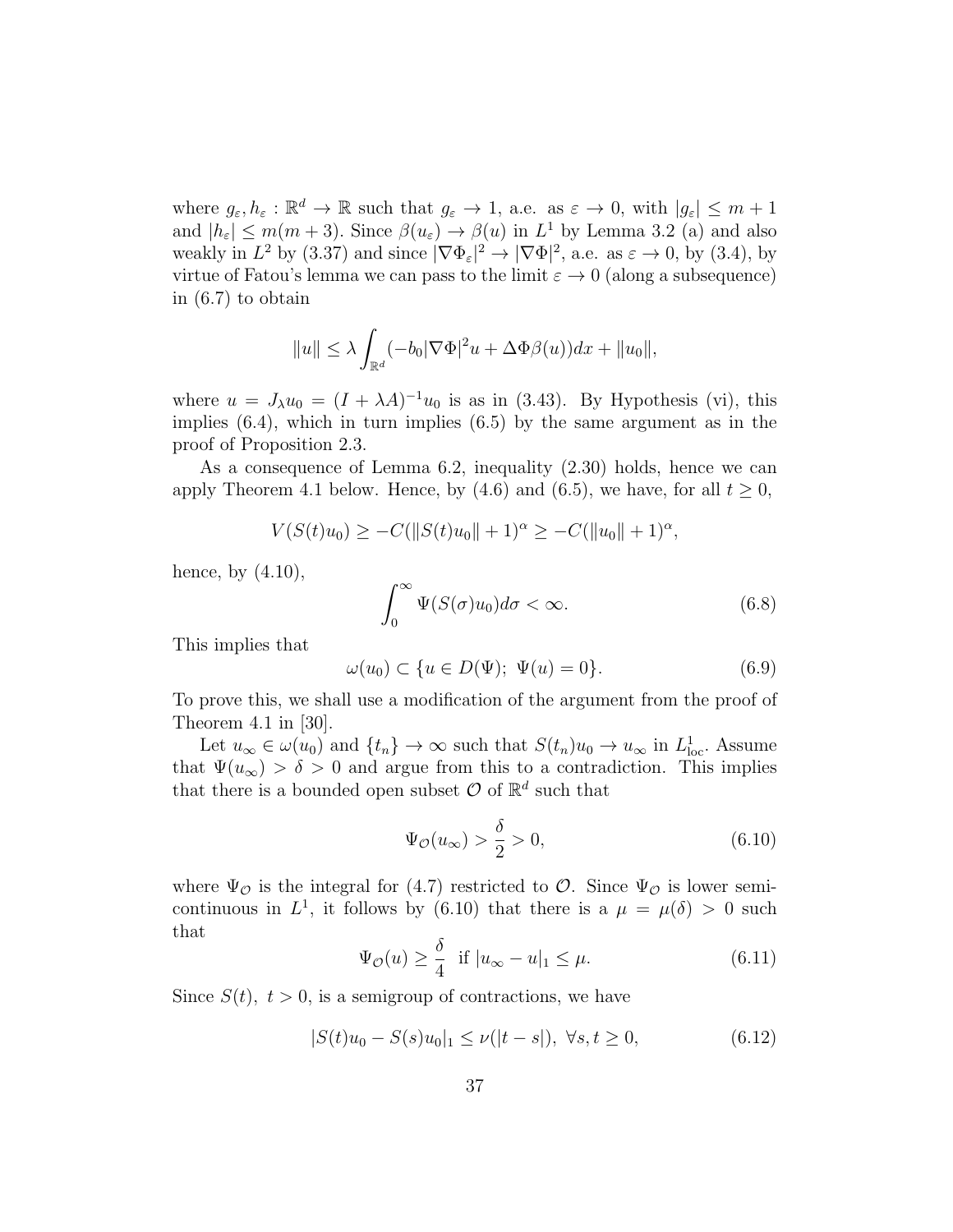where  $\nu(r) := \sup\{|S(s)u_0 - u_0|_1 : 0 \le s \le r\}, r > 0$ . Clearly,  $\nu(r) \to 0$  as  $r \rightarrow 0$ . By (6.12), we have

$$
|S(t)u_0 - u_\infty|_1 \le |S(t)u_0 - S(t_n)u_0|_1 + |S(t_n)u_0 - u_\infty|_1 \le \mu,
$$

for  $|t-t_n| \leq \nu^{-1} \left(\frac{\mu}{2}\right)$  $\left(\frac{\mu}{2}\right), n \geq N(\mu)$ , where  $\nu^{-1}$  is the inverse function of  $\nu$ . By (6.11), this yields

$$
\Psi_{\mathcal{O}}(S(t)u_0) \ge \frac{\delta}{4} \text{ for } |t - t_n| \le \nu^{-1}\left(\frac{\mu}{2}\right),
$$

and  $n \geq N(\mu)$ . But this contradicts (6.8).

 $(6.9)$  and Theorem 4.1 imply  $(6.2)$ . By  $(6.5)$ , we also have

$$
\lim_{R \to \infty} \sup_{t \ge 0} \int_{\{\Phi \ge R\}} S(t) u_0 \, dx = 0,
$$

which implies that the orbit  $\{S(t)u_0, t \ge 0\}$  is compact in  $L^1$ ,  $\omega(u_0) = \tilde{\omega}(u_0)$ <br>and that  $|u_0| = |u_0|$ , by  $(2.32)$ and that  $|u_{\infty}|_1 = |u_0|_1$  by (2.17) and (2.20).

Hence (6.3) follows and thus (6.1) also holds. By Fatou's lemma, it follows that  $u_{\infty} \in D(V)$  and, by (5.37), (4.9) and the  $L_{\text{loc}}^1$ -lower semicontinuity of V on balls in M, we conclude that  $u_{\infty} \in D_0(V)$ . Now, let us check that  $S(t)u_{\infty} = u_{\infty}$ , for  $t \geq 0$ . So, let  $t_n \to \infty$ , such that  $\lim_{n \to \infty} S(t_n)u_0 = u_{\infty}$ . Then, for all  $t > 0$ , by the semigroup property and the  $L^1$ -continuity of  $S(t)$ ,

$$
S(t)u_{\infty} = \lim_{n \to \infty} S(t + t_n)u_0 \in \widetilde{\omega}(u_0) = \{u_{\infty}\}.
$$

The last part of the assertion is obvious by (6.3).

**Corollary 6.3** Let  $u_{\infty}$  be as in Theorem 6.1. Then

$$
|u_\infty|_\infty \le \max\left(1, e^{\frac{|b|_\infty}{\gamma}(\mu-1)}\right),
$$

where  $\mu \in \mathbb{R}$  is as in (6.2).

**Proof.** For g as above, we have that g is strictly increasing and  $g : (0, \infty) \to \mathbb{R}$ is bijective. Furthermore, by (4.3), we have, for  $r \in (0,\infty)$ ,

$$
\frac{\gamma_1}{b_0} \mathbf{1}_{(0,1]}(r) \log r + \frac{\gamma}{|b|_{\infty}} \mathbf{1}_{(1,\infty)}(r) \log r \le g(r).
$$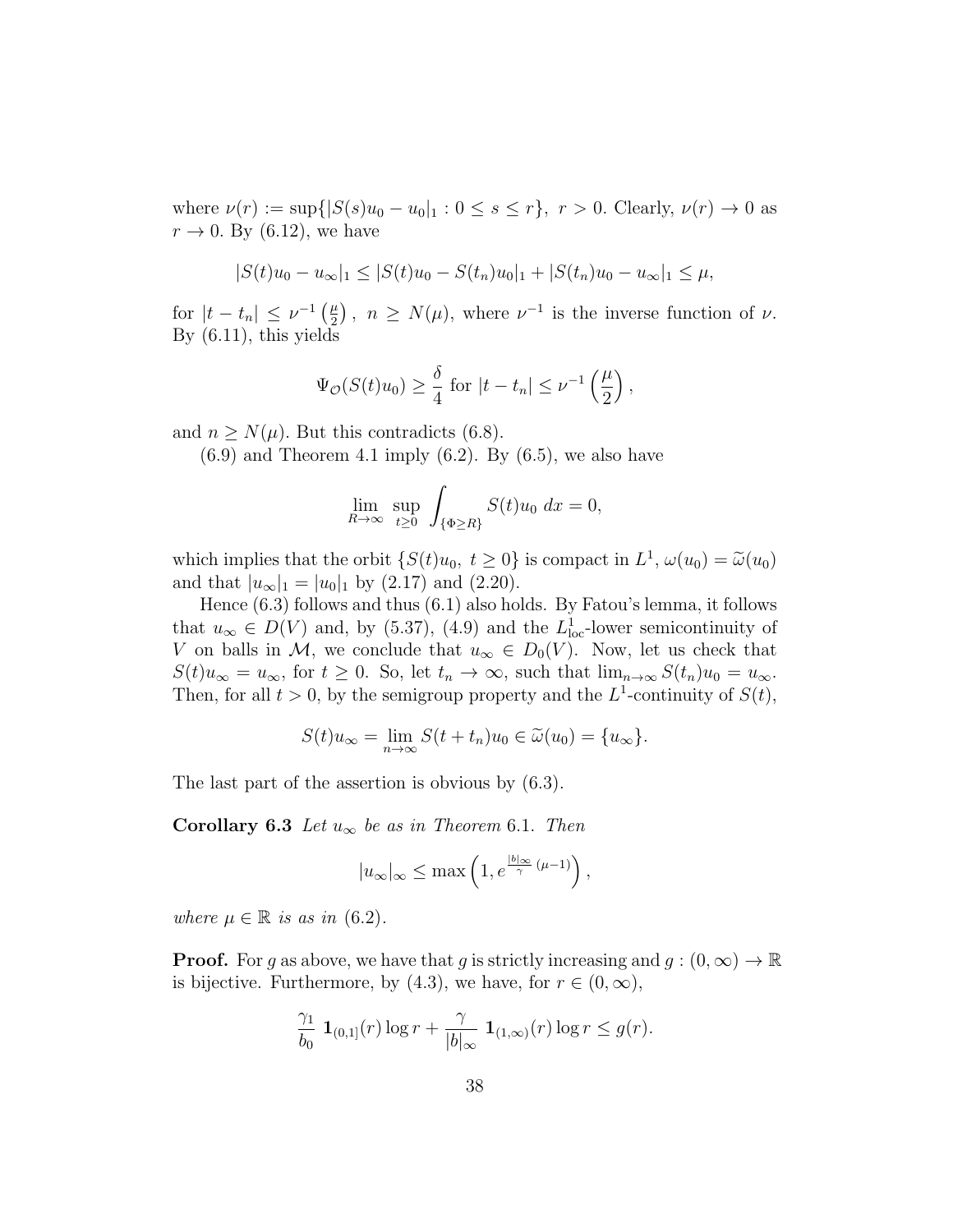Hence, replacing r by  $e^{\frac{b_0}{\gamma_1}r}$ ,  $r \leq 0$ , we get

$$
g^{-1}(r) \le e^{\frac{b_0}{\gamma_1}r}, \ r \in (-\infty, 0],
$$

and, replacing r by  $e^{\frac{|b|_{\infty}}{\gamma}r}$ ,  $r \in (0, \infty)$ , we obtain

$$
g^{-1}(r) \le e^{\frac{|b|_{\infty}}{\gamma}r}, \ r \in (0, \infty).
$$

This implies, by (6.2), for all  $x \in \mathbb{R}^d$ ,

$$
(0 <)u_{\infty}(x) = g^{-1}(\mu - \Phi(x)) \leq \mathbf{1}_{\{\mu \leq \Phi\}}(x)e^{\frac{b_0}{\gamma_1}(\mu - \Phi(x))} + \mathbf{1}_{\{\mu > \Phi\}}(x)e^{\frac{|b|_{\infty}}{\gamma}(\mu - \Phi(x))}
$$
  

$$
\leq \max\left(1, e^{\frac{|b|_{\infty}}{\gamma}(\mu - 1)}\right),
$$

since  $\Phi > 1$ .

We show now that Theorem 6.1 implies the uniqueness of solutions  $u^* \in$  $\mathcal{M} \cap \mathcal{P} \cap \{V < \infty\}$  of the stationary version of (1.1), that is, to the equation

$$
-\Delta\beta(u^*) + \operatorname{div}(Db(u^*)u^*) = 0 \text{ in } \mathcal{D}'(\mathbb{R}^d). \tag{6.13}
$$

We note that the set of all  $u^* \in L^1(\mathbb{R}^d)$  satisfying  $(6.13)$  is just  $A_0^{-1}(\{0\})$ .

**Theorem 6.4** Under Hypotheses (i)-(vi), there is a unique solution  $u^*$  to equation (6.13), such that  $u^* \in L^1 \cap L^\infty$ . In addition,  $u^* \in \mathcal{M} \cap \mathcal{P} \cap \{V < \infty\}$ .

**Proof.** By Theorem 6.1 and Corollary 6.3, it follows that  $u_{\infty}$  is a solution to (6.13), which is in  $M \cap \mathcal{P} \cap \{V < \infty\} \cap L^{\infty}$ . So it only remains to prove the uniqueness. But this follows from Theorem 2.1 in [8].

**Theorem 6.5** Let  $X^{i}(t)$ ,  $t \geq 0$ ,  $i = 1, 2$ , be two stationary nonlinear distorted Brownian motions, i.e., both satisfy  $(1.7)$  with  $(\mathcal{F}_t^i)$ -Wiener processes  $W^{i}(t), t \geq 0$ , on probability spaces  $(\Omega^{i}, \mathcal{F}^{i}, \mathbb{P}^{i})$  equipped with normal filtrations  $\mathcal{F}_t^i$ ,  $t \geq 0$ , with

$$
\mathbb{P}^i \circ (X^i(t))^{-1} = u^i_{\infty} dx,
$$

and  $u(t, x)$  in (1.7) replaced by  $u^i_{\infty}(x)$  for  $i = 1, 2$ , respectively. Assume that  $u_{\infty}^{i} \in \mathcal{M} \cap \{V < \infty\} \cap L^{\infty}, i = 1, 2$ . Then

$$
\mathbb{P}^1 \circ (X^1)^{-1} = \mathbb{P}^2 \circ (X^2)^{-1},
$$

i.e., we have uniqueness in law of stationary nonlinear distorted Brownian motions with stationary measures in  $\mathcal{M} \cap \{V < \infty\} \cap L^{\infty}$ .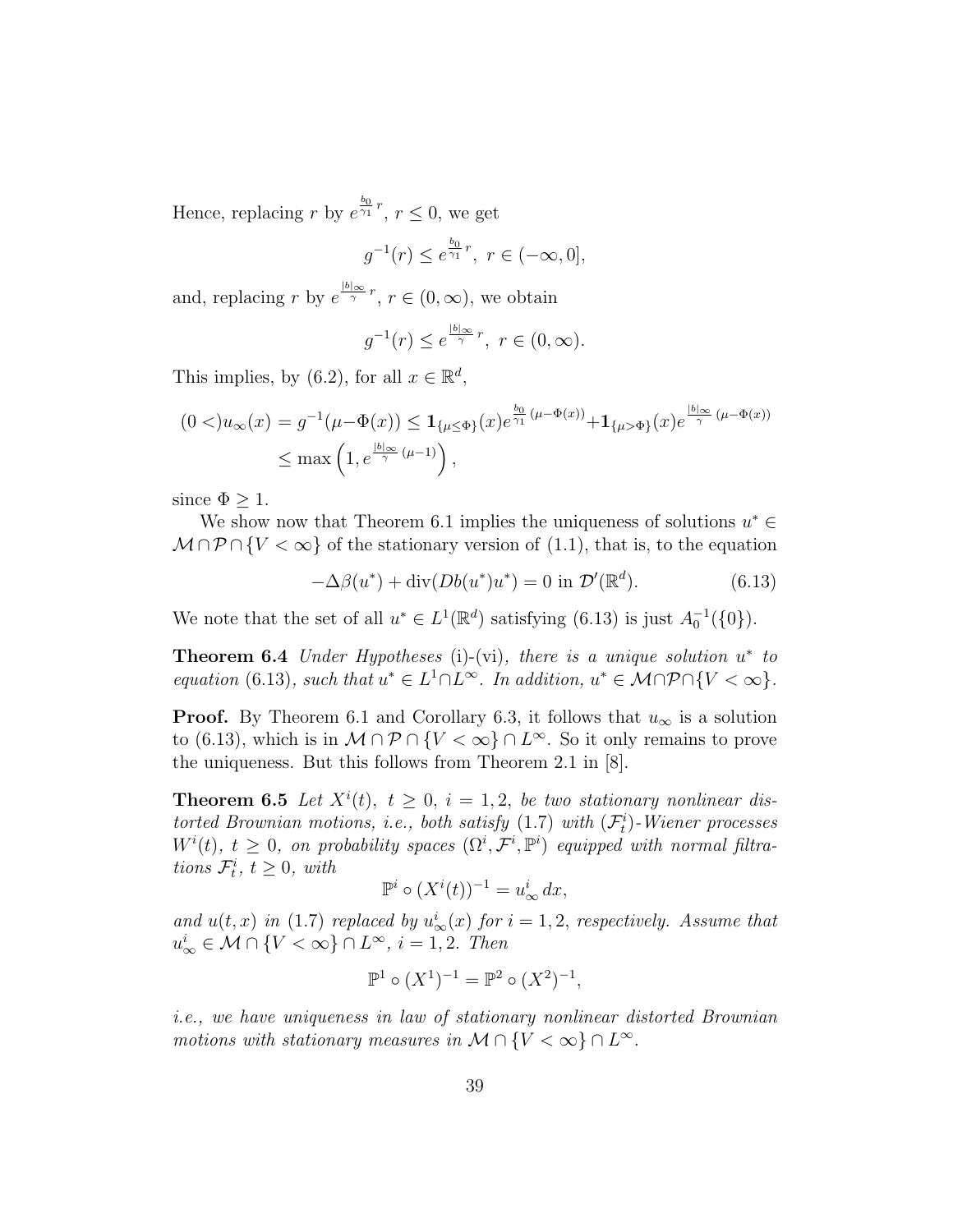**Proof.** By Itô's formula, both  $u_{\infty}^1$  and  $u_{\infty}^2$  satisfy (6.13). Hence, by Theorem 6.4, we have  $u_{\infty}^1 = u_{\infty}^2 = u_{\infty}$ . Fix  $T > 0$  and let

$$
\Phi(r) := \frac{\beta(r)}{r}, \ r \in \mathbb{R}.
$$

Then Theorem 3.1 in [7] implies that, for each  $s \in [0, T]$  and each  $v_0 \in$  $L^1 \cap L^{\infty}$ , there is at most one solution  $v = v(t, x), t \in [s, T]$ , to

$$
v_t - \Delta(\Phi(u_\infty)v) + \text{div}(Eb(u_\infty)v) = 0 \text{ in } \mathcal{D}'((0,T) \times \mathbb{R}^d,
$$
  

$$
v(0,\cdot) = v_0,
$$

such that  $v \in L^{\infty}((s,T) \times \mathbb{R}^d)$  and  $t \mapsto v(t,x)dx$ ,  $t \in [s,T]$  is narrowly continuous. But  $u_{\infty}$ , the time marginal law of  $X^i$  under  $\mathbb{P}^i$ ,  $i = 1, 2$ , is such a solution with  $v_0 = u_{\infty}$ , since  $u_{\infty} \in L^{\infty}$  by Corollary 6.3. Hence, Lemma 2.12 in [33] implies the assertion, since by Itô's formula  $\mathbb{P}^i \circ (X^i)^{-1}$ ,  $i = 1, 2$ , both satisfy the martingale problem for the Kolmogorov operator

$$
L_{u_{\infty}} = \Phi(u_{\infty})\Delta + b(u_{\infty})E \cdot \nabla.
$$

Remark 6.6 By [6], a stationary nonlinear distorted Brownian motion as above always exists under the assumptions in this section. Furthermore, we recall that for  $u \in M_+$  by definition of V we have  $u \in \{V < \infty\}$  if and only if  $u \log u \in L^1$ .

### Appendix

Let  $\alpha = \frac{b_0}{\alpha}$  $\frac{b_0}{\gamma_1}, \delta = \exp\left(-\frac{d+2}{2d}\right)$  $\left(\frac{l+2}{2d}\right)$  and  $\eta, \mu \in (0, \infty)$  to be chosen (large enough) later. Let  $h : [\delta, \infty) \to \mathbb{R}$  be the solution to the following ODE:

$$
h'(r) + \frac{d-1}{r}h(r) - \alpha h^2(r) = 0, \ r \in (\delta, \infty), \tag{A.1}
$$

$$
h(\delta) = \delta(2\log\delta + 1) - \eta \tag{A.2}
$$

As we shall see below, it is easy to solve (A.1) explicitly. The solution has the following properties: (h.1) h is bounded; (h.2) h is negative,  $|h(r)| \leq$  $C|r|(1 + \log |r|)^{-1}$ , and there exist  $C \in (0, \infty)$  and  $\tilde{\eta} \in (0, \eta)$  such that  $\int_{\delta}^{r} h(s)ds \geq -C - \widetilde{\eta}(r-\delta), \ \ r \in [\delta,\infty).$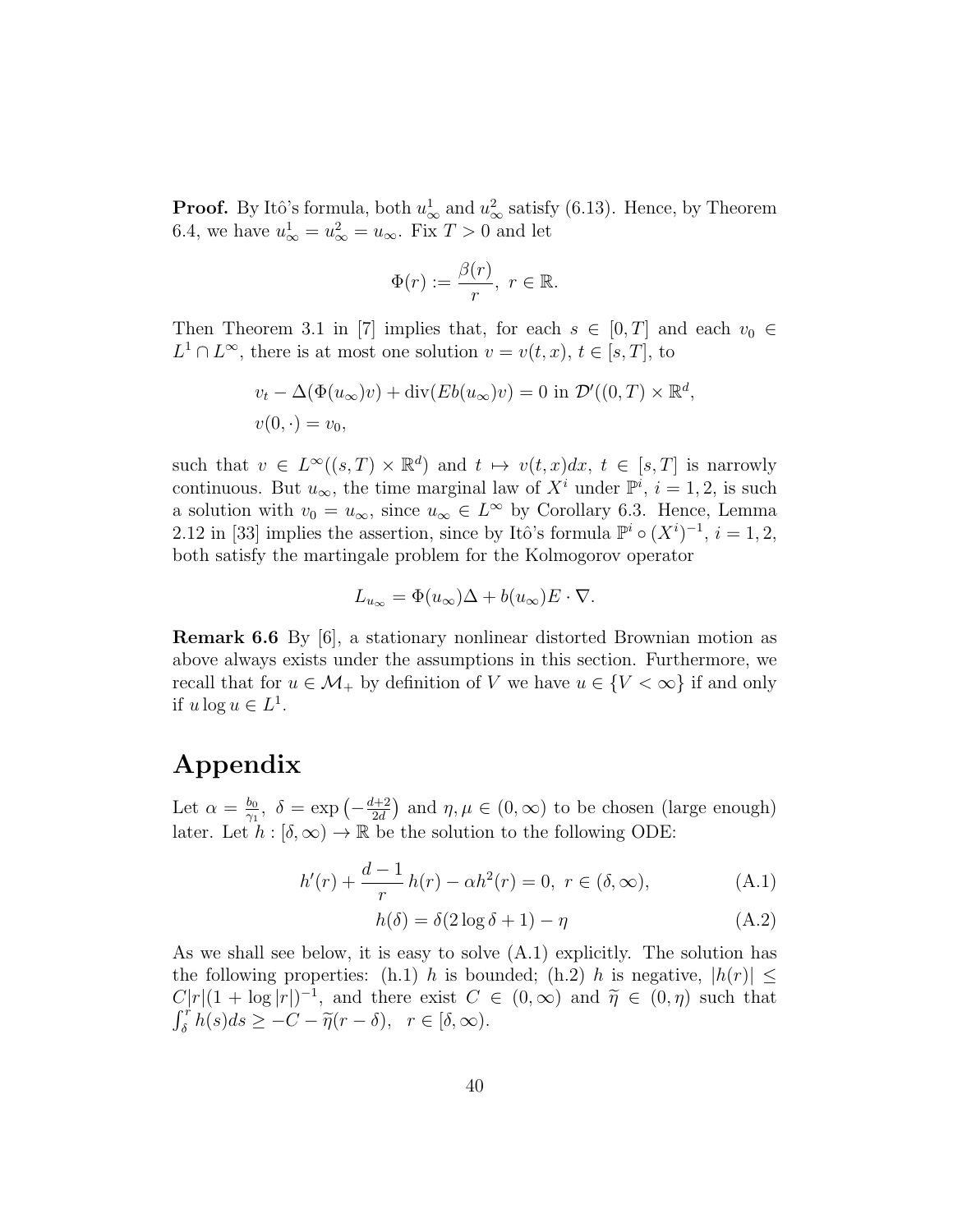Now, define as in  $(1.4)$  and  $(1.2)$ 

$$
\varphi(r) = \delta^2 \log \delta - \eta \delta + \int_{\delta}^{r} h(s) ds, \ r \in [\delta, \infty), \tag{A.3}
$$

$$
\Phi(x) = \begin{cases} |x|^2 \log |x| + \mu, & \text{for } |x| \le \delta, \\ \varphi(|x|) + \eta |x| + \mu & \text{for } |x| > \delta. \end{cases}
$$
\n(A.4)

Then  $\Phi \in C(\mathbb{R}^d) \cap W^{1,1}_{loc}(\mathbb{R}^d)$  and by (h.2) for large enough  $\mu > 0$  and some  $\varepsilon > 0, \, \Phi(x) \geq 1 + \varepsilon |x|$  for  $|x| > \delta$ . Furthermore,

$$
\nabla \Phi(x) = \begin{cases} x(2\log|x|+1) & \text{for } |x| \le \delta, \\ (h(|x|) + \eta) \frac{x}{|x|} & \text{for } |x| > \delta. \end{cases}
$$
 (A.5)

By (A.2) and (h.1), it follows that  $E = -\nabla \Phi \in C_b(\mathbb{R}^d; \mathbb{R}^d)$ . Since h' is bounded, it follows that  $\nabla \Phi \in W^{1,1}_{loc}(\mathbb{R}^d; \mathbb{R}^d)$ 

$$
\Delta\Phi(x) = \begin{cases} 2d\log|x| + d + 2 & \text{for } |x| \le \delta, \\ h'(|x|) + \frac{d-1}{|x|}(h(|x|) + \eta) & \text{for } |x| > \delta. \end{cases} \tag{A.6}
$$

Hence,  $\Phi$  satisfies both conditions (iii) and (iv). It remains to show (1.2). To this end, we first note that  $\Delta \Phi(x) \leq 0 \leq \alpha |\nabla \Phi(x)|^2$  for  $|x| \leq \delta$ . Furthermore, for  $|x| \ge \delta$ , by (A.1) and (A.6),

$$
\Delta \Phi(x) = \alpha h^2(|x|) + \frac{d-1}{|x|} \eta
$$
  
=  $\alpha |\nabla \Phi(x)|^2 + \eta \left(\frac{d-1}{|x|} - \alpha (2h(|x|) + \eta)\right) \le \alpha |\nabla \Phi(x)|^2,$ 

by (h.1) and (h.2), if we choose  $\eta > 0$  large enough. Hence,  $\Phi$  satisfies condition (vi). It remains to solve  $(A.1)$ ,  $(A.2)$  and prove that  $(h.1)$  and (h.2) hold. This is elementary, but we include it for the convenience of the reader.

Let  $I := [\delta, \inf\{r > \delta \mid h(r) = 0\}]$  and  $h : I \to \mathbb{R}$  be such that  $(A.1)$ , (A.2) hold. Setting  $g := \frac{1}{h}$ , we see that

$$
g'(r) - \frac{d-1}{r} g(r) = -\alpha, \ r \in I, \ g(\delta) = -\left(\frac{2\delta}{d} + \eta\right)^{-1}.
$$
 (A.7)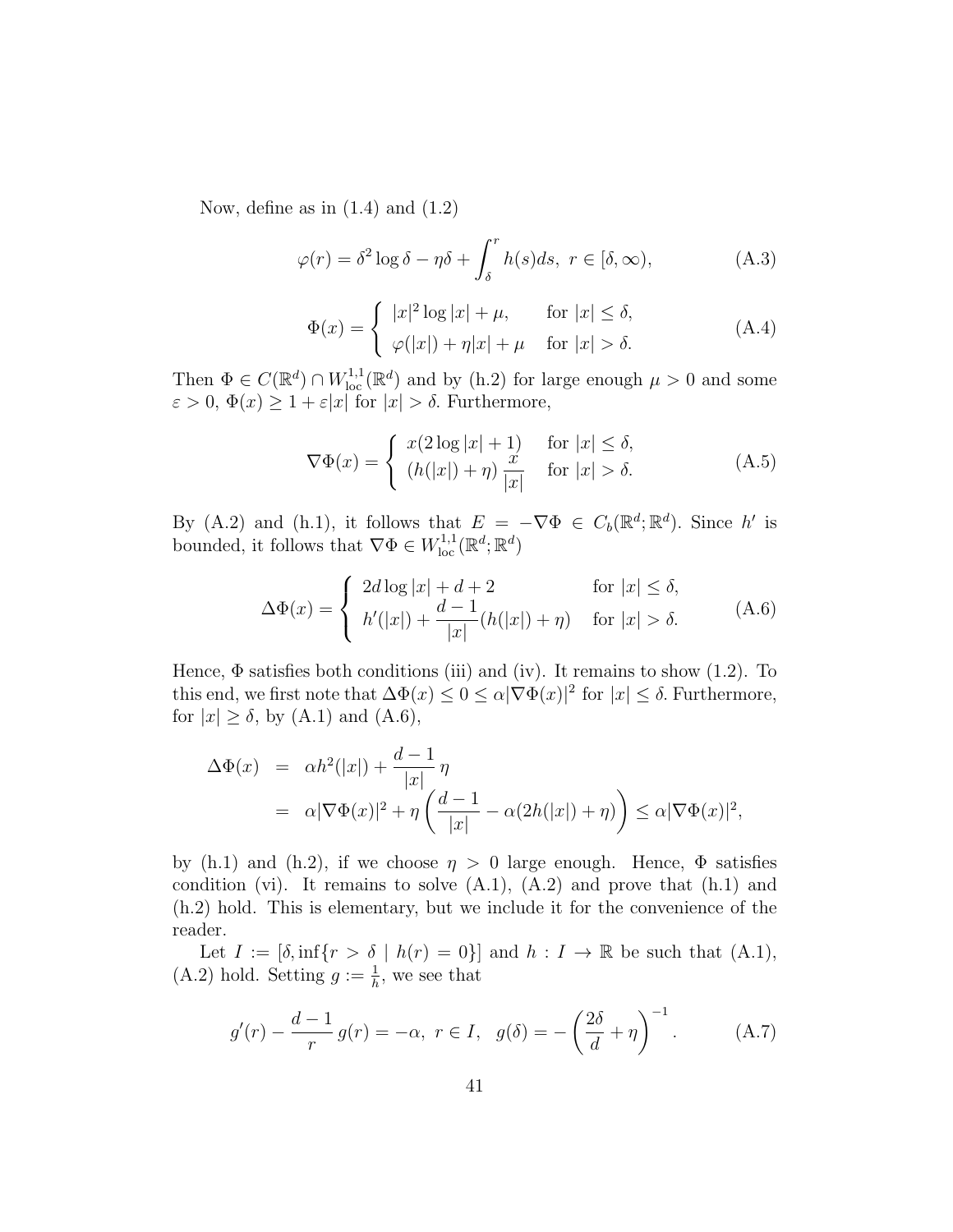We can rewrite (A.7) equivalently as  $(r^{1-d}g(r))' = -\alpha r^{1-d}, r \in I$ . Hence,

$$
g(r) = \begin{cases} r^{d-1} \left[ \delta^{1-d} g(\delta) - \frac{\alpha}{2-d} \left( r^{2-d} - \delta^{2-d} \right) \right], & \text{if } d \neq 2, \\ r[\delta^{-1} g(\delta) - \alpha (\log r - \log \delta)], & \text{if } d = 2, \end{cases}
$$

which implies that  $I = [\delta, \infty)$  and that, for  $r \geq \delta$ ,

$$
h(r) = \begin{cases} -r^{-1} \left[ \left( \delta^{-1} \left( \frac{2\delta}{d} + \eta \right)^{-1} + \frac{\alpha}{d-2} \right) \left( \frac{r}{\delta} \right)^{d-2} - \frac{\alpha}{d-2} \right]^{-1}, & \text{if } d \neq 2, \\ -r^{-1} \left[ \delta^{-1} \left( \delta + \eta \right)^{-1} + \alpha \log \frac{r}{\delta} \right]^{-1}, & \text{if } d = 2. \end{cases}
$$

So, h is negative and (h.1) holds, since  $|h(r)| \leq \frac{2\delta}{d} + \eta$ ,  $r \in [\delta, \infty)$ . Now, we show (h.2) for  $d = 1$ ,  $d = 2$ ,  $d > 3$ , separately.

**Case**  $d = 1$ . In this case with  $g(\delta)$  as defined in  $(A.7)$ , we have, for  $r \in [\delta, \infty)$ ,  $h(r) = -[|g(\delta)| + \alpha(r - \delta)]^{-1}$ , and hence, for  $K \in (1, \infty)$ ,

$$
\int_{\delta}^{r} h(s)ds = -\frac{1}{\alpha} \log \left( 1 + \frac{\alpha}{|g(\delta)|} (r - \delta) \right) \ge -\frac{1}{\alpha} \log K - K^{-1}|g(\delta)|^{-1}(r - \delta)
$$

and so  $(h.2)$  follows for K large enough.

**Case**  $d = 2$ . In this case we have, for  $r \in [\delta, \infty)$  and  $K \in (1, \infty)$ ,

$$
\int_{\delta}^{r} h(s)ds = -\frac{1}{\alpha} \log \left( 1 + \frac{\delta \alpha}{|g(\delta)|} \log \frac{r}{\delta} \right) \ge -|g(\delta)|^{-1} K^{-1}(r - \delta)
$$

and  $(h.2)$  follows for K large enough.

**Case**  $d = 3$ . In this case we have, for  $r \in [\delta, \infty)$ ,  $|h(r)| \leq (\frac{r}{\delta})$  $\frac{r}{\delta}\Big)^{1-d} |g(\delta)|^{-1},$ hence, for  $K \in (1,\infty)$ ,

$$
\int_{\delta}^{r} |h(s)|ds \le (K-1)\delta|g(\delta)|^{-1} + |g(\delta)|^{-1}\delta^{d-1} \int_{k\delta}^{\max(r,K\delta)} s^{1-d}ds
$$
  

$$
\le g(\delta)^{-1}((K-1)\delta + K^{1-\delta}(r-\delta)),
$$

and  $(h.2)$  follows for K large enough.

Acknowledgements. This work was supported by the DFG through CRC 1283 and by UEFISCDI (Romania) through PN-III-ID-PCE-2021-3. The authors are indebted to the anonymous referee for carefully reading this work and for very useful suggestions.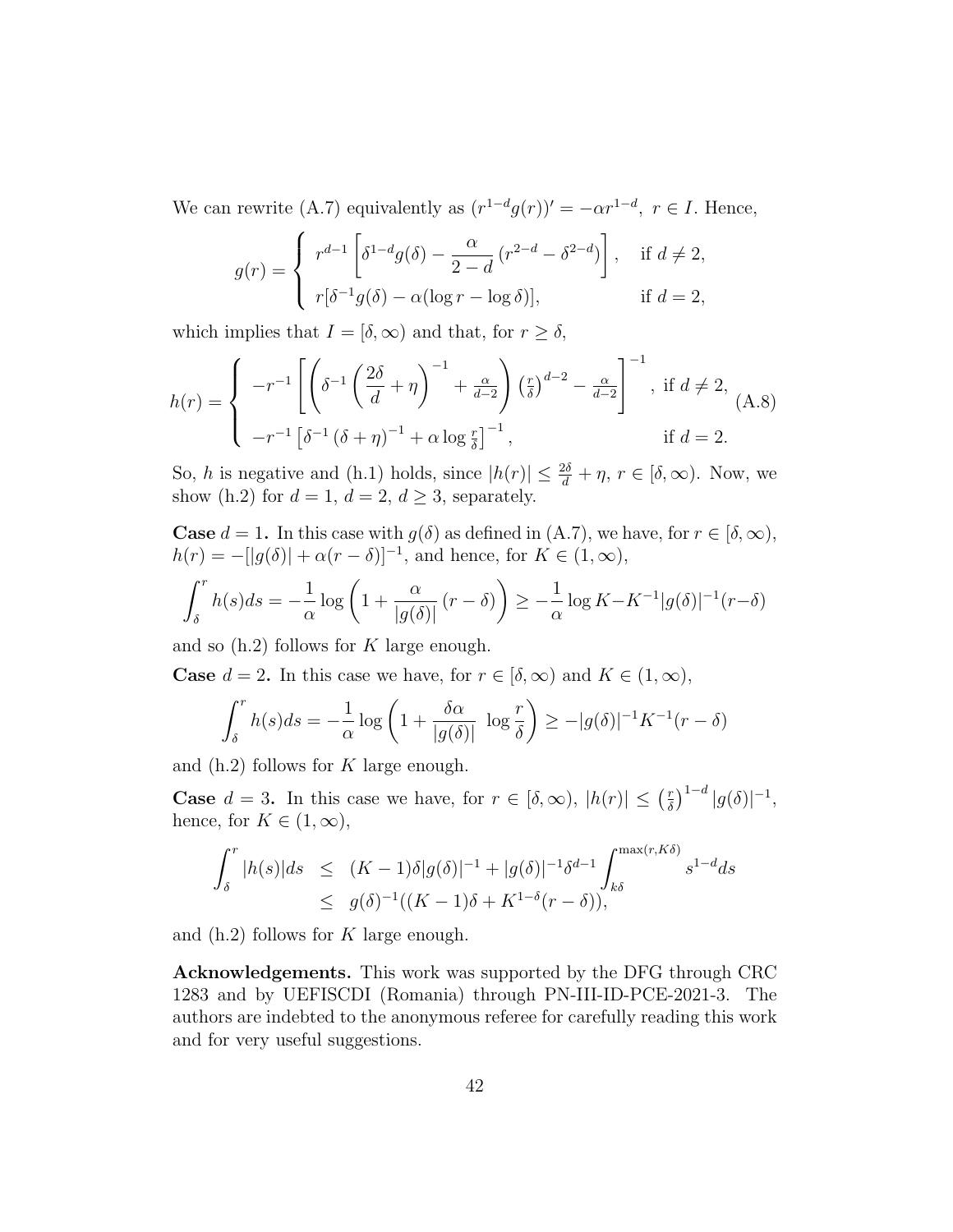#### References

- [1] Arnold, A., Markowich, P., Toscani, G., Unterreiter, A., On convex Sobolev inequalities and the rate of convergence to equilibrium for Fokker-Planck type equations, *Comm. Partial Differential Equations*, vol. 26 (2001), 43-100.
- [2] Bakry, D., Gentil, I., Ledoux, M., Analysis and geometry of Markov diffusion operators, Springer, 2014, xx+552 pp. ISBN: 378-3-319-00226-2.
- [3] Barbu, V., Nonlinear Differential Equations of Monotone Type in Banach Spaces, Springer 2010, New York, Dordrecht, Heidelberg, London.
- [4] Barbu, V., Generalized solutions to nonlinear Fokker-Planck equations, J. Diff. Equations, 261 (2016), 2446-2471.
- [5] Barbu, V., Röckner, M., Probabilistic representation for solutions to nonlinear Fokker-Planck equations, SIAM J. Math. Anal., 50 (2018), 2588-2607.
- [6] Barbu, V., R¨ockner, M., From nonlinear Fokker-Planck equations to solutions of distribution dependent SDE, Annals of Probability, 48 (4) (2020), 1902-1920.
- [7] Barbu, V., Röckner, M., Solutions for nonlinear Fokker-Planck equations with measures as initial data and McKean-Vlasov equations, J. Funct. Anal., 280 (7) (2021), 1-35.
- [8] Barbu, V., Röckner, M., Uniqueness for nonlinear Fokker-Planck equations and weak uniqueness for McKean-Vlasov SDEs, Stoch. PDEs; Anal. Computation, 9 (4) (2021).
- [9] Barbu, V., Röckner, M., Corrections to: Uniqueness for nonlinear Fokker–Planck equations and weak uniqueness for McKean–Vlasov SDEs, Stoch. PDEs; Anal. Computation, (2022).
- [10] Barbu, V., Röckner, M., The existence and uniqueness of nonlinear Fokker–Planck flows (to appear).
- [11] Bogachev, V.I., Krylov, N.V., Röckner, M., Shaposhnikov, S.V., Fokker-Planck-Kolmogorov equations, Mathematical Surveys and Monographs, 207, American Mathematical Sociedy, Providence, R.I., 2015, xii+479 pp. ISBN: 978-1-4704-2558-6.
- [12] Bogachev, V.I., Röckner, M., Shaposhnikov, S.V., Convergence in variation of solutions of nonlinear Fokker-Planck-Kolmogorov equations to stationary measures, J. Funct. Anal., 276 (12) (2019), 3681-3713.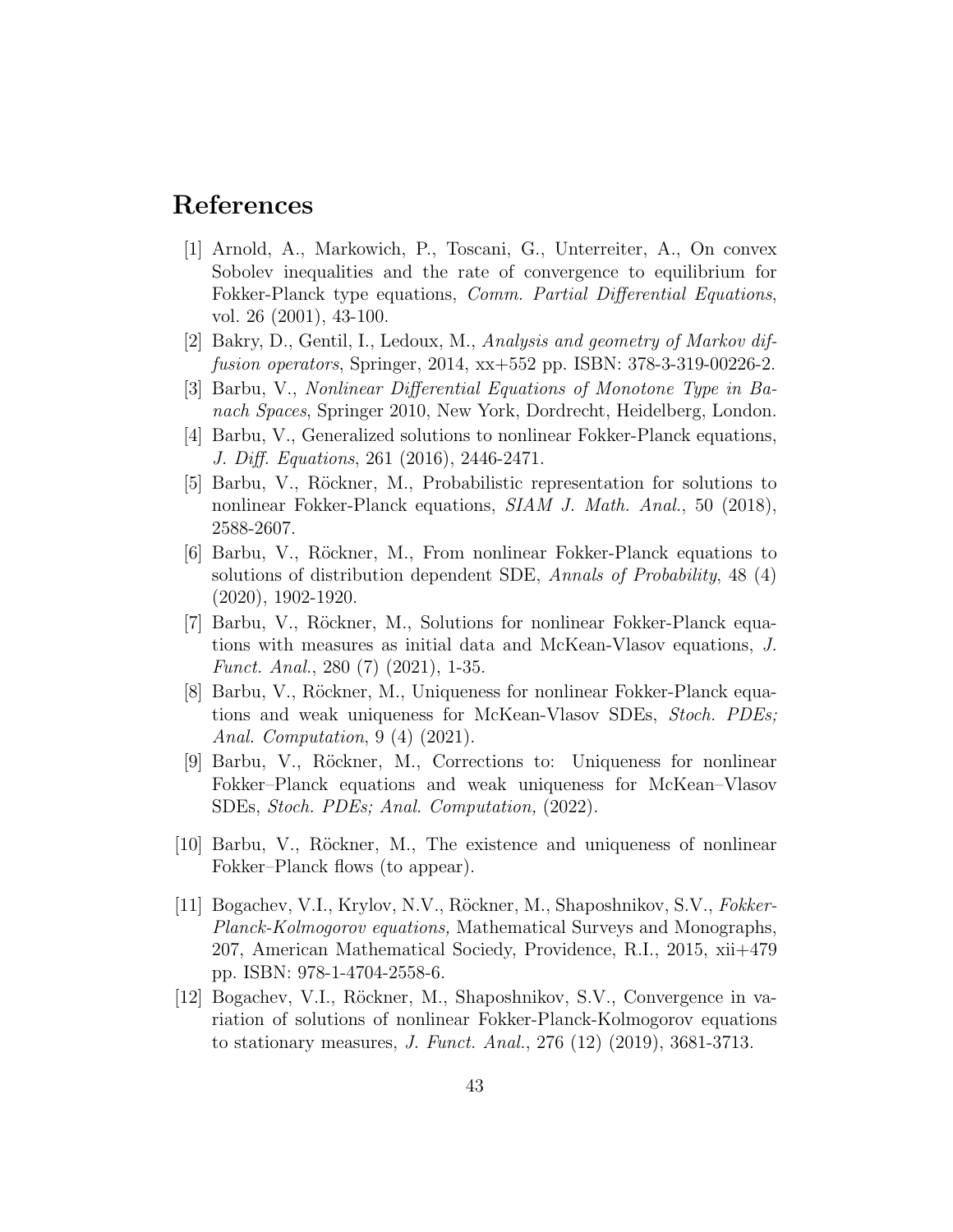- [13] Brezis, H., Functional Analysis Sobolev Spaces and Partial Differential Equations, Springer 2010, New York, Dordrecht, Heidelberg, London.
- [14] Brezis, H., Pazy, A., Convergence and approximation of semigroups of nonlinear operators in Banach spaces, J. Funct. Anal., 9 (1972), 63-74.
- [15] Carillo, J.A., Jüngel, A., Markowich, P.A., Toscani, G., Unterreiter, A., Entropy dissipation methods for degenerate parabolic problems and generalized Sobolev inequalities, Monatsh. Math., 133 (2001), 1-82.
- [16] Carillo, J.A., Toscani, G., Asymptotic  $L^1$ -decay of solutions of the porous media equation to self-similarity, Indiana Univ. Math. J., 49 (1) (2000), 113-142.
- [17] Chavanis, P.H., Generalized stochastic Fokker-Planck equations, Entropy, 2015, 3205-3252.
- [18] Chen, G.Q., Perthame, B., Well posedness for nonisotropic degenerate parabolic hyperbolic equations, Ann. Institute H. Poincaré, 4 (2003), 645-668.
- [19] Crandall, M.G., The semigroup approach to first order quasilinear equations in several space variables, Israel J. Math., 10 (1972), 108-132.
- [20] Dafermos, C., Slemrod, M., Asymptotic behavior of nonlinear contractions semigroups, J. Funct. Anal., 13 (1973), 97-100.
- [21] Eberle, E., Guillin, A., Zimmer, R., Quantitative Harris-type theorems for diffusions and McKean-Vlasov processes, Trans. Amer. Math. Soc., 371 (10) (2019), 7135-7173.
- [22] Frank, T.D., Generalized Fokker-Planck equations derived from generalized linear nonequilibrium thermodynamics, Physica A, 310 (2002), 397-412.
- [23] Frank, T.D., Nonlinear Fokker-Planck Equations. Fundamentals and Applications, Springer, Berlin. Heidelberg. New York, 2005.
- [24] Frank, T.D., Daffertshofer, A., H-theorem for nonlinear Fokker-Planck equations related to generalized thermostatics,Physica A. Statistical Mechanics and its Applications, 295(2001), 455-474.
- [25] Jordan, R., Kinderlehrer, D., Otto, F., The variational formulation of the Fokker-Planck equation, SIAM J. Math. Anal., 29 (1998), 1-17.
- [26] Manita, O.A., Romanov, M.S., Shaposhnikov, S.V., On uniqueness of solutions to nonlinear Fokker-Planck-Kolmogorov equations, Nonlin. Anal., 128 (2015), 199-226.
- [27] Manita, O.A., Shaposhnikov, S.V., Nonlinear parabolic equations for measures, St. Petersburg Math. J., 25 (1) (2014), 43-62.